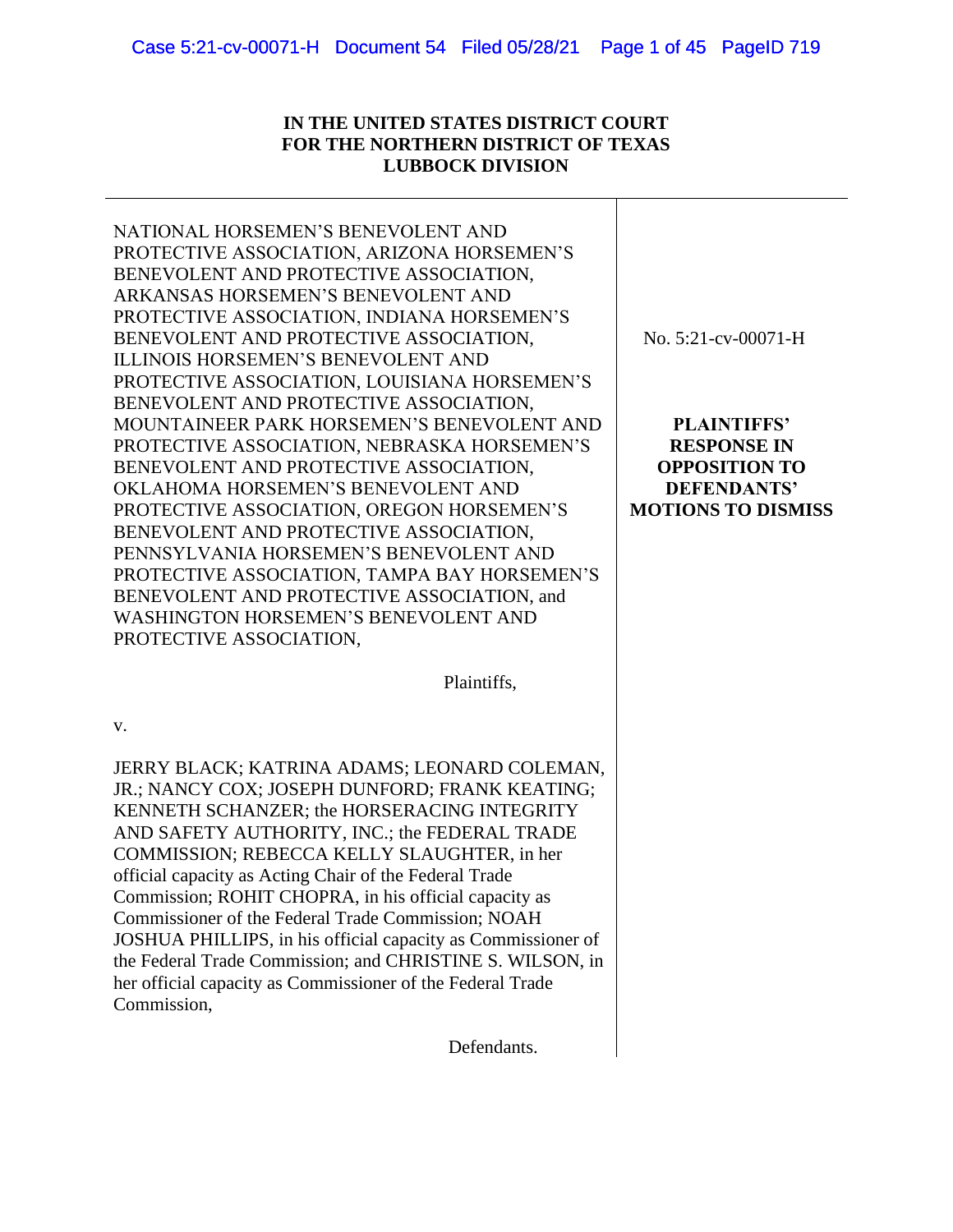# **TABLE OF CONTENTS**

| I. |           | The Horsemen have stated claims upon which relief can be granted both<br>for a private nondelegation doctrine violation and a Due Process clause |     |
|----|-----------|--------------------------------------------------------------------------------------------------------------------------------------------------|-----|
|    | A.        |                                                                                                                                                  |     |
|    | <b>B.</b> | HISA represents an unprecedented delegation of legislative                                                                                       |     |
|    | C.        | Under HISA, the FTC cannot write or modify the rules to regulate<br>the industry it has been charged with regulating; therefore, the             |     |
|    |           | 1. The FTC cannot initiate the rulemaking process by drafting                                                                                    |     |
|    |           | 2.                                                                                                                                               |     |
|    |           |                                                                                                                                                  |     |
|    |           | 4. Congress was aware of its nondelegation problem and failed to                                                                                 |     |
|    | D.        | HISA also violates the Due Process clause because it gives<br>economically self-interested actors the power to regulate their                    | .20 |
| Π. |           |                                                                                                                                                  | .24 |
|    | A.        |                                                                                                                                                  |     |
|    |           | 1. Plaintiffs' members have suffered an actual or imminent injury                                                                                | .26 |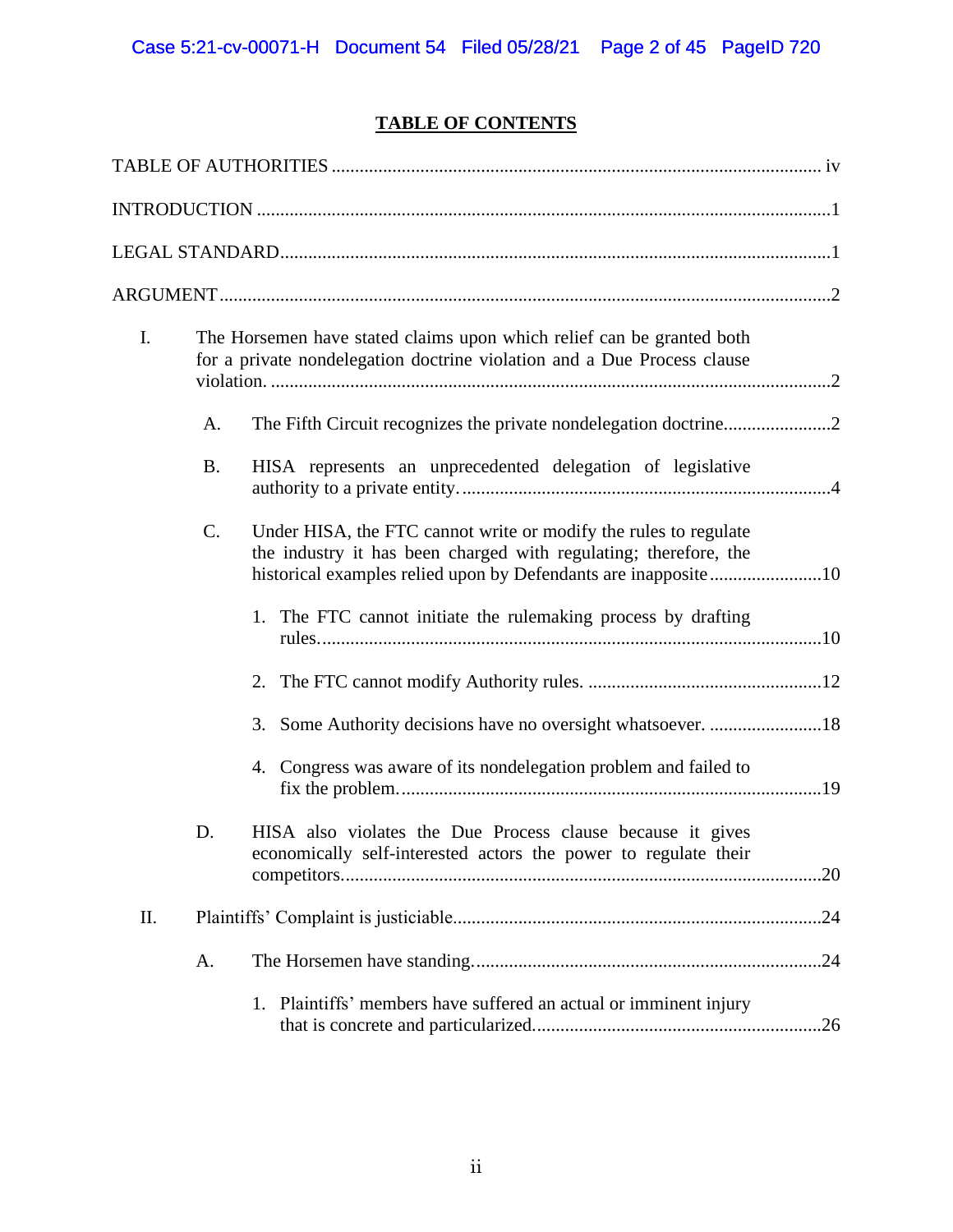# Case 5:21-cv-00071-H Document 54 Filed 05/28/21 Page 3 of 45 PageID 721

|    | 2. Subjection to regulatory control of an agency that offends<br>separation-of-powers provisions is, in itself, actual or imminent |    |
|----|------------------------------------------------------------------------------------------------------------------------------------|----|
|    | 3. The Authority's argument that HISA's regulatory framework<br>may be less burdensome than the current "patchwork system"         |    |
| B. | Plaintiffs' claims are constitutionally and prudentially ripe32                                                                    |    |
| C. | The Court has personal jurisdiction over the Authority and Dr.                                                                     |    |
|    |                                                                                                                                    | 37 |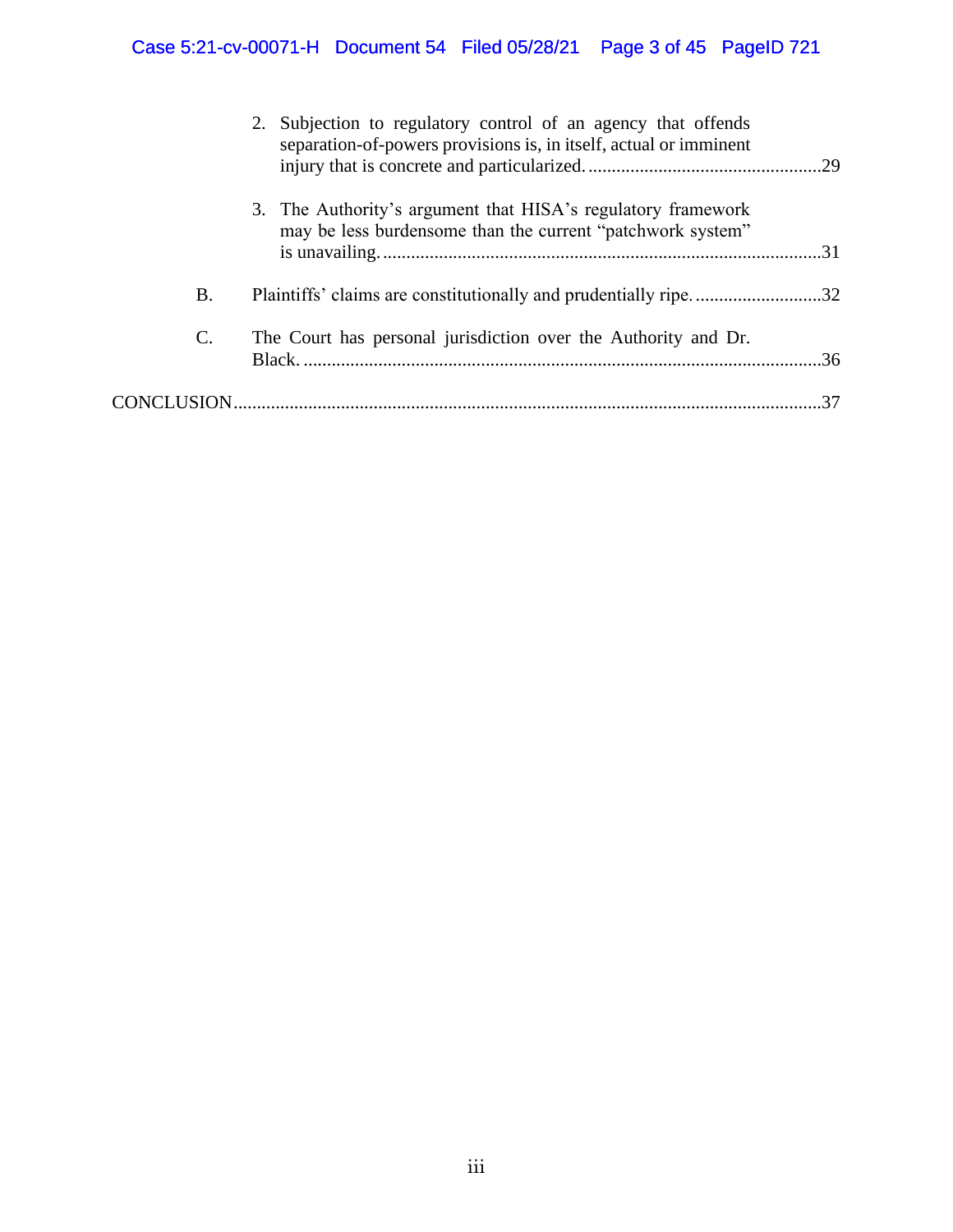# **TABLE OF AUTHORITIES**

# **Cases**

| Abbott Lab'ys v. Gardner,                                            |  |
|----------------------------------------------------------------------|--|
| American Soc'y for Testing & Materials v. Public.Resource.Org, Inc., |  |
| Ashcroft v. Iqbal,                                                   |  |
| Aslin v. Fin. Indus. Regul. Auth., Inc.,                             |  |
| Ass'n of Am. R.R. v. Dep't of Transp.,                               |  |
| Austin Mun. Sec., Inc. v. NASD,                                      |  |
| Barber v. Bryant,                                                    |  |
| Bell Atl. Corp. v. Twombly,                                          |  |
| Boerschig v. Trans-Pecos Pipeline, L.L.C.,                           |  |
| Bowsher v. Synar,                                                    |  |
| Brackeen v. Haaland,                                                 |  |
| Buckley v. Valeo,                                                    |  |
| Campbell-Ewald Co. v. Gomez,                                         |  |
| Caperton v. A. T. Massey Coal Co.,                                   |  |
| Carter v. Carter Coal Co.,                                           |  |
| Chevron, U.S.A., Inc. v. Nat. Res. Def. Council, Inc.,               |  |
| City of Dallas v. F.C.C.,                                            |  |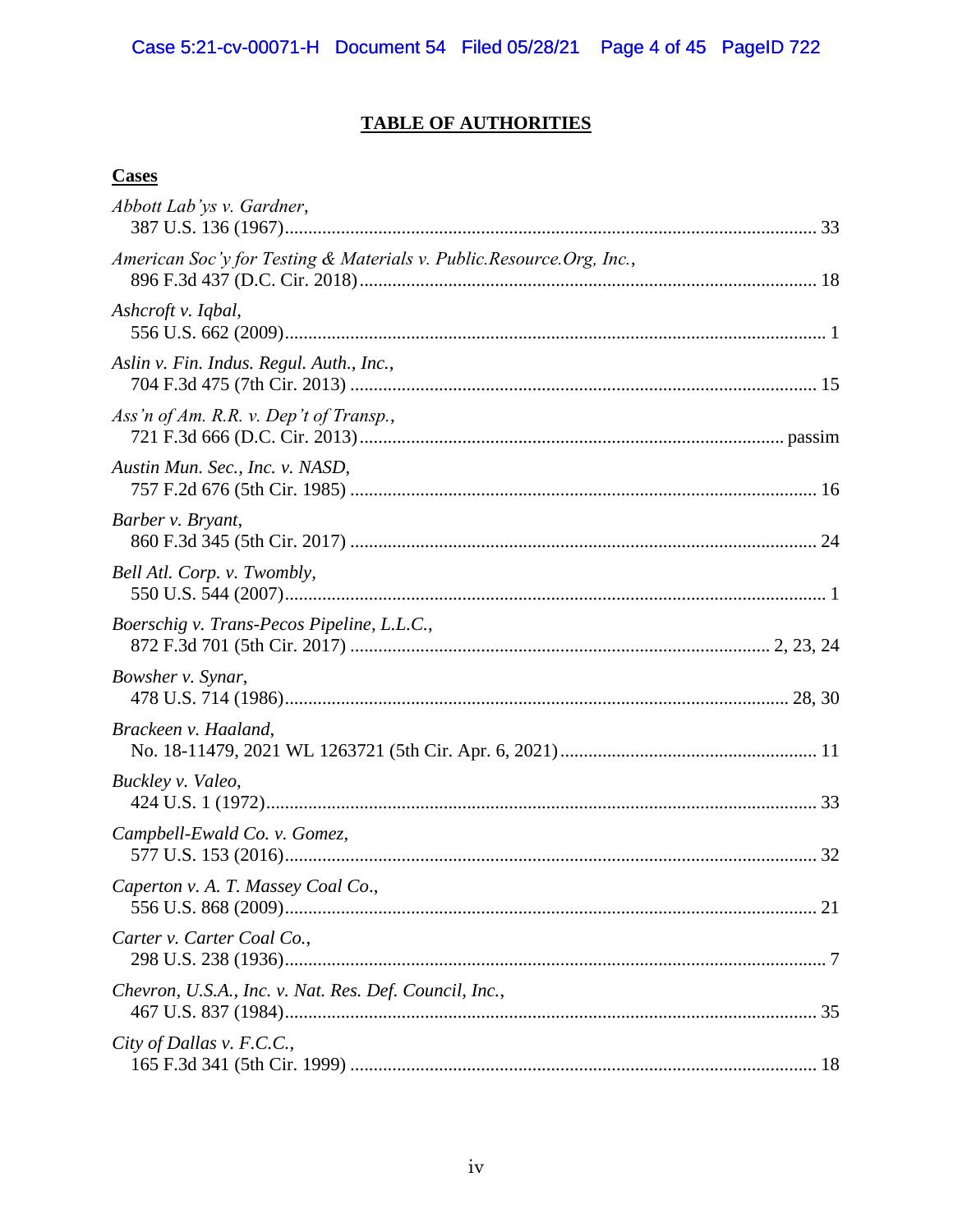# Case 5:21-cv-00071-H Document 54 Filed 05/28/21 Page 5 of 45 PageID 723

| Clapper v. Amnesty Intern. USA,                            |  |
|------------------------------------------------------------|--|
| Clinton v. City of New York,                               |  |
| Collins v. Mnuchin,                                        |  |
| Connecticut v. Duncan,                                     |  |
| Contender Farms, L.L.P. v. U.S. Dep't of Agric.,           |  |
| Currin v. Wallace,                                         |  |
| Dep't of Transp. v. Ass'n of Am. R.R.,                     |  |
| DM Arbor Court, Ltd. v. City of Houston,                   |  |
| Duarte ex rel. Duarte v. City of Lewisville, Tex.,         |  |
| Duncan v. Walker,                                          |  |
| Free Enter. Fund v. Pub. Co. Acct. Oversight Bd.,          |  |
| Freytag v. Comm'r,                                         |  |
| Hallie v. Eau Claire,                                      |  |
| In re Series 7 Broker Qualification Exam Scoring Litig.,   |  |
| Ins. Corp. of Ireland v. Compagnie des Bauxites de Guinee, |  |
| Landry v. $F.D.I.C.,$                                      |  |
| Lexmark Int'l, Inc. v. Static Control Components, Inc.,    |  |
| Little v. KPMG LLP,                                        |  |
| Lujan v. Defs. of Wildlife,                                |  |
|                                                            |  |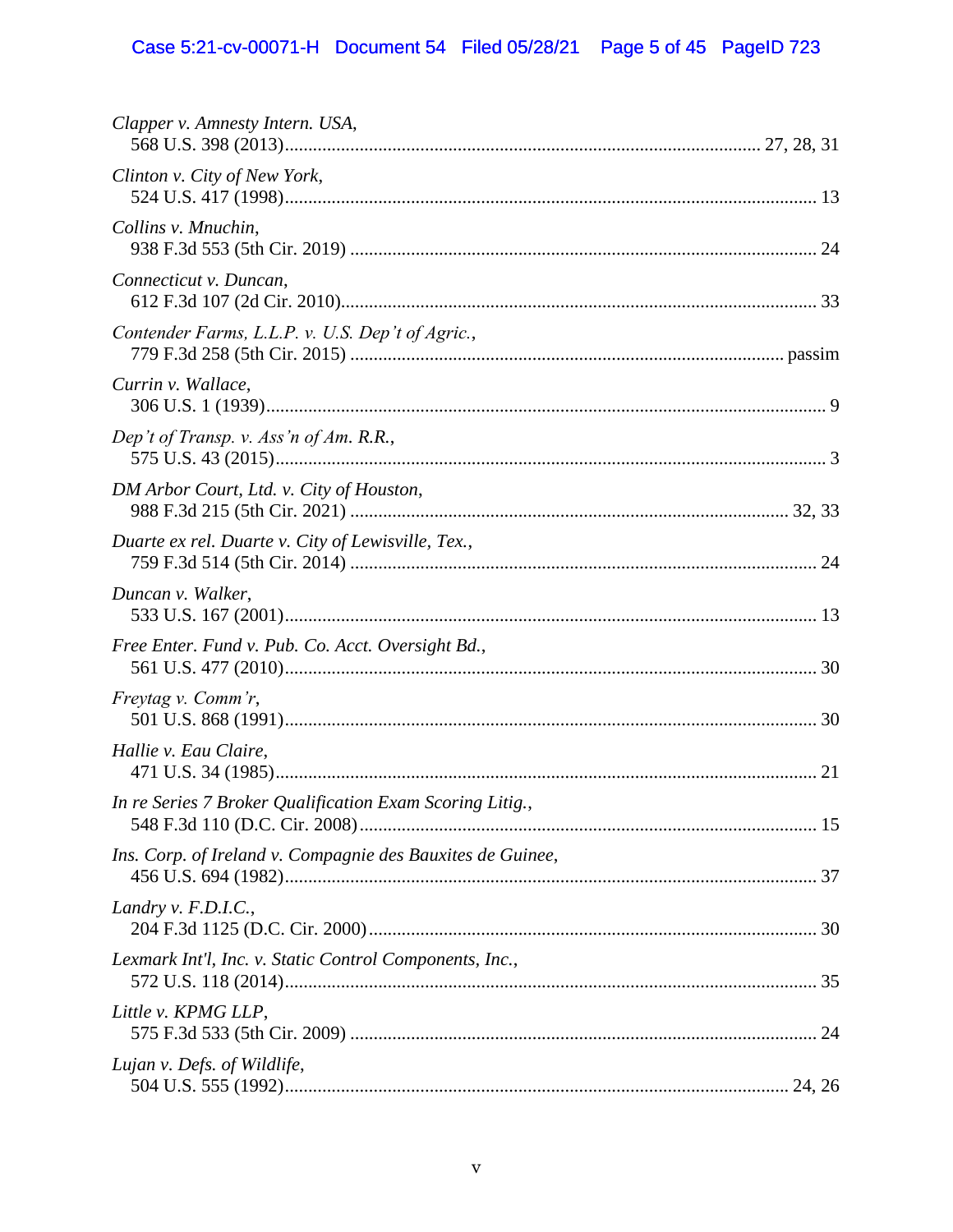# Case 5:21-cv-00071-H Document 54 Filed 05/28/21 Page 6 of 45 PageID 724

| Miss. State Democratic Party v. Barbour,                            |  |
|---------------------------------------------------------------------|--|
| N.C. State Bd. of Dental Exam'rs v. FTC,                            |  |
| Nat'l Envtl. Dev. Ass'n's Clean Air Project v. Envtl. Prot. Agency, |  |
| Nat'l Park Hosp. Ass'n v. Dep't of Interior,                        |  |
| Nat'l Solid Wastes Mgmt. Ass'n v. City of Dallas,                   |  |
| Nat'l Ass'n of Regulatory Util. Comm'rs v. FCC,                     |  |
| Neder v. United States,                                             |  |
| New Orleans Pub. Serv. Inc. v. Council of the City of New Orleans,  |  |
| Orix Credit All., Inc. v. Wolfe,                                    |  |
| Patterson v. Aker Sols. Inc.,                                       |  |
| Perot v. FEC,                                                       |  |
| Physician Hosps. of Am. v. Sebelius,                                |  |
| Pittston Co. v. United States,                                      |  |
| Plaut v. Spendthrift Farm, Inc.,                                    |  |
| Puerto Rico v. Franklin Cal. Tax-Free Trust,                        |  |
| R.H. Johnson & Co. v. SEC,                                          |  |
| Riverbend Farms, Inc. v. Madigan,                                   |  |
| Roman Catholic Diocese of Dallas v. Sebelius, 927                   |  |
| Rosedale Missionary Baptist Church v. New Orleans City,             |  |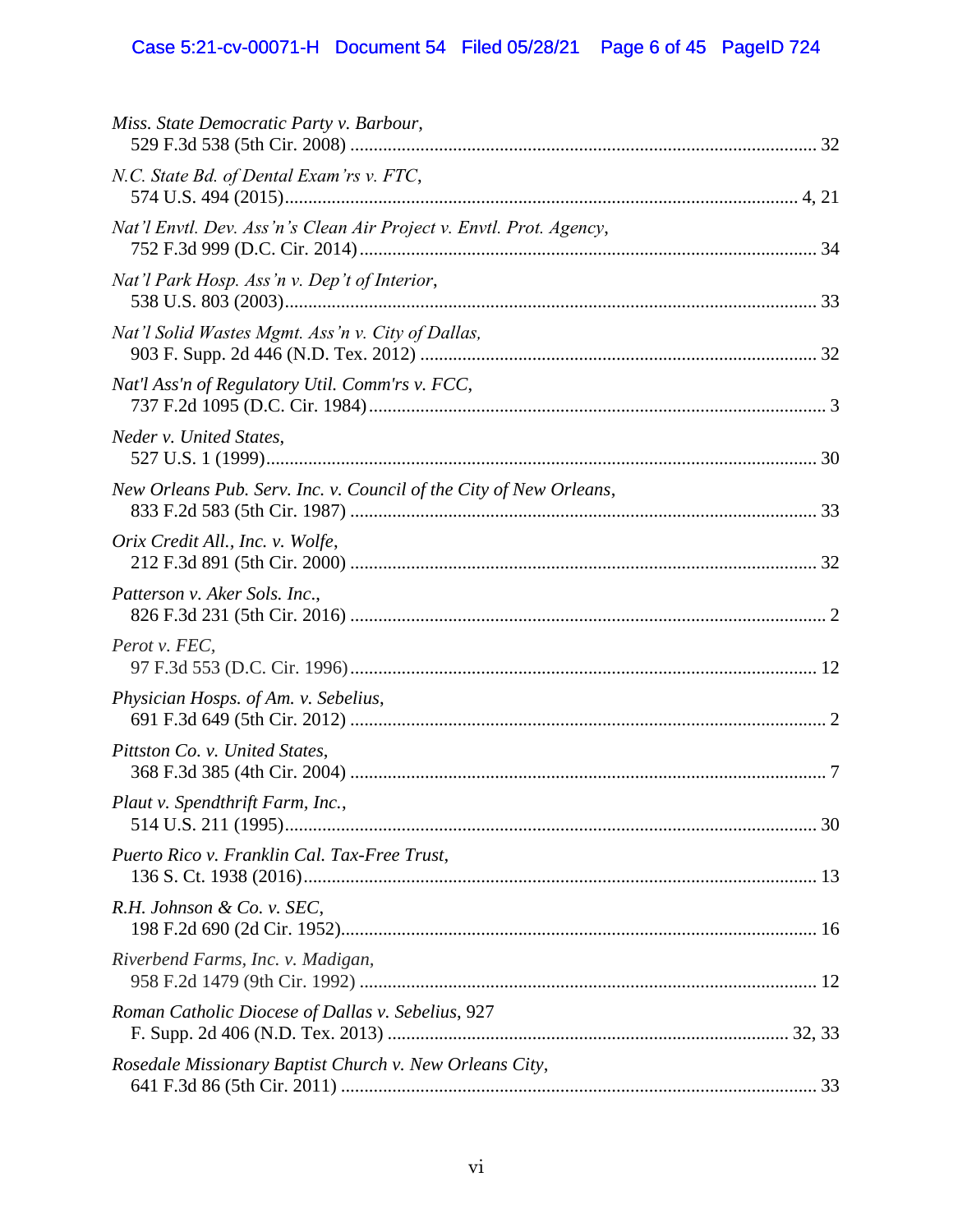# Case 5:21-cv-00071-H Document 54 Filed 05/28/21 Page 7 of 45 PageID 725

| Sanchez v. County of El Paso,                                                                           |
|---------------------------------------------------------------------------------------------------------|
| Scottsdale Cap. Advisors Corp. v. FINRA,                                                                |
| Seila Law LLC v. Consumer Fin. Prot. Bureau,                                                            |
| Sequoia Orange Co. v. Yeutter,                                                                          |
| Sierra Club v. Lynn,                                                                                    |
| Sierra Club v. Sigler,                                                                                  |
| Socialist Lab. Party v. Gilligan,                                                                       |
| Sorrell v. SEC,                                                                                         |
| Standard Inv. Chartered, Inc. v. Nat'l Ass'n of Sec. Dealers, Inc.,                                     |
| State v. Rettig,                                                                                        |
| Sunshine Anthracite Coal Co. v. Adkins,                                                                 |
| Susan B. Anthony List v. Driehaus,                                                                      |
| Taylor v. Books a Million, Inc.,                                                                        |
| Texans Against Governmental Waste & Unconstitutional Governmental Conduct v. U.S. Dep't of<br>Treasury, |
| Texas v. Rettig,                                                                                        |
| Todd & Co. v. SEC,                                                                                      |
| Touby v. United States,                                                                                 |
| Turner v. Pleasant,                                                                                     |
| United States v. Frame,                                                                                 |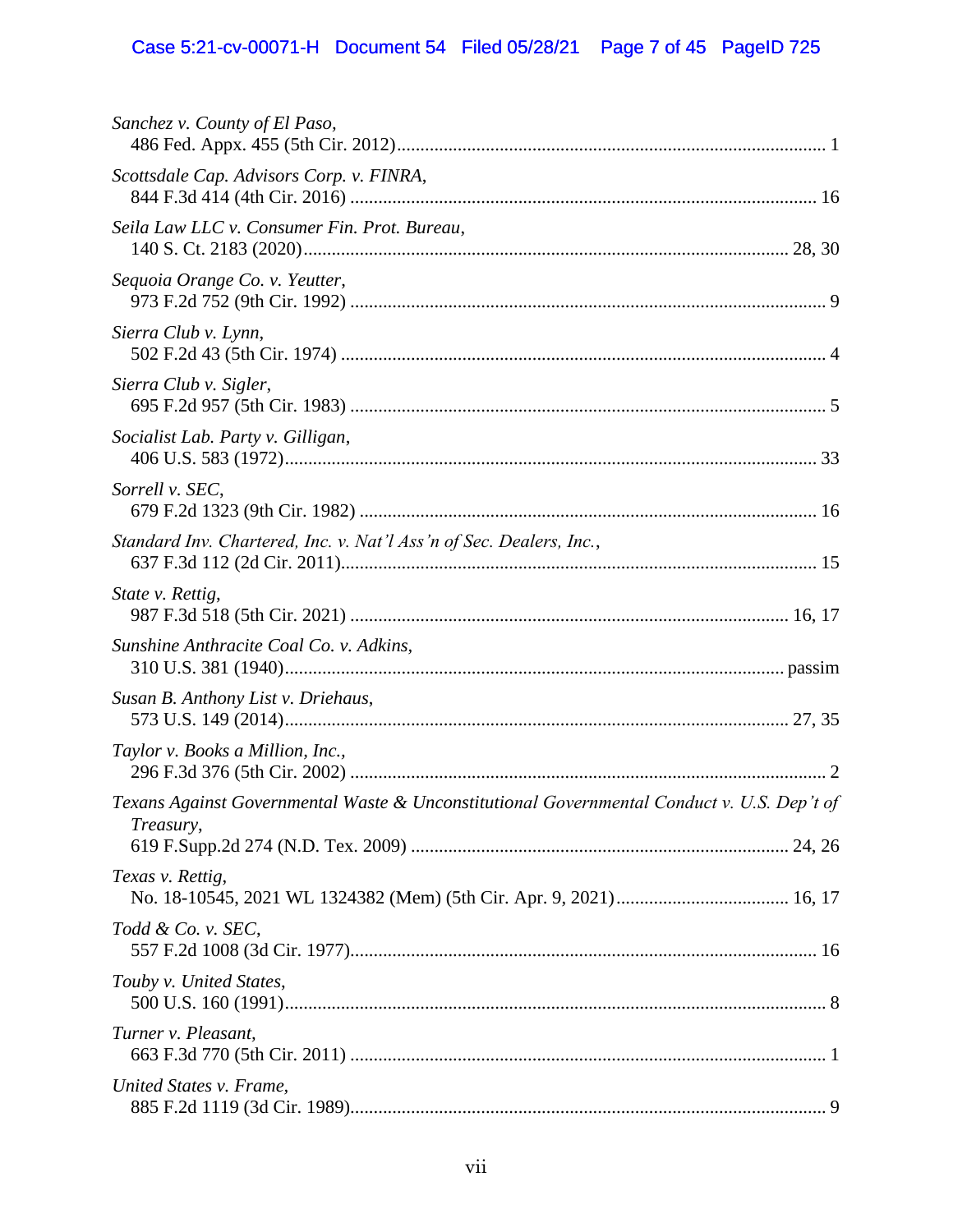# **Statutes**

# **Other Authorities**

| "Analysis of Potential Constitutional Challenges to Delegations Made to a Private Entity Under |  |
|------------------------------------------------------------------------------------------------|--|
|                                                                                                |  |
| Thoroughbred Daily News, "Board and Standing Committee of HISA Announced," May 5, 2021         |  |
|                                                                                                |  |

# **Rules**

|--|--|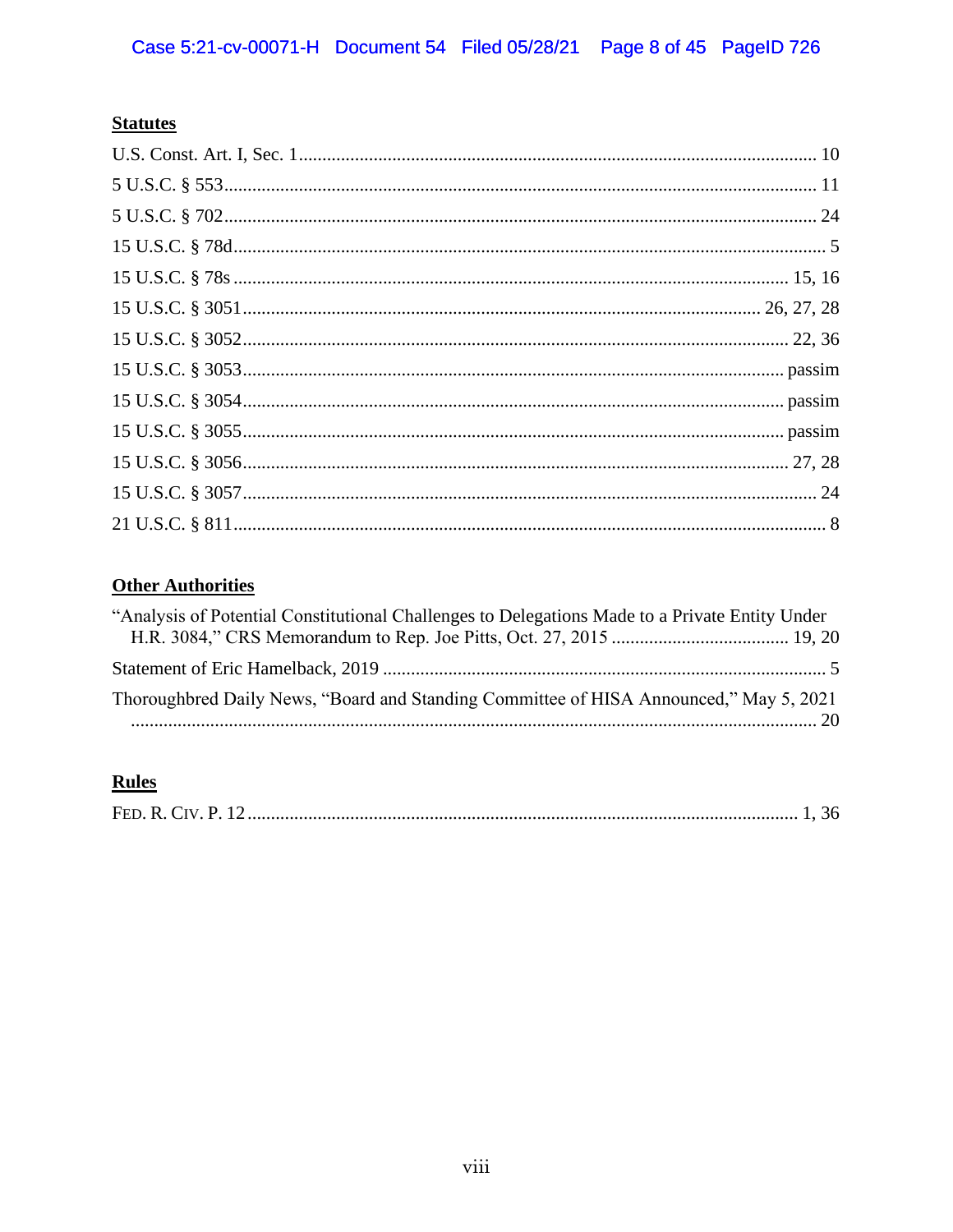#### **INTRODUCTION**

In accordance with this Court's Scheduling Order [Dkt. 16], and Order modifying it [Dkt. 29], Plaintiffs (the "Horsemen") file this joint response in opposition to the Motions to Dismiss filed by the Horseracing Integrity and Safety Authority, Inc. (the "Authority") along with Defendants Black, Adams, Coleman, Cox, Dunford, Keating, and Schanzer ("Authority MTD") [Dkt. 34] and by the Federal Trade Commission (the "FTC") along with Defendants Slaughter, Chopra, Phillips, and Wilson ("FTC MTD") [Dkt. 36]. They also reply to the relevant arguments made by the Brief of Amici Curiae from Senator McConnell and Representatives Tonko and Barr (the "Congressmen") ("Congressmen Br.") [Dkt. 53].

The Horsemen have stated a claim upon which relief may be granted because the Horseracing Safety and Integrity Act ("HISA") does not allow the FTC to draft or modify the rules drafted by the Authority. 15 U.S.C. § 3053(c) (HISA § 1204(c)). Also, this claim is justiciable because it is certain the Horsemen will be regulated by this unconstitutional act.

#### **LEGAL STANDARD**

A motion to dismiss for failure to state a claim should be denied if the facts, which are accepted as true, allow the Court to draw a reasonable inference that the defendants are liable. Dismissal under Federal Rule of Civil Procedure 12(b)(6) "is appropriate only if the complaint fails to plead 'enough facts to state a claim to relief that is plausible on its face.'" *Turner v. Pleasant,* 663 F.3d 770, 775 (5th Cir. 2011), quoting *Bell Atl. Corp. v. Twombly,* 550 U.S. 544, 570 (2007). "A claim is plausible 'when the plaintiff pleads factual content that allows the court to draw the reasonable inference that the defendant is liable for the misconduct alleged.'" *Sanchez v. County of El Paso,* 486 Fed. Appx. 455, 456 (5th Cir. 2012)*,* quoting *Ashcroft v. Iqbal,* 556 U.S. 662, 678 (2009). "When considering a motion to dismiss, the court accepts as true the well-pled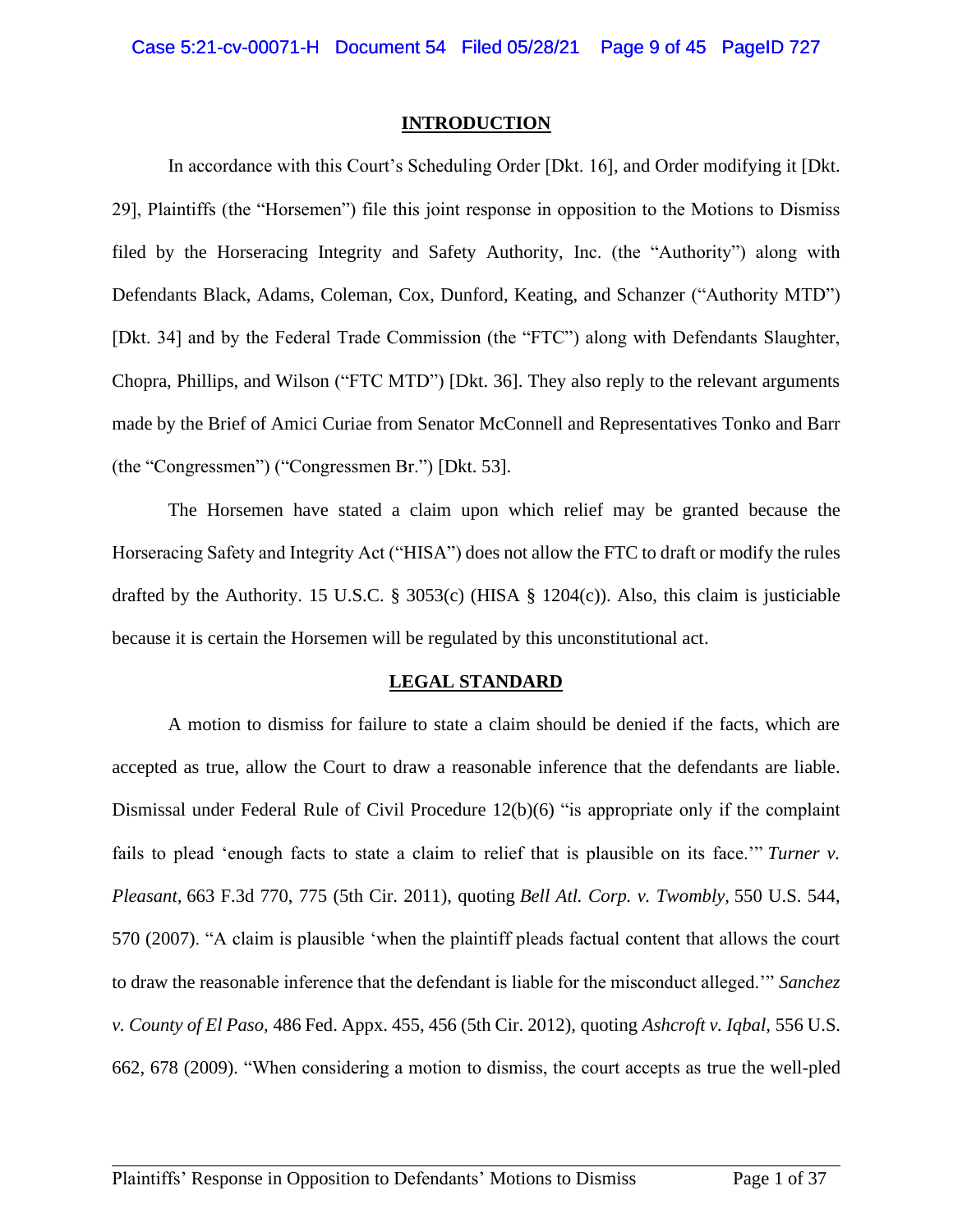#### Case 5:21-cv-00071-H Document 54 Filed 05/28/21 Page 10 of 45 PageID 728

factual allegations in the complaint, and construes them in the light most favorable to the plaintiff." *Taylor v. Books a Million, Inc.,* 296 F.3d 376, 378 (5th Cir. 2002).

For a Motion to Dismiss pursuant to Federal Rule of Civil Procedure 12(b)(1), plaintiffs need only "allege a plausible set of facts establishing jurisdiction." *Physician Hosps. of Am. v. Sebelius*, 691 F.3d 649, 652 (5th Cir. 2012). Likewise for 12(b)(2), "[t]he plaintiff bears the burden of establishing jurisdiction, but need only present *prima facie* evidence." *Patterson v. Aker Sols. Inc.*, 826 F.3d 231, 233 (5th Cir. 2016). In both cases, courts "must accept the plaintiff's uncontroverted allegations, and resolve in [his] favor all conflicts between the facts contained in the parties' affidavits and other documentation." *Id.* (alteration in original).

#### **ARGUMENT**

## **I. The Horsemen have stated claims upon which relief can be granted for both a private nondelegation doctrine violation and a Due Process clause violation.**

#### **A. The Fifth Circuit recognizes the private nondelegation doctrine.**

As a threshold matter, Plaintiffs feel compelled to dispel the false notion advocated by the Defendants that the Fifth Circuit does not recognize the Article I, Section 1 private nondelegation doctrine because of its ruling in *Boerschig v. Trans-Pecos Pipeline, L.L.C.*, 872 F.3d 701, 707 (5th Cir. 2017). Authority MTD 14; FTC MTD 15-16; Congressmen Br. 10. Specifically, the Authority suggests that *Boerschig* held that the private nondelegation doctrine arises only from the Due Process clause and not from Article I, Section 1. Authority MTD 14.

But that is not the holding of *Boerschig*. Unlike the Horsemen who challenge a federal law here, the landowners in *Boerschig* argued that a *state* law violated the Fourteenth Amendment's Due Process Clause by delegating the eminent domain power to private utility companies. 872 F.3d at 703-04, 706. Thus, the landowners did not argue that the state condemnation law violated the Vesting clause of Article I, Section 1 of the U.S. Constitution. Nor could they have. Unlike the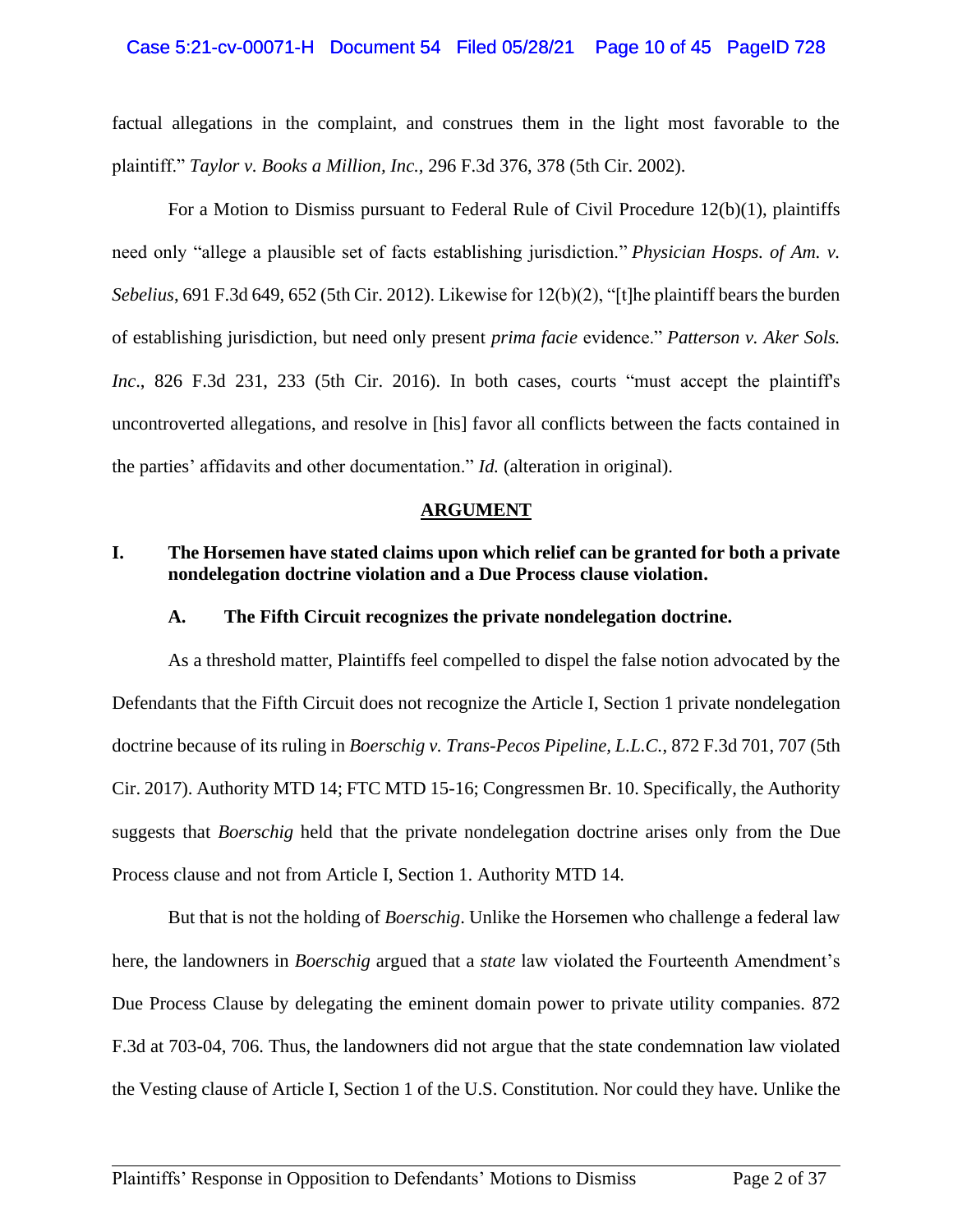#### Case 5:21-cv-00071-H Document 54 Filed 05/28/21 Page 11 of 45 PageID 729

Fourteenth Amendment, Article I does not apply to the states. Therefore, *Boerschig* does not foreclose a private nondelegation doctrine claim arising under Article I, Section 1 of the U.S. Constitution.

Additionally, the FTC falls short in its attempts to brush aside the Horsemen's private nondelegation cases as dealing only with the Due Process clause. FTC MTD 15. The Horsemen rely on *Amtrak*, where the Court held that delegating regulatory power to Amtrak, which the court thought was a private entity, violated the separation of powers found in Article I, Section 1. *See Ass'n of Am. R.R. v. Dep't of Transp.*, 721 F.3d 666, 671 n.3 (D.C. Cir. 2013) ("Amtrak"), *rev'd on other grounds by Dep't of Transp. v. Ass'n of Am. R.R.*, 575 U.S. 43, 55 (2015). The court found that the constitutional "difficulties" that arise when Congress delegates regulatory powers to the Executive Branch "are even more prevalent in the context of agency delegations to private individuals." *Amtrak*, 721 F.3d at 670 (quoting *Nat'l Ass'n of Regulatory Util. Comm'rs v. FCC*, 737 F.2d 1095, 1143 (D.C. Cir. 1984) (per curiam)). The court acknowledged that at least one scholar has suggested the private nondelegation doctrine is better housed in the Due Process clause, *id.* at 671 n.3, but the court then concluded that its "own precedent describes the problem as one of unconstitutional delegation." *Id.* Accordingly, it declined to reach the Due Process argument because it held that the powers delegated to Amtrak violated Article I, Section 1. *Id.* at 677.

In any event, even if this Court were to decide that the Horsemen lack a claim under Article I, Section 1 of the U.S. Constitution, the separation of powers principles they discuss in their opening brief still apply. *See* Horsemen Br. in Support of Motion for Partial Summary Judgment [Dkt. 38] ("Horsemen MSJ") at 9-26. As the circuit court in *Amtrak* observed, the private nondelegation doctrine analysis is the same whether it arises from Article I, Section 1 or the Due Process clause: "neither court nor scholar has suggested a change in the label would effect a change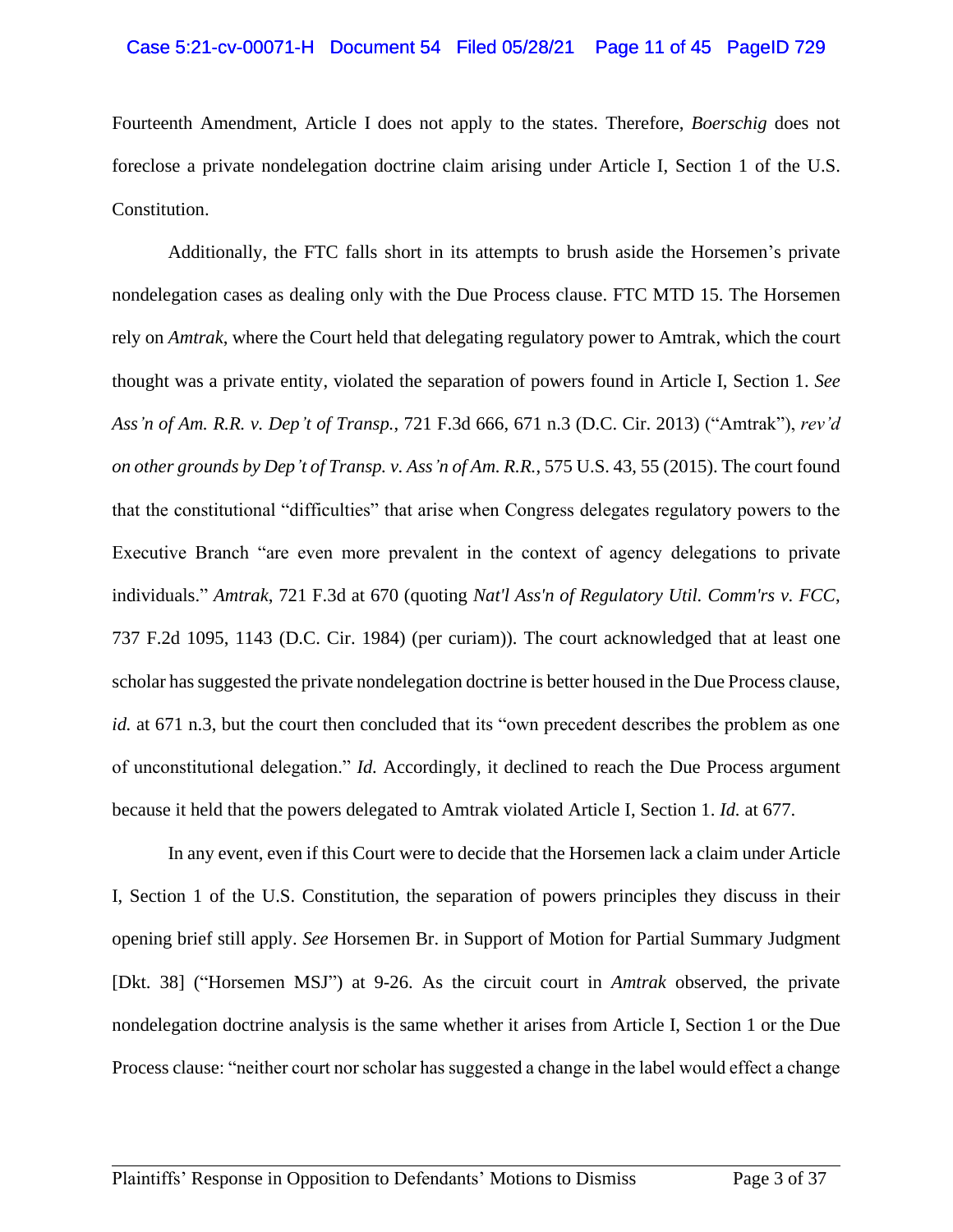in the inquiry." 721 F.3d at 671 n.3.

### **B. HISA represents an unprecedented delegation of legislative authority to a private entity.**

HISA represents an unprecedented delegation of legislative authority to a private entity in four important ways. First, the governmental body given oversight of the private entity lacks expertise to regulate the subject area. The FTC admits in its motion that "the FTC lacks independent expertise in the horseracing industry." FTC MTD 4; *see also id*. at 21. <sup>1</sup> Therefore, as a practical matter, it cannot subject the Authority's proposed rules to the rigorous review needed to bless them with governmental imprimatur. As the Fifth Circuit has ruled, "[A] responsible federal agency [may not] abdicate its statutory duties by reflexively rubber stamping a statement prepared by others." *Sierra Club v. Lynn*, 502 F.2d 43, 59 (5th Cir. 1974). In this case, the FTC will be forced to abdicate its statutory duties because it simply does not have the expertise to do otherwise.

To borrow a phrase from another body of law which the FTC does have expertise regulating—antitrust—in this case it is the FTC, itself, which will be subject to "regulatory capture." While, under normal circumstances, "determining when regulatory capture has occurred is no simple task," it becomes very simple when the agency, itself, admits that it has no expertise in the subject matter it is purporting to regulate. *N.C. State Bd. of Dental Exam'rs v. FTC*, 574 U.S. 494, 527 (2015) (Alito, J., dissenting). In fact, the FTC goes on to state in its brief that it will "benefit substantially" from the input of self-interested industry experts. FTC MTD 12. It may be a benefit to the Authority and to the FTC, but there is no benefit to the public in having a private entity dictate regulatory policy to a commission with no expertise to evaluate the efficacy of its

<sup>&</sup>lt;sup>1</sup> Thus, the FTC agrees with Undisputed Material Fact 22 in Plaintiffs' Motion for Partial Summary Judgment: "The FTC has no experience regulating horse racing." Horsemen MSJ at 7.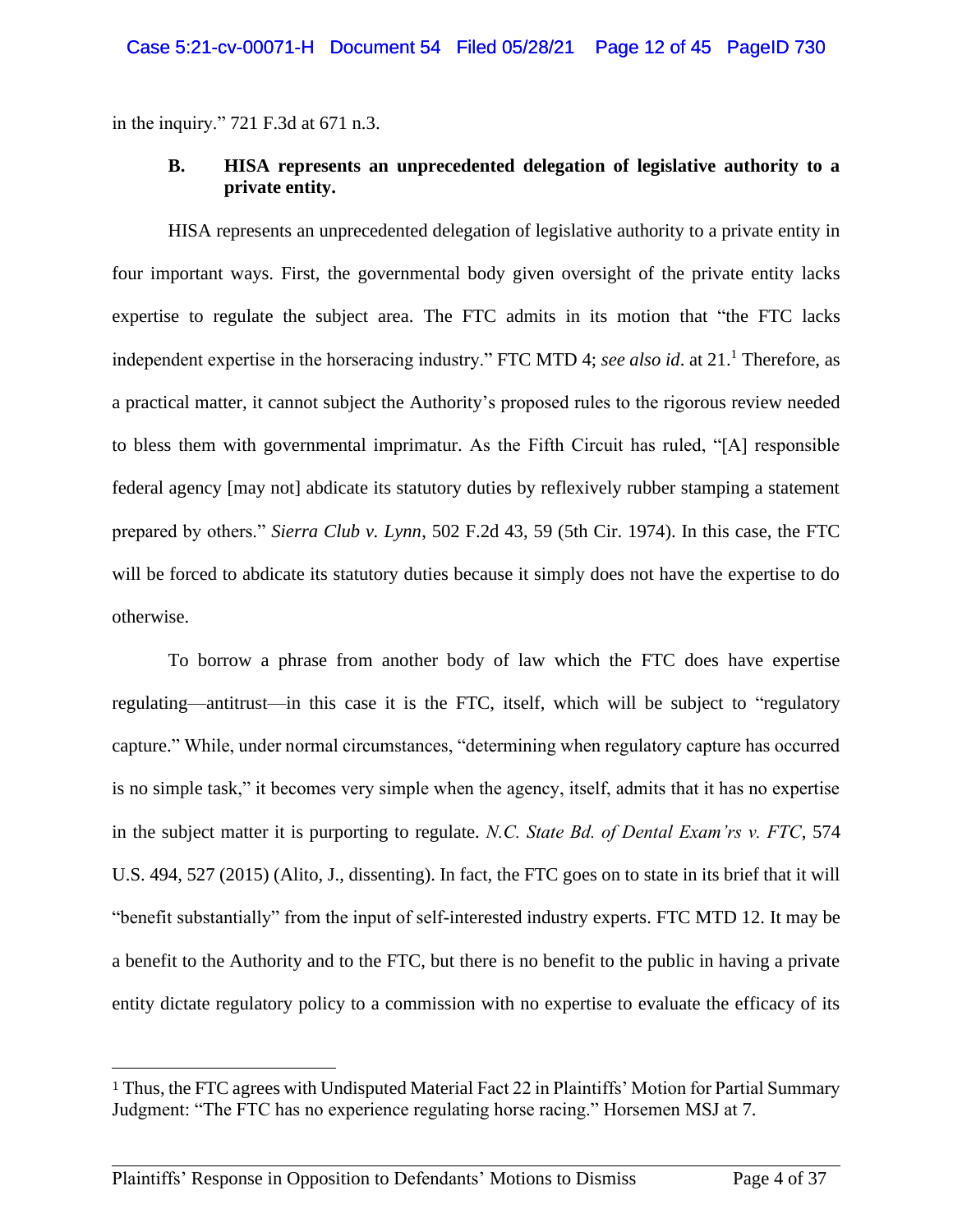## Case 5:21-cv-00071-H Document 54 Filed 05/28/21 Page 13 of 45 PageID 731

policies. This obvious structural flaw in HISA, which is unique to HISA, will lead to the inevitable "rubber stamping" that the Fifth Circuit prohibits in delegations of public duties to private entities. *Sierra Club v. Sigler*, 695 F.2d 957, 962 n.3. (5th Cir. 1983). 2

The congressional decision to place this blindfold on the governmental body responsible for regulation is unique to HISA among delegations to a private entity. By comparison, Defendants point this Court to the example of the Financial Industry Regulatory Authority ("FINRA") as a private delegation upheld by several circuit courts. *See* Authority MTD 20-21; FTC MTD 5, n.3. But unlike HISA, FINRA is regulated by a body with expertise in the securities industry: the Securities and Exchange Commission (SEC). *See* 15 U.S.C. § 78d. In addition to their own expertise, the SEC Commissioners are instructed by the Maloney Act to hire economists, examiners, attorneys, officers, and other employees to add to their expertise. *Id*. Therefore, they are more competent to oversee FINRA than the FTC is to oversee the Authority.

Similarly, the Authority, the FTC, and the Congressmen point this Court to *Sunshine Anthracite Coal Co. v. Adkins,* 310 U.S. 381 (1940) as a case in which a private delegation of authority was upheld. Authority MTD 18; FTC MTD 12-13; Congressmen Br. 2-3. But in that case, too, the private entities making recommendations on the minimum price for coal—the district boards of code members—were regulated by a commission with expertise in the coal industry: the

<sup>&</sup>lt;sup>2</sup> Plaintiff National Horsemen's Benevolent and Protective Association has been advocating for the establishment of an office to oversee and establish absolute uniform laboratory protocols within the United States Department of Agriculture National Veterinary Services Lab. *See* Statement of Eric Hamelback, 2019, available at [https://nationalhbpa.com/what-the-national-hbpa-is-doing-to](https://nationalhbpa.com/what-the-national-hbpa-is-doing-to-protect-horses/)[protect-horses/](https://nationalhbpa.com/what-the-national-hbpa-is-doing-to-protect-horses/) retrieved May 26, 2021). When Hamelback asked an industry stakeholder involved in HISA negotiations why HISA did not give oversight to this federal government agency with expertise in horse medication, he was told that HISA would lose support from the Humane Society of the U.S., the American Society for the Prevention of Cruelty to Animals, Animal Wellness Action Group, and People for the Ethical Treatment of Animals if the Department of Agriculture was involved.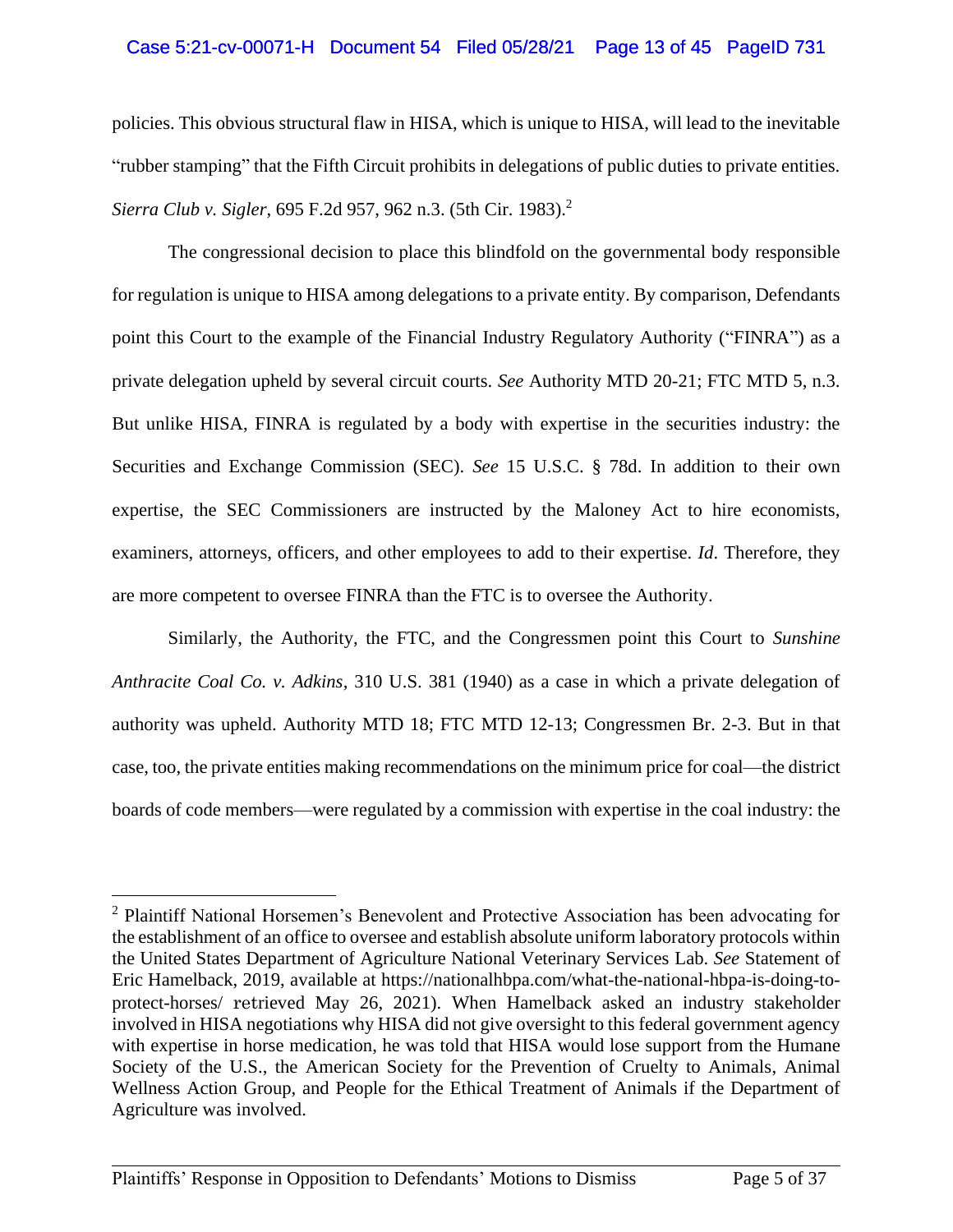#### Case 5:21-cv-00071-H Document 54 Filed 05/28/21 Page 14 of 45 PageID 732

National Bituminous Coal Commission. *Adkins*, 310 U.S. 381 at 388. Finally, even in the statute enjoined by the D.C. Circuit as a violation of the private nondelegation doctrine, Amtrak was regulated by a body with expertise in the railroad industry: the Federal Railway Administration (FRA). *Amtrak*, 721 F.3d at 671. Only in the case of HISA were the keys to the kingdom given to a private entity, while the guard put in charge had a blindfold.

The second reason HISA represents an unprecedented delegation of legislative authority to a private entity is that, even if it did have subject matter expertise, the FTC was given limited guidance on how to oversee the Authority. In the all-important rulemaking authority, HISA gives the FTC no standards upon which to base its decisions. Its guidance is completely circular: "The [FTC] shall approve a proposed rule . . . if [it] finds that the proposed rule . . . is consistent with— (A) this Act; and (B) applicable rules approved by the [FTC]." 15 U.S.C.  $\S$  3053(c)(2) (HISA  $\S$  $1204(c)(2)$ ). Thus, the FTC is to look to rules proposed by the private entity and approved by the FTC to determine whether to approve rules proposed by the private entity. Indeed, the FTC admits that its only statutory direction is to approve rules it finds "consistent with its prior rules and HISA." FTC MTD 4. This limited rubric for FTC oversight compounds the problem of delegating legislative power to the Authority.

Defendants attempt to analyze this case under the "intelligible principle" standard, but that is the wrong standard for private delegations. Authority MTD 24-26; FTC MTD 17-18; Congressmen Br. 9. Courts utilize the "intelligible principle" standard for delegations of legislative power to executive agencies—not to private entities like the Authority: "Even an intelligible principle cannot rescue a statute empowering private parties to wield regulatory authority." *Amtrak*, 721 F.3d at 671. The standard for private delegation is more stringent because delegation to a private entity is "legislative delegation in its most obnoxious form." *Carter v. Carter Coal*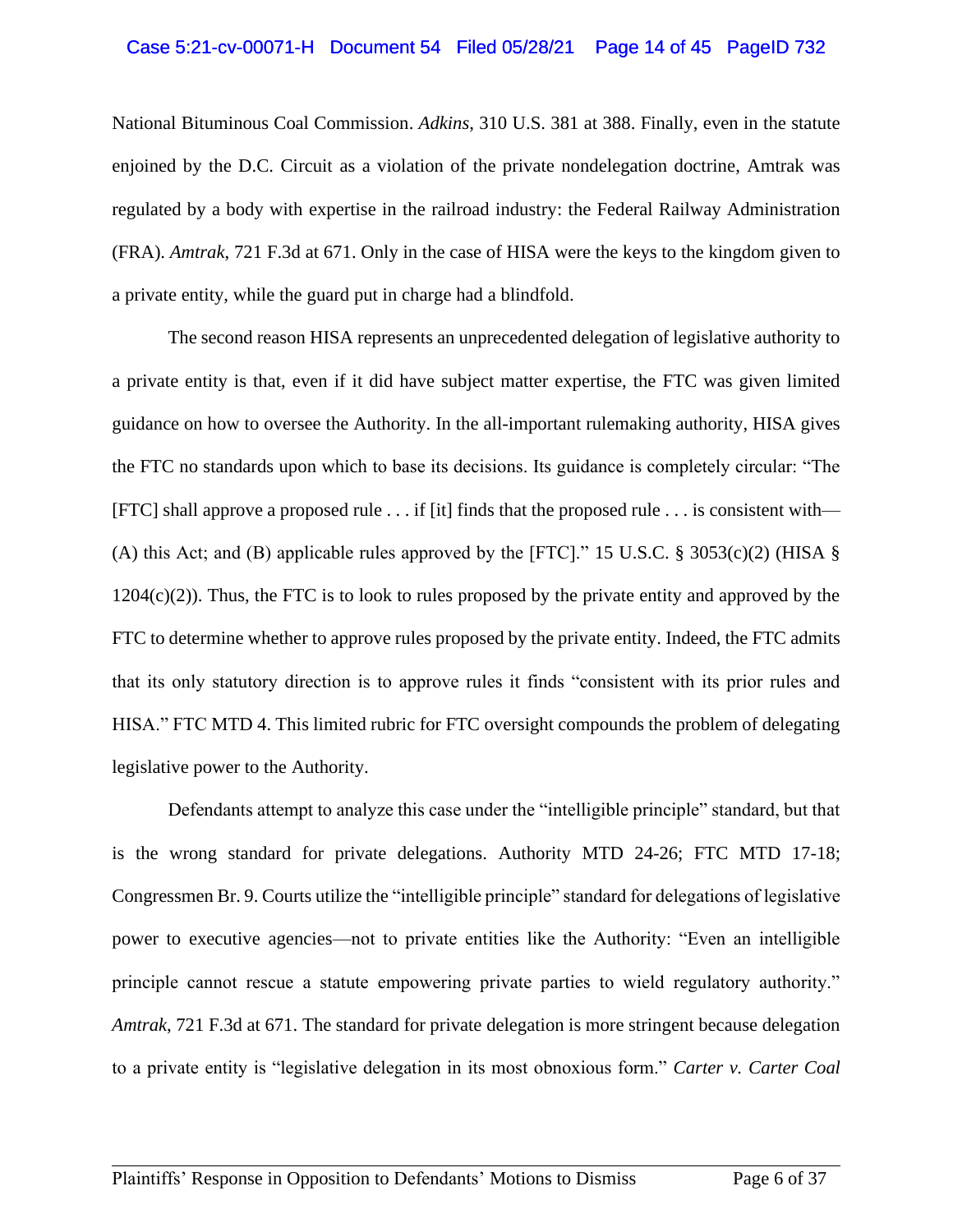*Co.*, 298 U.S. 238, 311 (1936). HISA delegates authority to a private entity with the ability to regulate its competitors, and so even an "intelligible principle" cannot save it: "*Any* delegation of regulatory authority 'to private persons whose interests may be and often are adverse to the interests of others in the same business' is disfavored." *Pittston Co. v. United States*, 368 F.3d 385, 394 (4th Cir. 2004) (quoting *Carter Coal*, 298 U.S. at 311) (emphasis added).

Also, Defendants mistakenly conflate the criteria HISA lays out for the Authority with the criteria given to the FTC for its oversight. *See* Authority MTD 26, FTC MTD 18. Specifically, Defendants point to a list of considerations given in Section 1206(b) of HISA. *Id*. Section 1206(b) provides a list of thoughts the Authority is supposed to "take into consideration" when implementing its medication control program. 15 U.S.C. § 3055(b). That is hardly a directive on how to draft regulatory rules—or even a directive on what to do with the items on the list after it considers them. Either way, these considerations are given *to the Authority* and not to the FTC. Instead, the FTC was given limited and circular guidance for its oversight. Therefore, as to the FTC, HISA would not pass the "intelligible principle" test, even if that were the correct standard to apply in this context.

As the rules previously passed by the Authority are not an independent rubric by which to judge the Authority's actions, the only real guidance for the FTC is to look to the Act itself. While the Act gives a list of topics on which the Authority may draft rules, 15 U.S.C. § 3053(a) (HISA § 1204(a)), it provides no direction about what principle it should follow in doing so or what principle the FTC should follow in deciding whether to approve the proposed rules. For example, HISA states that the Authority may draft a rule relating to "a list of permitted and prohibited medications, substances, and methods, including allowable limits of permitted medications, substances, and methods," but it does not give direction as to what medications should be placed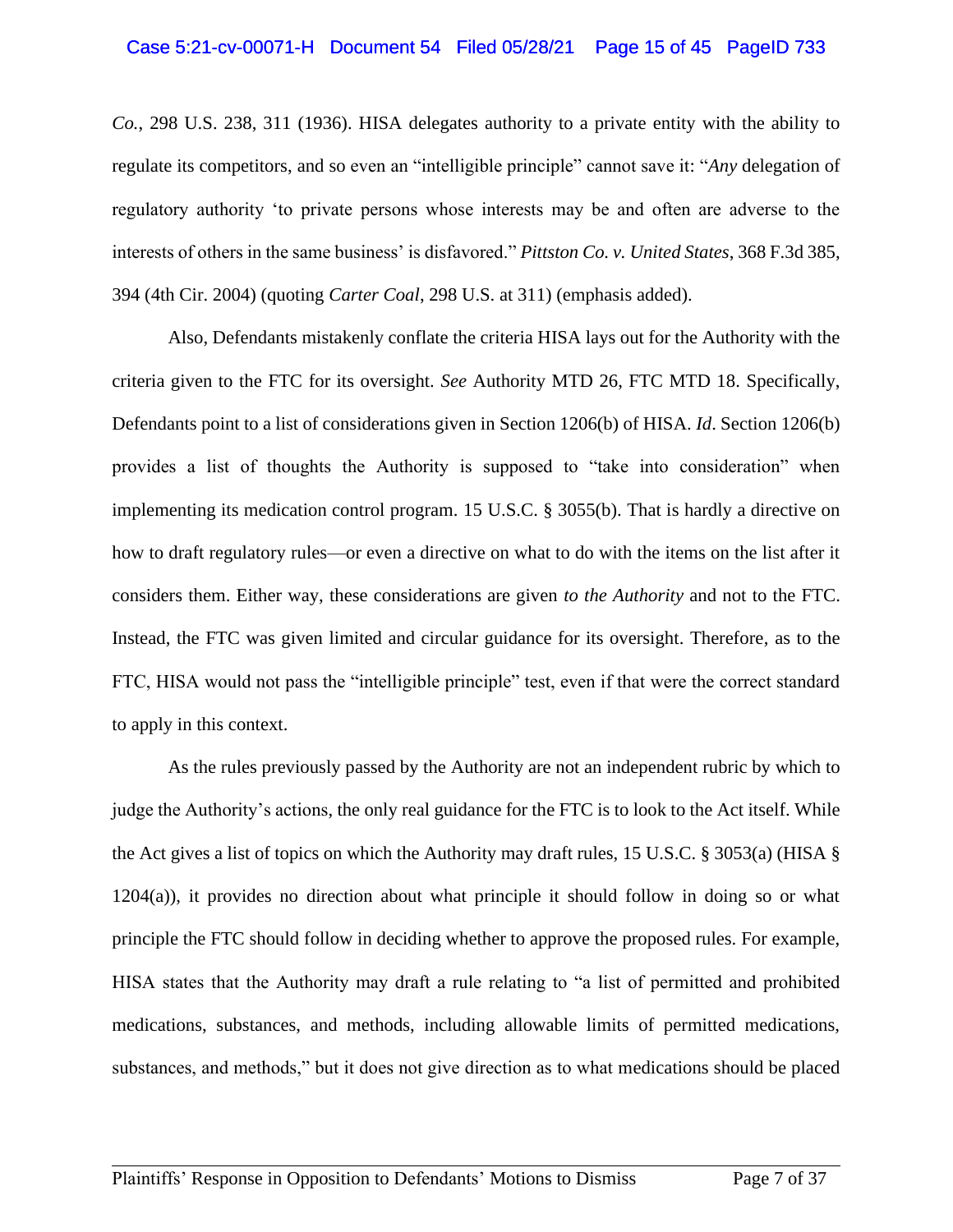### Case 5:21-cv-00071-H Document 54 Filed 05/28/21 Page 16 of 45 PageID 734

on the list or why. 15 U.S.C. § 3053(a)(2) (HISA § 1204(a)(2)). By contrast, a different statute,

the Controlled Substances Act, lists the initial substances prohibited by name and gives the

Attorney General eight factors to consider when deciding whether to add or remove a drug from the list:

(1) Its actual or relative potential for abuse.

(2) Scientific evidence of its pharmacological effect, if known.

(3) The state of current scientific knowledge regarding the drug or other substance.

(4) Its history and current pattern of abuse.

(5) The scope, duration, and significance of abuse.

(6) What, if any, risk there is to the public health.

(7) Its psychic or physiological dependence liability.

(8) Whether the substance is an immediate precursor of a substance already controlled under this subchapter.

21 U.S.C. § 811(c). This sort of specific guidance may amount to an intelligible principle. *See Touby v. United States*, 500 U.S. 160, 165-66 (1991) (delegation of authority to the Attorney General to schedule controlled substances as necessary to avail an imminent public hazard had an "intelligible principle" and was not an unconstitutional delegation of legislative power). But this specificity is lacking from HISA, rendering the act an unprecedented delegation of authority.

Third, HISA is unlike most other delegations of power to a private entity because the private entity is not a longstanding, known, trustworthy entity but, instead, was created for the very purpose of enforcing HISA. The timeline reveals the Authority was created for the express purpose of enforcing the statute. The Authority was incorporated at 6:30 P.M. on September 8, 2021. *See* Authority Certificate of Incorporation, Authority MTD App'x 25 [Dkt. 34-1]; *see also* First Amended Complaint [Dkt. 23] ("FAC")  $\P$  50. The very next day, HISA's precursor bill was amended and marked up by the House Committee on Energy and Commerce, and Senators McConnell, Gillibrand, McSally, and Feinstein announced the introduction on the Senate floor of a bill identical in form to the amended version announced in the House committee. Authority MTD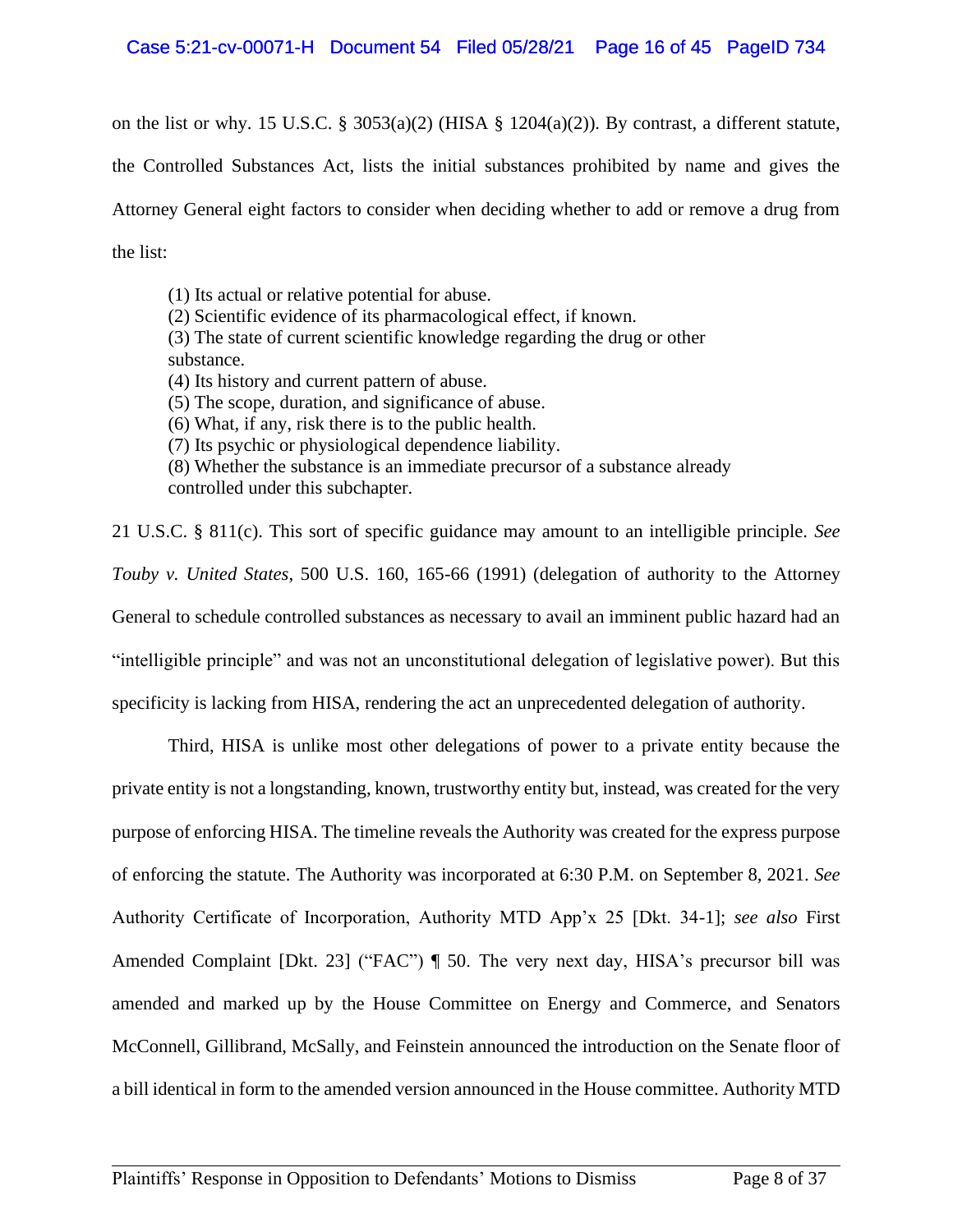#### Case 5:21-cv-00071-H Document 54 Filed 05/28/21 Page 17 of 45 PageID 735

5. The clear inference is that these three acts were scripted to occur at the same time because the two bills reference for the first time a private entity named the Horseracing Integrity and Safety Authority, and the entity incorporated the day before is named the Horseracing Integrity and Safety Authority, Inc. The incorporated Authority's purposes are nearly identical to those set out in the bills. *See* Authority Bylaws 1-2 § 1.5, Authority MTD App'x 34-35. Finally, certain definitions in the Bylaws change their meaning to those adopted by HISA "upon enactment of the contemplated Horseracing Integrity and Safety Act of 2020 or a substantially similar act." *Id*. 18 § 7.7. Therefore, the Authority is newly created to enforce HISA.

In this respect, the Authority differs from most other private entities considered by courts for potential violations of the nondelegation doctrine. For example, the purportedly private entity Amtrak had existed and provided rail service for many years prior to the statute considered in *Amtrak*. *Amtrak,* 721 F.3d at 668 (Amtrak was created circa 1970, and the legislation was passed in 2008.). Also, the statute considered in *Currin v. Wallace* had required a referendum among all private growers of tobacco in a given market prior to regulation. *Currin v. Wallace*, 306 U.S. 1, 15 (1939). Similarly, the statute considered in *United States v. Frame* had required consent of a majority of private cattle producers. *United States v. Frame,* 885 F.2d 1119, 1124 (3d Cir. 1989). Also, the statute considered in *Sequoia Orange Co. v. Yeutter* had required consent from 75% of private growers. *Sequoia Orange Co. v. Yeutter*, 973 F.2d 752, 754, 759 (9th Cir. 1992).

Creating a new private entity out of whole cloth and then imbuing it with governmental powers, as HISA does, would create a dangerous precedent. It is entirely unknown how this new entity will wield its immense power. It may do so well; it may do so poorly; or it may do so in an entirely corrupt manner. Unlike Congress, it is not accountable to the people through election. That is why the Constitution forbids Congress from giving away its legislative power to such an entity.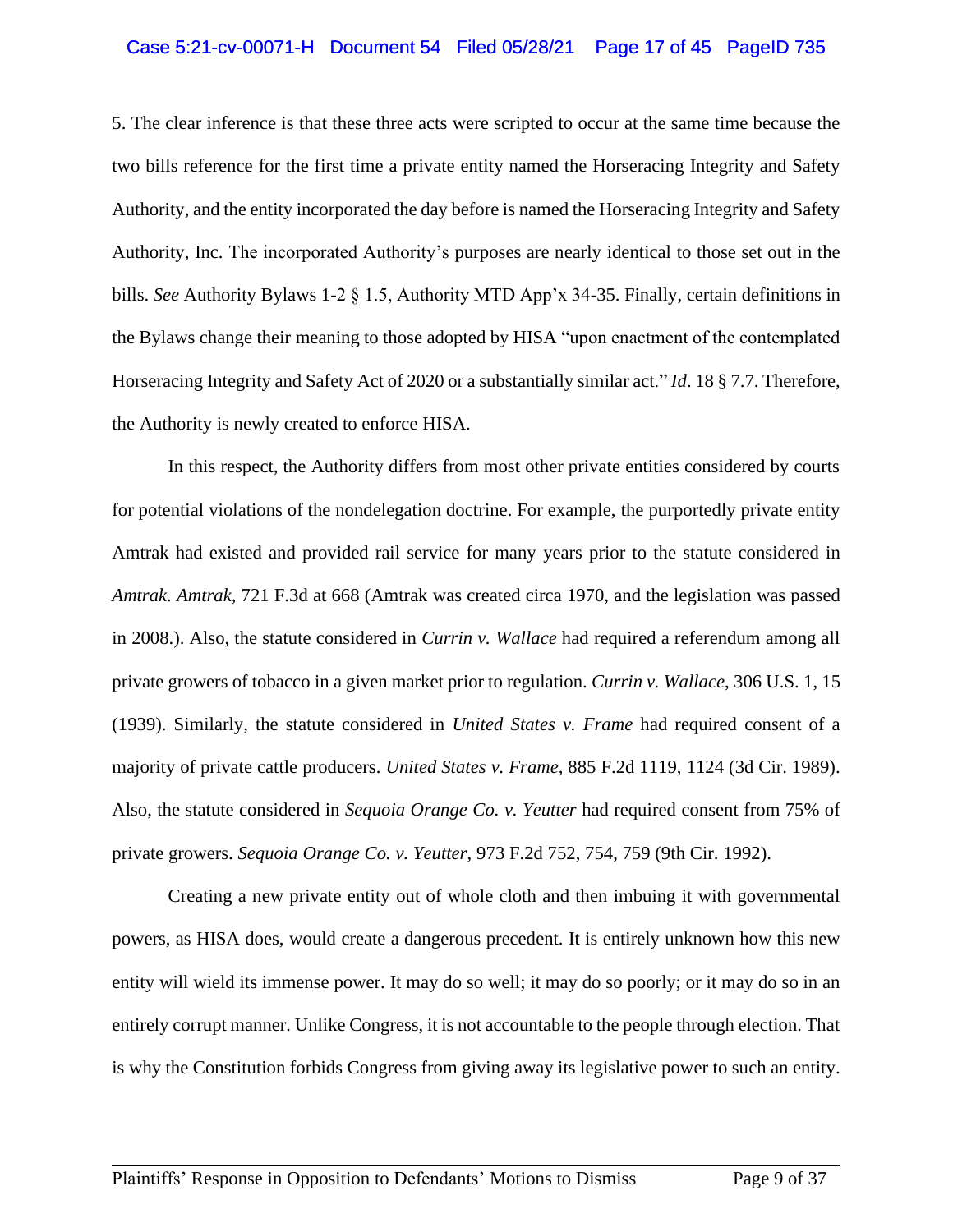U.S. Const. Art. I, Sec. 1.

Fourth, HISA represents an unprecedented delegation of legislative authority to a private entity because the FTC cannot modify rules proposed by the Authority. This difference is explored further in the next subsection of the brief.

# **C. Under HISA, the FTC cannot write or modify the rules to regulate the industry it has been charged with regulating; therefore, the historical examples relied upon by Defendants are inapposite.**

HISA is unique among statutes challenged on nondelegation grounds because the FTC cannot draft its own regulatory rules either at the initial stage of the rulemaking process or at the modification stage of the rulemaking process. It is devoid of the ability to write the rules to regulate the industry it has been charged with regulating. As the Horsemen showed in their Motion for Partial Summary Judgment, HISA is unique in this respect. Horsemen MSJ at 20-24. No court has ever gone so far as to uphold a statute that denies the government the ability to modify the rules proposed to it by a private entity.

## **1. The FTC cannot initiate the rulemaking process by drafting rules.**

Under HISA, the FTC must sit passively and wait for the Authority to begin the rulemaking process. 15 U.S.C. § 3053(a) (HISA § 1204(a)). By contrast, in the statute enjoined in *Amtrak*, both the purportedly private entity, Amtrak, and the governmental agency, the FRA, were given the ability to draft rules. *Amtrak*, 721 F.3d at 671. The circuit court determined that, nonetheless, the statute violated the private nondelegation doctrine because the private entity was given an "effective veto" over the rules drafted by the government. *Id*. Under this reasoning, HISA represents an even more egregious violation of the private nondelegation doctrine because the government is not given the power to draft any rules itself; thus, there is nothing for the Authority to veto. *See* Horsemen MSJ at 14-20.

The FTC points out that HISA gives it the ability to draft interim final rules, but this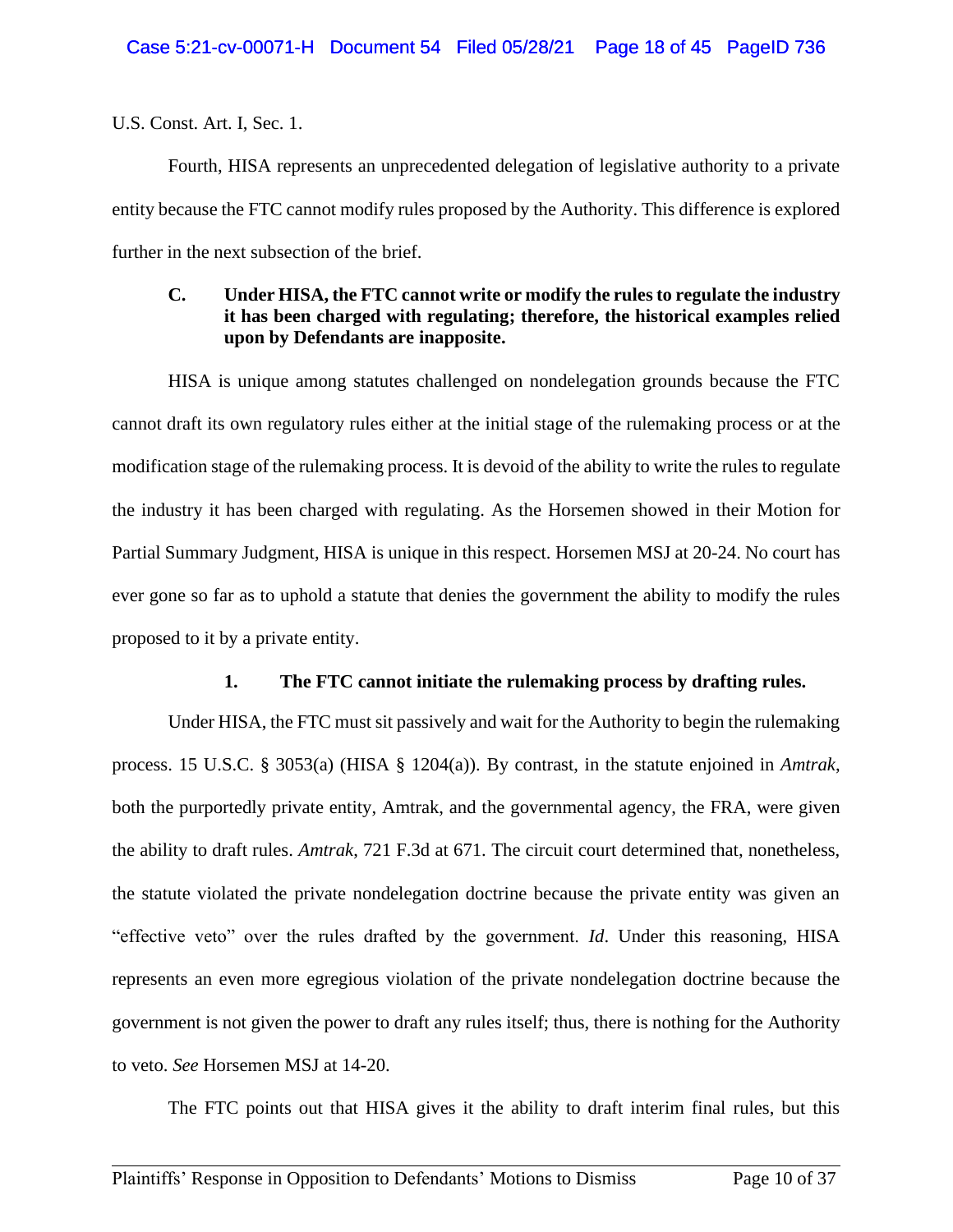#### Case 5:21-cv-00071-H Document 54 Filed 05/28/21 Page 19 of 45 PageID 737

authority is for emergency rule-making only. *See* FTC MTD 12. For that reason, the FTC can exercise this power only when it is "necessary to protect-- (1) the health and safety of covered horses; or (2) the integrity of covered horseraces and wagering on those horseraces." 15 U.S.C. § 3053(e) (HISA § 1204(e)). No other topics can be covered. In addition, these rules must "take effect immediately" and are exempt from the notice and comment requirements of 5 U.S.C. § 553. *Id*. Thus, for the normal rulemaking process that is subject to notice and comment, the FTC has no independent authority to draft rules under HISA.

In the Horsemen's Motion for Summary Judgment, the Horsemen relied on Judge Duncan's opinion in the *en banc* decision *Brackeen v. Haaland*, No. 18-11479, 2021 WL 1263721 (5th Cir. Apr. 6, 2021) (*en banc*) (opinion of Duncan, J.). Horsemen MSJ at 17-18, which is highly persuasive. Although it is not controlling, it comes very recently from seven Fifth Circuit judges who reached the merits of the nondelegation claim in the case. The Congressmen attempt to distinguish Judge Duncan's opinion*.* Congressmen Br. 12-13. The Congressmen and the Horsemen agree that Judge Duncan and his colleagues would have enjoined the statute at issue because the purportedly private entity was "given the *sole authority* to draft regulations." Congressmen Br. 13 (emphasis in original). Likewise, under HISA, the Authority is left with the *sole authority* to draft regulations. The FTC cannot draft regulations either on its own initiative or by modifying Authority regulations. *See* 15 U.S.C. § 3053(a) (HISA § 1204(a)). Thus, Judge Duncan's reasoning should apply to this case, and the statute should be enjoined.

Furthermore, *Riverbend Farms, Inc. v. Madigan* does not help the FTC in its argument because, unlike the statute there that allowed a trade group to make recommendations to an agency while still preserving the agency's ability to draft rules on its own initiative, HISA gives the Authority a monopoly on drafting rules. *Compare* FTC MTD 13-14 (relying on *Riverbend Farms,*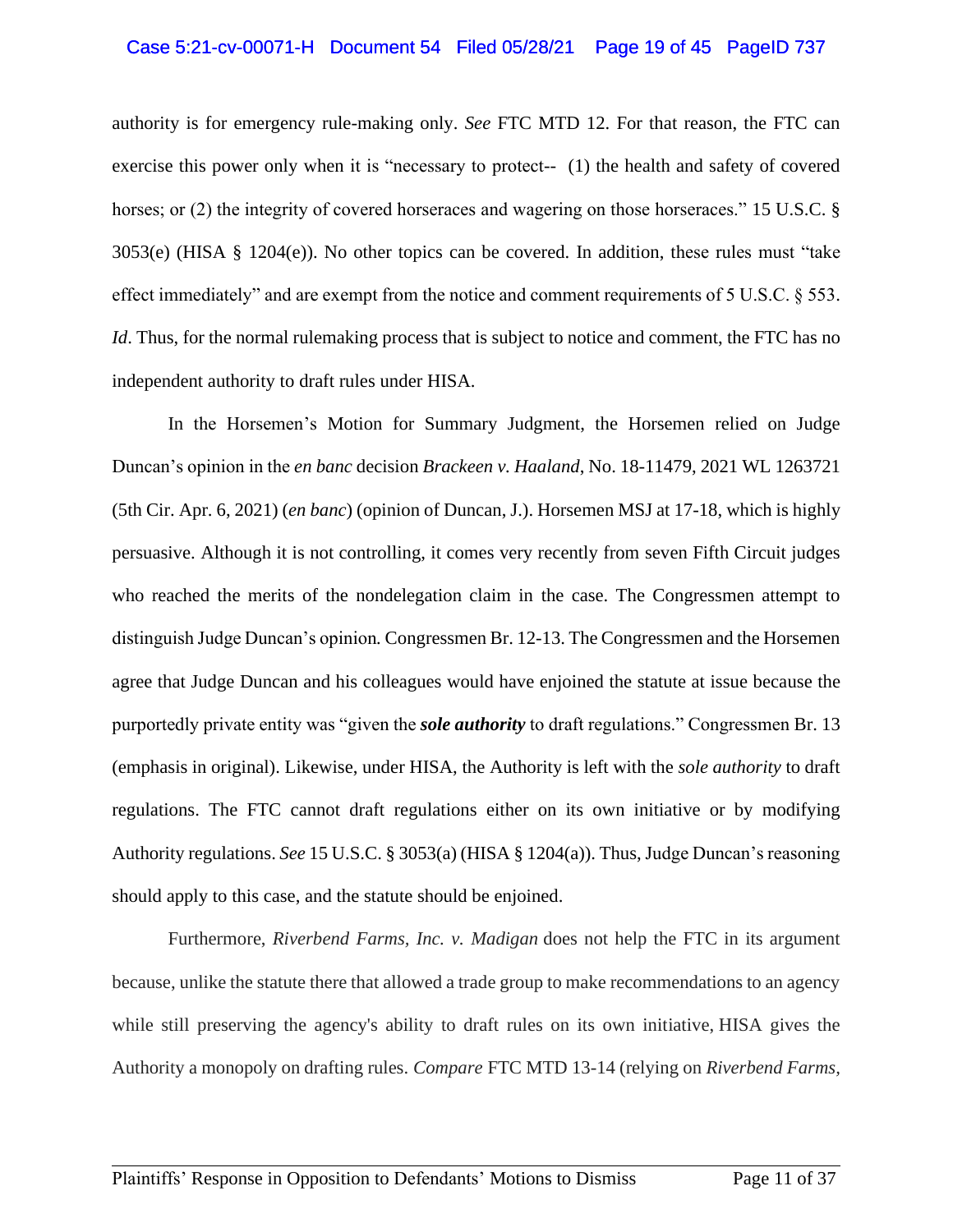#### Case 5:21-cv-00071-H Document 54 Filed 05/28/21 Page 20 of 45 PageID 738

*Inc. v. Madigan*, 958 F.2d 1479, 1483 (9th Cir. 1992)), *with* 15 U.S.C. § 3053(c) (HISA § 1204(c)). The FTC has no ability to draft rules on its own initiative; instead, HISA relegates the FTC to making only "recommendations" to the Authority. *Id*. This inverts the way the U.S. Constitution says the rulemaking process should work.

*Perot v. FEC* is also inapposite because in that case no private entity promulgated rules that governed anyone but itself. 97 F.3d 553, 556, 559–60 (D.C. Cir. 1996). There, the FEC created an exception to the general ban on corporate campaign expenditures, allowing private corporations to spend money hosting nonpartisan presidential debates as long as they used "objective criteria" to select participants. *Id.* at 556. The court held that the phrase "objective criteria" was not a delegation of rulemaking authority but was simply "leeway to decide what specific criteria to use." *Id.* at 559-60. The private nonprofit at issue was not promulgating regulations with the force of law; rather, it developed a selection criteria for its own private event. The FEC rule simply gave the corporation "discretion in interpreting what actions it must take to comply" with the rules set by the FEC. *Id*. at 560. In this case, the Authority exists explicitly to regulate the broader horseracing industry. If Authority members were holding their own private races, and Congress simply allowed them to set entrance criteria for those private races, that would be a different matter entirely.

#### **2. The FTC cannot modify Authority rules.**

Also, the FTC cannot draft rules by modifying the rules presented to it by the Authority. *See* 15 U.S.C. § 3053(c)(1) (HISA § 1204(c)(1)). For over 80 years, governments have urged courts to uphold statutes on private nondelegation grounds as long as the rules proposed by a private entity could be "approved, disapproved, or modified" by the government. *Adkins*, 310 U.S. at 388. In this case, they cannot be "modified"; therefore, even under this lenient standard, HISA fails to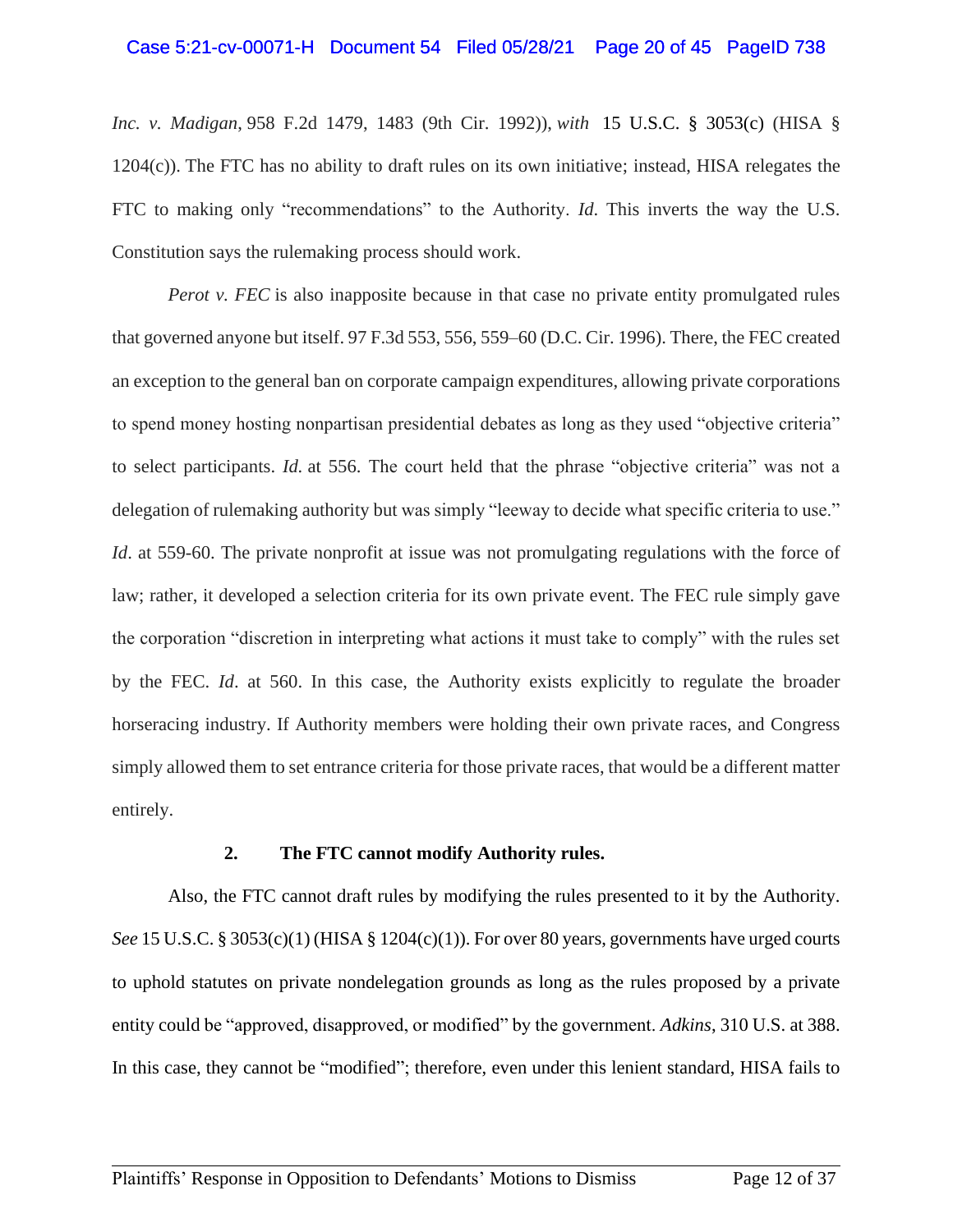meet the test.

Defendants attempt to gloss over this fatal flaw in HISA by inventing new terms for FTC power under the Act. The Authority argues that the FTC can "consider modifications." Authority MTD 19. The Congressmen argue that the FTC can "functionally modify" the rules presented to it. Congressmen Br. 2, 9, 10. These new terms amount to an attempt to rewrite the statute after the fact. But this Court cannot accept a rewriting of the statute. *See Puerto Rico v. Franklin Cal. Tax-Free Trust*, 136 S. Ct. 1938, 1949 (2016) ("our constitutional structure does not permit this Court to rewrite the statute that Congress has enacted") (quotation marks and citation omitted). If, as Defendants argue, the ability to disapprove a rule and offer suggestions constitutes the ability to "modify" a statute, then there was no reason for the *Adkins* Court to mention modification at all. It could have relied only on the government's ability to approve or disapprove. But the Supreme Court included the word "modified" for a reason. It conveys an important power beyond that of "approved" or "disapproved." *See, e.g., Duncan v. Walker*, 533 U.S. 167, 174 (2001) ("were we to adopt respondent's construction of the [text], we would render the word [at issue] insignificant, if not wholly superfluous. It is our duty to give effect, if possible, to every clause and word") (quotations and citations omitted).

Supreme Court analysis of another clause in Article I is helpful to elucidate this point. In *Clinton v. City of New York*, 524 U.S. 417 (1998), the Court ruled that a statute giving the president a line-item veto was prohibited by Article I, Section 7. Among the reasons given for enjoining the Line Item Veto Act was that it represented the "functional equivalent of partial repeals of Acts of Congress." *Clinton*, 524 U.S. at 444. The Court enjoined this executive branch "exercise[ ] of legislative power." *Id*. In other words, when the president was given only the ability to approve or disapprove of a law, he was not exercising legislative power. But when he was also given the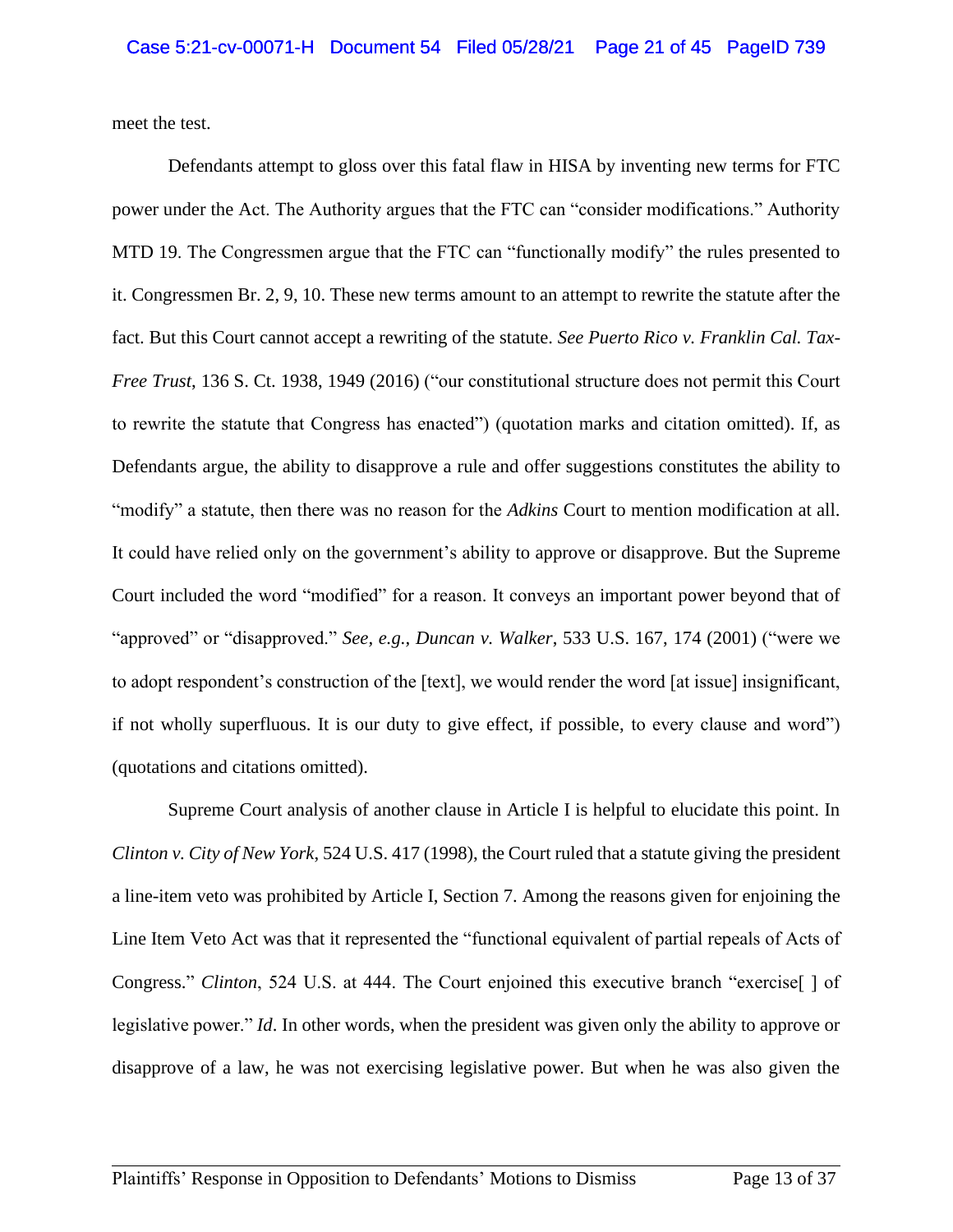### Case 5:21-cv-00071-H Document 54 Filed 05/28/21 Page 22 of 45 PageID 740

power to modify the law, a violation occurred because the power to modify is greater than and different from the power merely to approve or disapprove. Likewise, the power to modify rules in the nondelegation context is also greater than and different from the power simply to approve or disapprove them, and it is this important power to modify that is lacking from the FTC authority in HISA. In the line-item veto context, without the power to modify, the president properly leaves legislative power in the hands of the legislature; however, in the nondelegation context, without the power to modify, the FTC improperly leaves legislative power in the hands of the private Authority. No court has ever upheld such a delegation without the ability to modify.

Defendants rely heavily on *Adkins* to support their position; however, HISA's failure to give the FTC the power to modify proposed rules distinguishes the ruling in that case. Congressmen Br. 11-12. A second reason to distinguish *Adkins* is supplied by the Congressmen themselves. For 80 years, several other courts have relied on *Adkins* to uphold statutes as long as they included the ability to approve, disapprove, or modify a private entity's proposed rules. But for the *Adkins* court, such a lenient test was not "central to its decision." Congressmen Br. 12. The issue in *Adkins* was whether district boards made up of private code members could recommend the minimum price for selling coal. The Court reasoned this situation did not create a private delegation of legislative authority because the National Bituminous Coal Commission maintained "authority and surveillance over the activities" of these district boards and because, ultimately, the Commission, "not the code authorities, determine[d] the prices." *Adkins*, 310 U.S. at 399. This factual situation is a far cry from HISA.

In HISA, the FTC does not maintain the expertise in the horseracing industry to provide proper "surveillance over the activities" of the Authority. Furthermore, the district board recommendations in *Adkins* were limited to setting a minimum price. By retaining the power to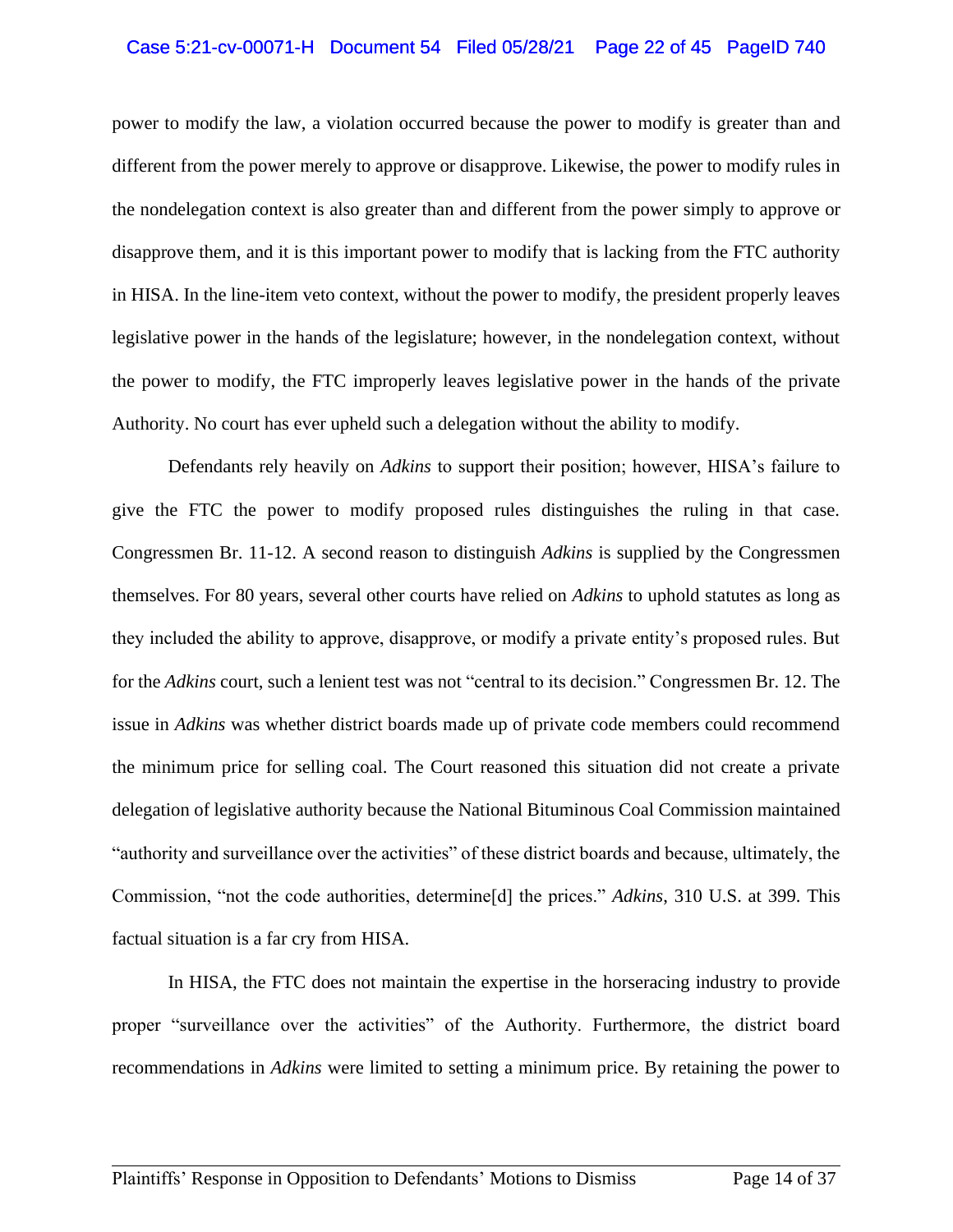#### Case 5:21-cv-00071-H Document 54 Filed 05/28/21 Page 23 of 45 PageID 741

approve, disapprove, or modify that price, the Coal Commission retained full authority to set its own price, independent of the private entity recommendations. Under HISA, however, the recommendations being made by the private entity are far more complex. They are writing the rules to govern an entire industry. HISA limits the FTC to only approving or disapproving of these rules. Because HISA does not give the FTC full authority to write its own rules, it cannot rely on the holding of *Adkins*. Under either the lenient standard that has been ascribed to *Adkins* over the years or under the real standard that the *Adkins* Court lays out in its reasoning, HISA fails to meet the test because it does not give the government adequate power over the private entity.

In further reliance on the lenient test from *Adkins*, Defendants also point to cases upholding the Maloney Act and the relationship between the private FINRA, which was preceded by the National Association of Securities Dealers ("NASD"), and the public SEC. *See* Authority MTD 20-21; FTC MTD 5, n.3; Congressmen Br. 2. As mentioned above, one important difference between this relationship is that the SEC has expertise regulating the industry, unlike the FTC in HISA. *See Sec. I.B., supra,* at 4-6. But the other major difference is that, unlike the SEC, the FTC is not given the ability to modify rules proposed by the private entity. *See* Horsemen MSJ at 18. Thus, HISA fails to meet even the lenient test from *Adkins* that was applied by courts analyzing the Maloney Act. Under the act, "the SEC may abrogate, add to, and delete from all FINRA rules as it deems necessary." *Aslin v. Fin. Indus. Regul. Auth., Inc.*, 704 F.3d 475, 476 (7th Cir. 2013) (citations omitted). Prior versions of the relevant code section, 15 U.S.C. § 78s(c), contained similar language: "the SEC retains discretion to amend the rules of [the NASD], *see* 15 U.S.C. § 78s(c)." *Standard Inv. Chartered, Inc. v. Nat'l Ass'n of Sec. Dealers, Inc.*, 637 F.3d 112, 116 (2d Cir. 2011); *see also In re Series 7 Broker Qualification Exam Scoring Litig.*, 548 F.3d 110, 112 (D.C. Cir. 2008) ("If the SEC deems it necessary, it may also amend [NASD] rules itself.") (citing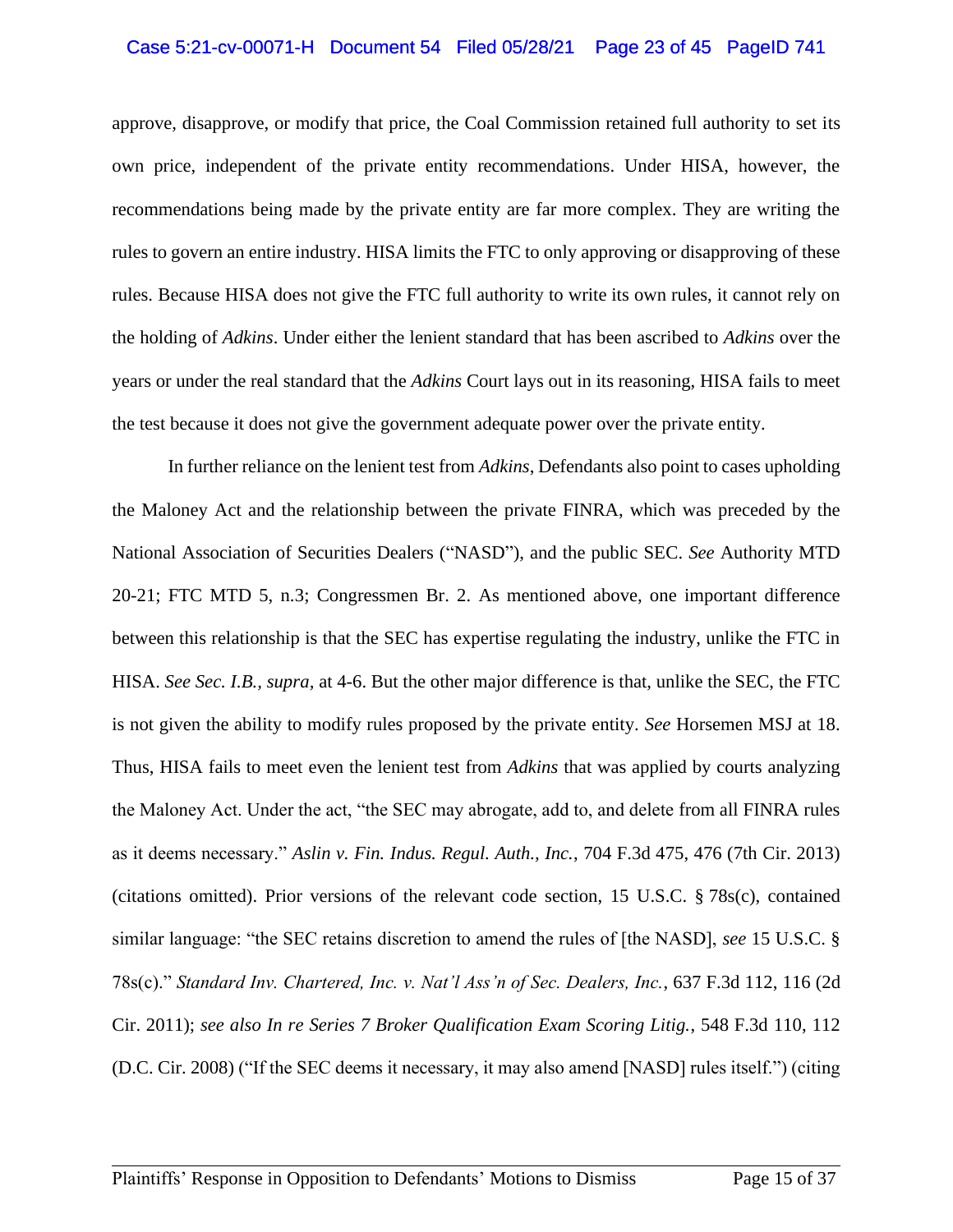15 U.S.C. § 78s(c)). Thus, the following cases cited by Defendants for upholding the Maloney Act under the lenient *Adkins* test are inapposite: *Scottsdale Cap. Advisors Corp. v. FINRA*, 844 F.3d 414, 417 n.1 (4th Cir. 2016); *Austin Mun. Sec., Inc. v. NASD*, 757 F.2d 676, 680 (5th Cir. 1985); *Sorrell v. SEC*, 679 F.2d 1323, 1326 (9th Cir. 1982); *Todd & Co. v. SEC*, 557 F.2d 1008, 1010 (3d Cir. 1977); *R.H. Johnson & Co. v. SEC*, 198 F.2d 690, 694-695 (2d Cir. 1952). In fact, Defendants have failed to point to one case in which a court has upheld a statute in which a governmental body does not retain the ability to "approve[ ], disapprove[ ], or modif[y]" a private entity's rules. *Adkins,* 310 U.S. at 388.

Next, Defendants fail in their attempts to distinguish the reasoning of Fifth Circuit judges in the case of *Texas v. Rettig*, No. 18-10545, 2021 WL 1324382 (Mem) (5th Cir. Apr. 9, 2021), (Ho, J., dissenting from the denial of rehearing *en banc*). As with Judge Duncan's opinion in *Brackeen*, Judge Ho's reasoning in *Texas v. Rettig* is not controlling but is highly persuasive, as it comes very recently from the Fifth Circuit judges who reached the merits of the nondelegation claim in the case.

The Authority mistakenly states that "the Fifth Circuit rejected plaintiffs' nondelegation argument" in the underlying panel decision of *State v. Rettig*, 987 F.3d 518 (5th Cir. 2021). Authority MTD 17. This statement is false. The deciding panel found that the nondelegation doctrine was not applicable to the facts of the case because there is no subdelegation analysis when an agency only "reasonabl[y] condition[s]" its decision on that of a private entity. *State v. Rettig*, 987 F.3d at 531. In that case, the Department of Health and Human Services (HHS) had merely conditioned its Medicaid rates on being certified according to the actuarial standards used by private accountants. *Id*. at 524–25. Conditioning a rule on generally accepted accounting standards is nothing like giving private entities the power to draft rules, as HISA does. As the Horsemen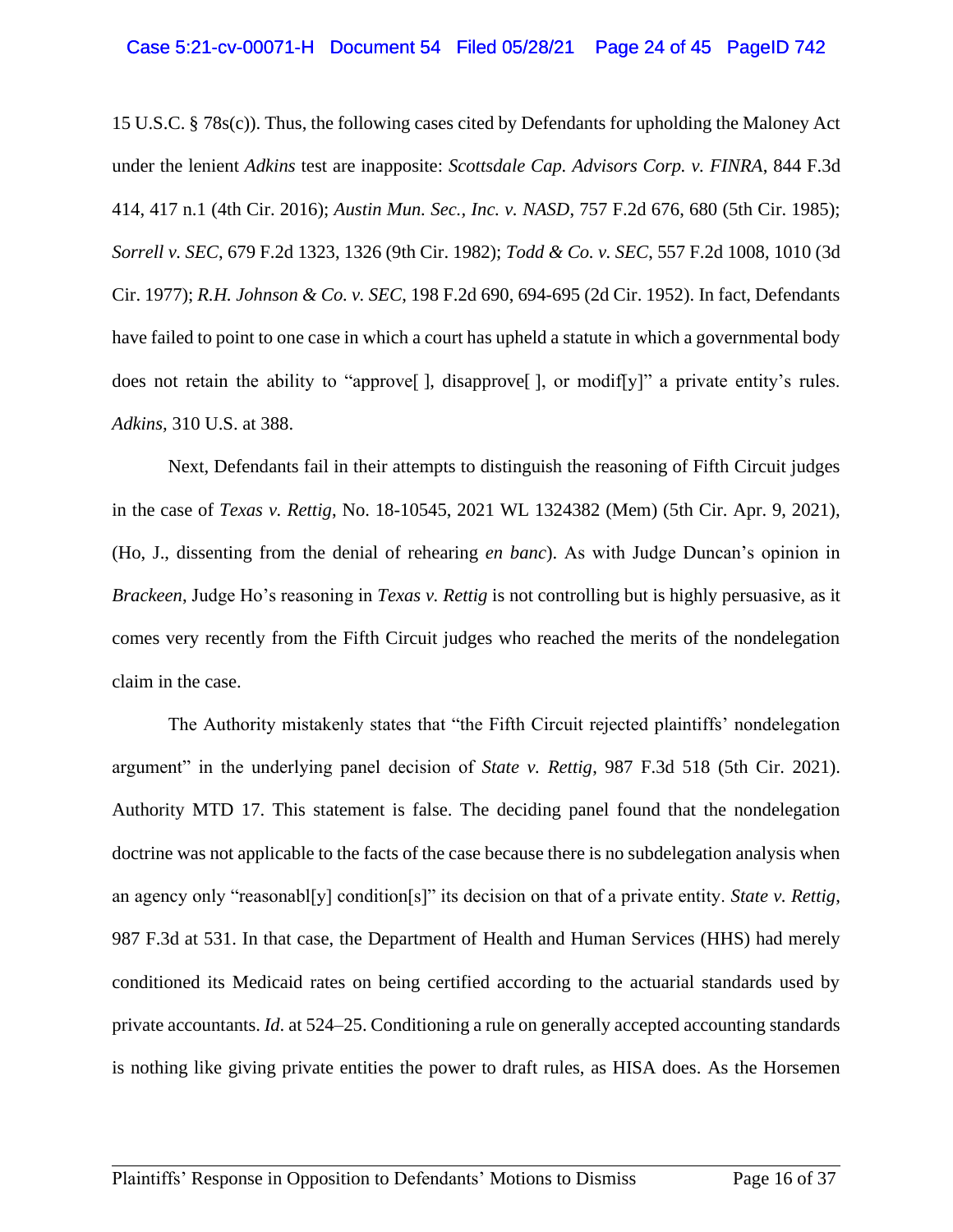### Case 5:21-cv-00071-H Document 54 Filed 05/28/21 Page 25 of 45 PageID 743

acknowledged in their Motion for Summary Judgment, Congress can condition agency action on private market acceptance under certain circumstances. Horsemen MSJ at 18-20. It simply cannot do the opposite and condition private rulemaking on agency acceptance, as HISA attempts to do. The government must retain the ability to draft rules either on its own initiative or by modifying the private-sector rules. Thus, the panel in *State v. Rettig* goes on to state that, even if a subdelegation had occurred, it would have been constitutional. *Id.* at 531. According to the panel, HHS retained the ability to approve, disapprove, or modify the actuarial rate by issuing its own rule. *Id*. at 532. Furthermore, "certification [of the rate was] a small part of the [overall] approval process" of approving state Medicaid contracts with managed care organizations. *Id*. at 533. The court reasoned that the small condition on private market acceptance would not have constituted a subdelegation because HHS "retain[ed] final reviewing authority" over the overall contract. *Id*. at 532.

By contrast, Judge Ho, in his denial from rehearing *en banc*, interpreted the facts differently from the panel; therefore, he did reach the delegation question the panel sidestepped. He found that HHS could only approve but not disapprove or modify the actuarial rates. *Texas v. Rettig*, No. 18-10545, 2021 WL 1324382 (Mem) (5th Cir. Apr. 9, 2021), slip. op. at \*20. Thus, he and his four colleagues sought for the panel decision to be reheard *en banc*. *Id.* at \*25. First, Defendants attempt to distinguish his reasoning by pointing out that *Rettig* is an agency subdelegation case and not a congressional delegation case. Authority MTD 17, n.4; Congressmen Br. 13. That is true, but it makes his reasoning no less persuasive, as an agency subdelegation is a type of private nondelegation, and it, too, relies on Article I, Section 1 for its support. Second, Defendants try to distinguish Judge Ho's reasoning by quoting his mention that HHS's "only recourse [was] to amend or repeal the rule." Congressmen Br. 13 (quoting *Texas v. Rettig* at 413 (Ho, J., dissenting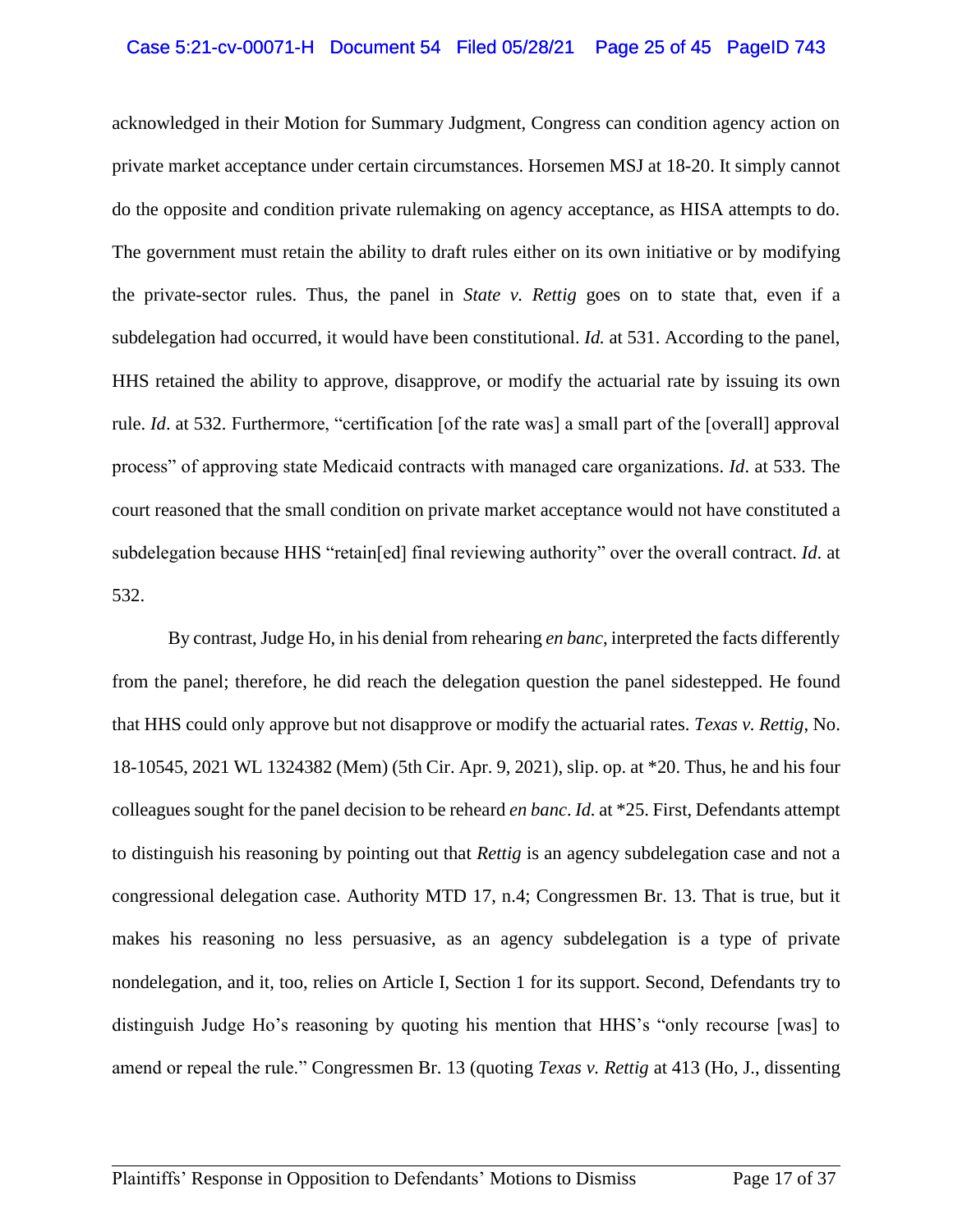#### Case 5:21-cv-00071-H Document 54 Filed 05/28/21 Page 26 of 45 PageID 744

from rehearing *en banc*)); *see also* Authority MTD 19-20. This only further proves the Horsemen's position. For a delegation of legislative authority to survive, the governmental entity must retain the ability to approve, disapprove, *and* modify the private entity's rules.

Likewise, the Congressmen seek to distinguish *City of Dallas v. F.C.C.*, 165 F.3d 341 (5th Cir. 1999), but that case is controlling here. In *Dallas*, the Federal Communications Commission (FCC) gave private video service operators a choice of whether to give access rights to cable operators. *Id*. at 357–58. The Fifth Circuit held that the private entity choice violated the agency subdelegation doctrine because the FCC failed to retain the ability to modify these "selective" [" decisions. *Id*. at 358. The Congressmen seek to distinguish the case because the FCC had given "blanket approval to the decisions of private operators." Congressmen Br. 12. But whether the approval or disapproval was given on a blanket basis or an individual basis is irrelevant. The relevant fact for this case is that the commission was not given the ability to modify decisions made by private entities.

In addition, the Authority relies on *American Soc'y for Testing & Materials v. Public.Resource.Org, Inc.*, 896 F.3d 437, 442 (D.C. Cir. 2018). Authority MTD 16-17. But in that case, a preexisting private organization was creating technical standards that were "entirely voluntary". 896 F.3d at 441. To the extent the standards in question were ever given the force of law, it was by "agencies or legislatures incorporate[ing] private standards into law,"—that is, the legislature looked at a pre-existing set of standards and decided they were a good set of rules to adopt. *Id.* at 442. That is a very different matter from empowering a new organization like the Authority to invent unknown rules out of whole cloth.

#### **3. Some Authority decisions have no oversight whatsoever.**

In addition to the aspects unique to HISA that prohibit the FTC from drafting rules or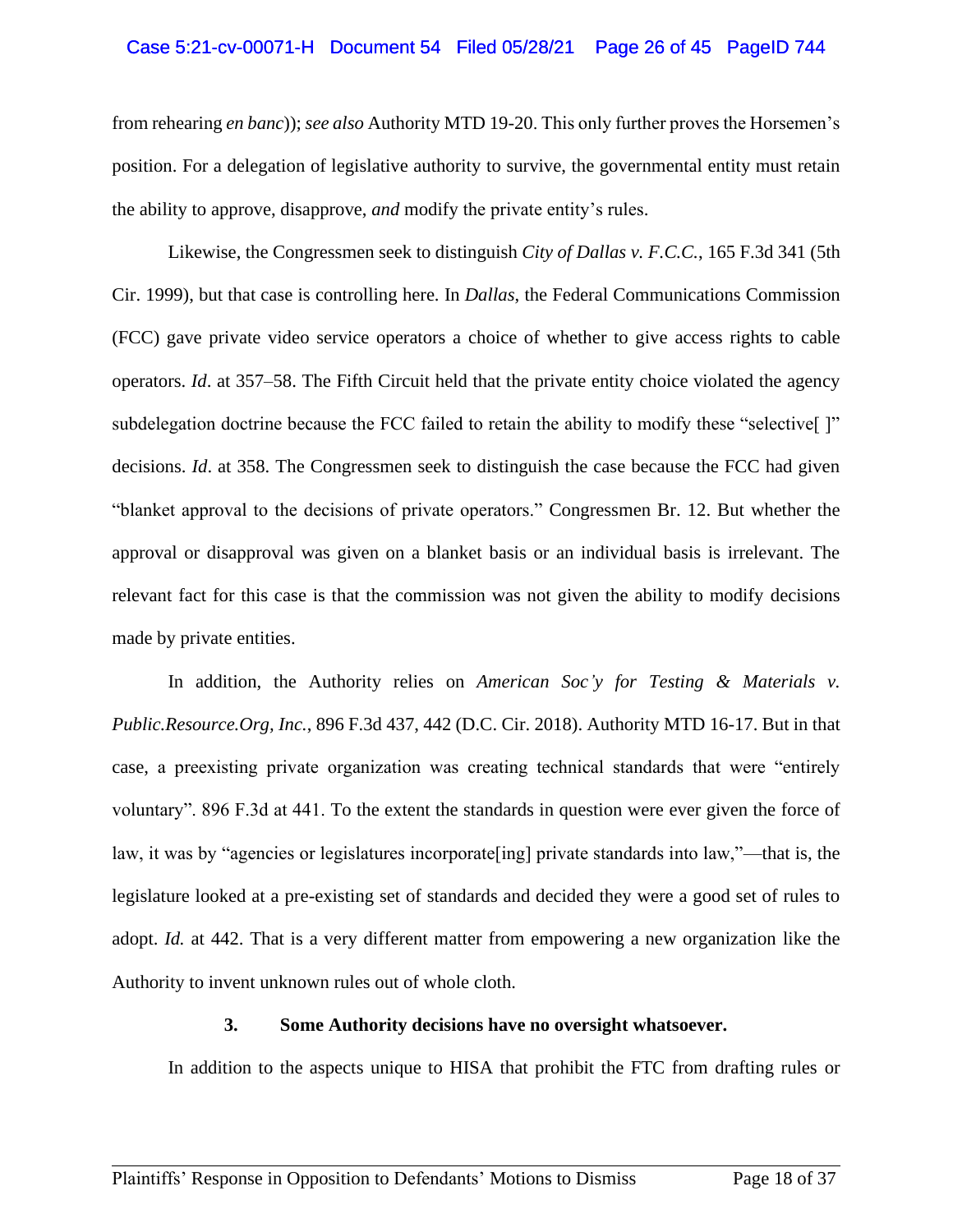#### Case 5:21-cv-00071-H Document 54 Filed 05/28/21 Page 27 of 45 PageID 745

modifying Authority rules, HISA has another unique aspect. Some legislative powers given to the Authority have no FTC oversight whatsoever. *See* Horsemen MSJ at 25-26. In particular, HISA gives the Authority federal subpoena and investigatory authority to pursue civil violations within its jurisdiction and does not give the FTC the power to approve, disapprove, or modify these decisions. 15 U.S.C. § 3054(h) (HISA § 1205(h)). Even though the Horsemen pled that this power violates the nondelegation doctrine, Defendants failed to answer the charge in their motions to dismiss. *See* FAC at 18, ¶75. Therefore, this Court must accept it as true.

#### **4. Congress was aware of its nondelegation problem and failed to fix the problem.**

Plaintiffs and Defendants agree that the illegal doping of horses is detrimental to horses and the public and constitutes harm that any properly drawn regulatory scheme should address. But Defendants' invocation of HISA's legislative history amounts to an attempt to argue the end justifies the means. *See* Authority MTD 4-5; FTC MTD 2-3; Congressmen Br. 1, 6-8. Ultimately, Defendants acknowledge that HISA received no Senate debate, passed the House on a voice vote, and was stuck into a much larger bill, where it received little scrutiny. *Id*. The Horsemen posit that this method of passage was chosen because Congress was aware it had a nondelegation problem. In 2015 the nonpartisan Congressional Research Service (CRS) issued a memorandum warning Congress of the potential nondelegation problem with an earlier version of HISA. *See* "Analysis of Potential Constitutional Challenges to Delegations Made to a Private Entity Under H.R. 3084," CRS Memorandum to Rep. Joe Pitts, Oct. 27, 2015 ("CRS Memorandum"), attached as Exhibit A. Later, Congress attempted to fix this problem by requiring the FTC to approve or disapprove of rules drafted by the Authority. But Congress failed to give the FTC the power to modify those rules. 15 U.S.C. § 3053(a) (HISA § 1204(a)). As the CRS Report points out, an all-important aspect to the statute upheld in *Adkins* is that the governmental entity "could modify the rules as it saw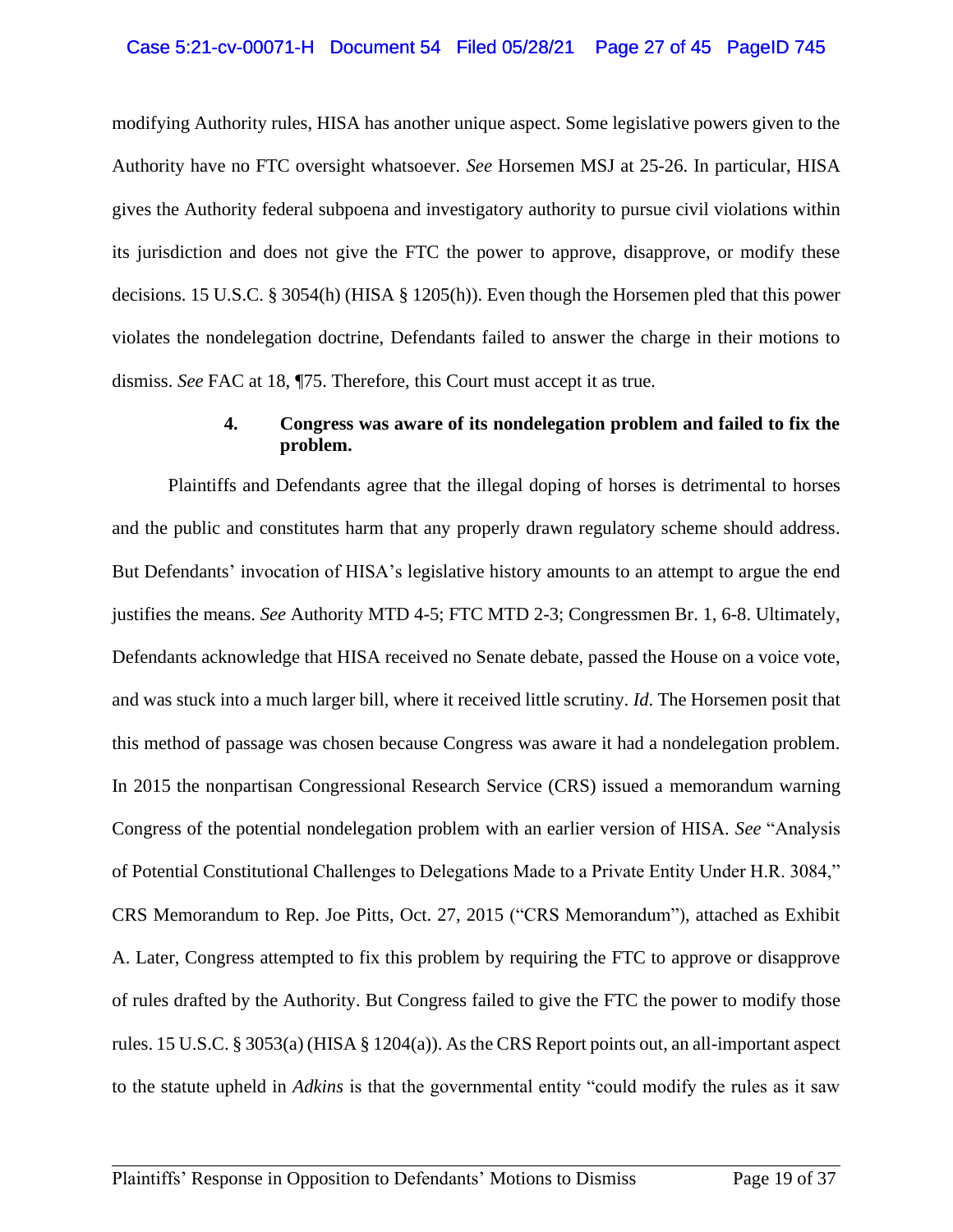fit." *Id*. at 11. Because Congress failed to heed the advice of its own research service and allow for modification, its statute fails to survive constitutional scrutiny.

## **D. HISA also violates the Due Process clause because it gives economically selfinterested actors the power to regulate their competitors.**

When the motions in this case were filed on April 30, 2021, the parties did not have the benefit of knowing who would be appointed to the Authority board. This is no longer the case: the appointments were announced on May 5,  $2021<sup>3</sup>$ . The Industry Directors include the former head of the Maryland Jockey Club and owner of Pimlico Race Course, the former President of the Breeder's Cup, the former President of the prominent Kentucky race course and auction house Keeneland, and a veterinarian specializing in the treatment of equine injuries. The so-called "Independent" directors include Leonard Coleman, a former board member of Churchill Downs and Ellen McClain, a former president of the New York Racing Association. The elite of the racing world, who have spent their careers overseeing its most prestigious events, will now make the rules for the thousands of horsemen who eke out a living in the industry.

The Authority's own motion reinforces this basic fact. For instance, it cites to the statement of Rep. Pallone who argued that "the Humane Society, the Jockey Club, the Breeders' Cup, Animal Welfare Action, several racetracks, and many horsemen support this bill." Authority MTD 5. Yes, the sport's elite, such as the Jockey Club, the Breeders Cup, and the owners of racetracks, supported the Act because they sought to exercise power over the working horsemen whose interests Plaintiffs represent. However "many" horsemen Rep. Pallone believed supported the bill,

<sup>3</sup> Thoroughbred Daily News, "Board and Standing Committee of HISA Announced," May 5, 2021, available at https://www.thoroughbreddailynews.com/board-and-standing-committee-of-hisaannounced/ (retrieved May 25, 2021).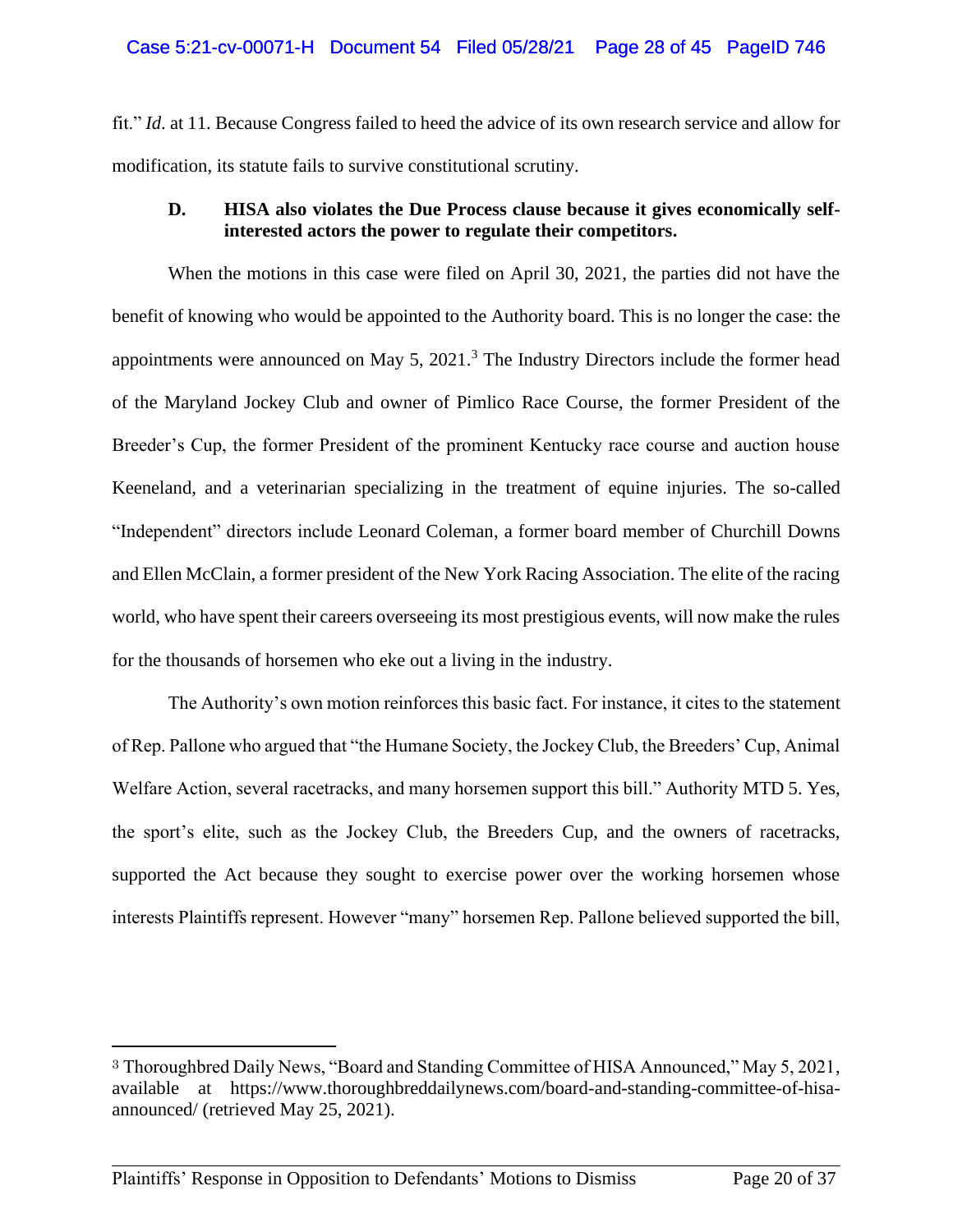### Case 5:21-cv-00071-H Document 54 Filed 05/28/21 Page 29 of 45 PageID 747

the number pales in comparison to the thousands whose interests are subverted by the Act in favor of the preferences of a select few.

Also, the Authority was created for the very purpose of enforcing HISA. *See*, *supra*, at 8- 9. It has no longstanding history of fairness and impartiality. On the contrary, it was incorporated by a tiny group of individuals in the industry against the wishes of the vast majority of horsemen.

In their motions, the Authority and the FTC dismiss Plaintiffs' Due Process challenge to the regulation of this industry by a small subset of its members as "speculative." Authority MTD 28-29; FTC MTD 20. But the premise that private parties will exercise power in a manner that reflects their own interests is not speculative. "A private party . . . may be presumed to be acting primarily on his or its own behalf." *Town of Hallie v. City of Eau Claire*, 471 U.S. 34, 45 (1985). And despite the contention otherwise, Authority MTD 29, this conclusion does not depend on a finding of bad faith but "rather is an assessment of the structural risk of market participants' confusing their own interests with the State's policy goals." *N.C. State Bd. of Dental Exam'rs*, 574 U.S. at 510. In the context of the Due Process clause, the question is not whether plaintiffs have proved a factual instance of self-dealing or bias but rather whether the circumstances at issue objectively create a potential for self-dealing or bias. *See Caperton v. A. T. Massey Coal Co*., 556 U.S. 868, 881 (2009) ("The inquiry is an objective one. The Court asks not whether the judge is actually, subjectively biased, but whether the average judge in his position is 'likely' to be neutral, or whether there is an unconstitutional 'potential for bias'").

Defendants' motions make much of the various provisions in the Act and the Authority bylaws that they say would eliminate conflicts of interest. Authority MTD 29; FTC MTD 20-21. But such rules are not so strong a bulwark as it might seem. They are drafted ambiguously. For instance, the requirement that five of the nine directors be "independent" defines independence as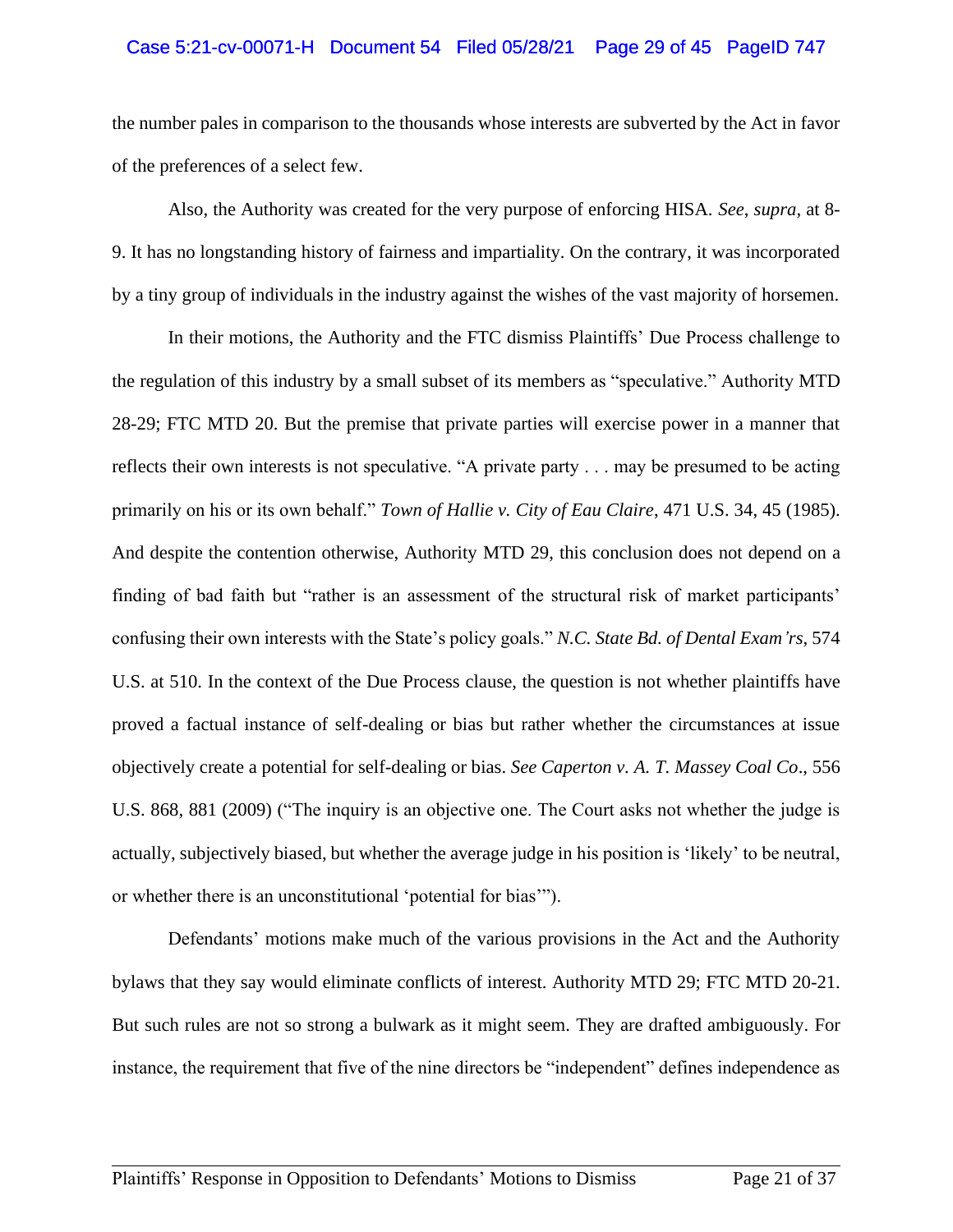#### Case 5:21-cv-00071-H Document 54 Filed 05/28/21 Page 30 of 45 PageID 748

being "outside the equine industry." It is not at all clear how far "outside" they need be. As pointed out above, at least two of the so-called "independent" directors have substantial ties to the industry—a former director of Churchill Downs and the former president of the New York Racing Association. Thus, the Authority members are already flouting what few rules exist to govern them.

Nor are the provisions barring active financial or business relationships dispositive. Even assuming, arguendo, that each board member has divested every share of ownership in the various industry entities which they previously operated (a possibility Plaintiffs are skeptical of, given the Directors' résumés), they retain substantial personal ties throughout the industry and have not forgotten the longstanding business and financial relationships they developed as significant figures in horse racing. These are not disinterested third parties who come to the field afresh, unburdened by prior commitments. The elimination of strict formalities tying them to the industry would not—indeed cannot—also mean that they will have no incentives to serve the constituencies from which they come.

Furthermore, the ambiguous conflict of interest provisions that Defendants rely on in their attempt to refute the Due Process claim do not apply at all to the industry members of the two standing committees that advise and guide the Authority in drafting its regulations. 15 U.S.C. § 3052(c) (HISA § 1203(c)). These actors will be explicitly self-interested.

Moreover, the Authority, *itself*, creates a financial conflict of interest. The Act gives the Authority the power to set its own fees and charge industry participants for the privilege of being regulated by the Authority. 15 U.S.C. § 3052(f)(3)(C)(ii) (HISA § 1203(f)(3)(C)(ii)). Thus, the financial incentives created by the operation of the Authority mean that self-interest cannot be properly eliminated from this arrangement.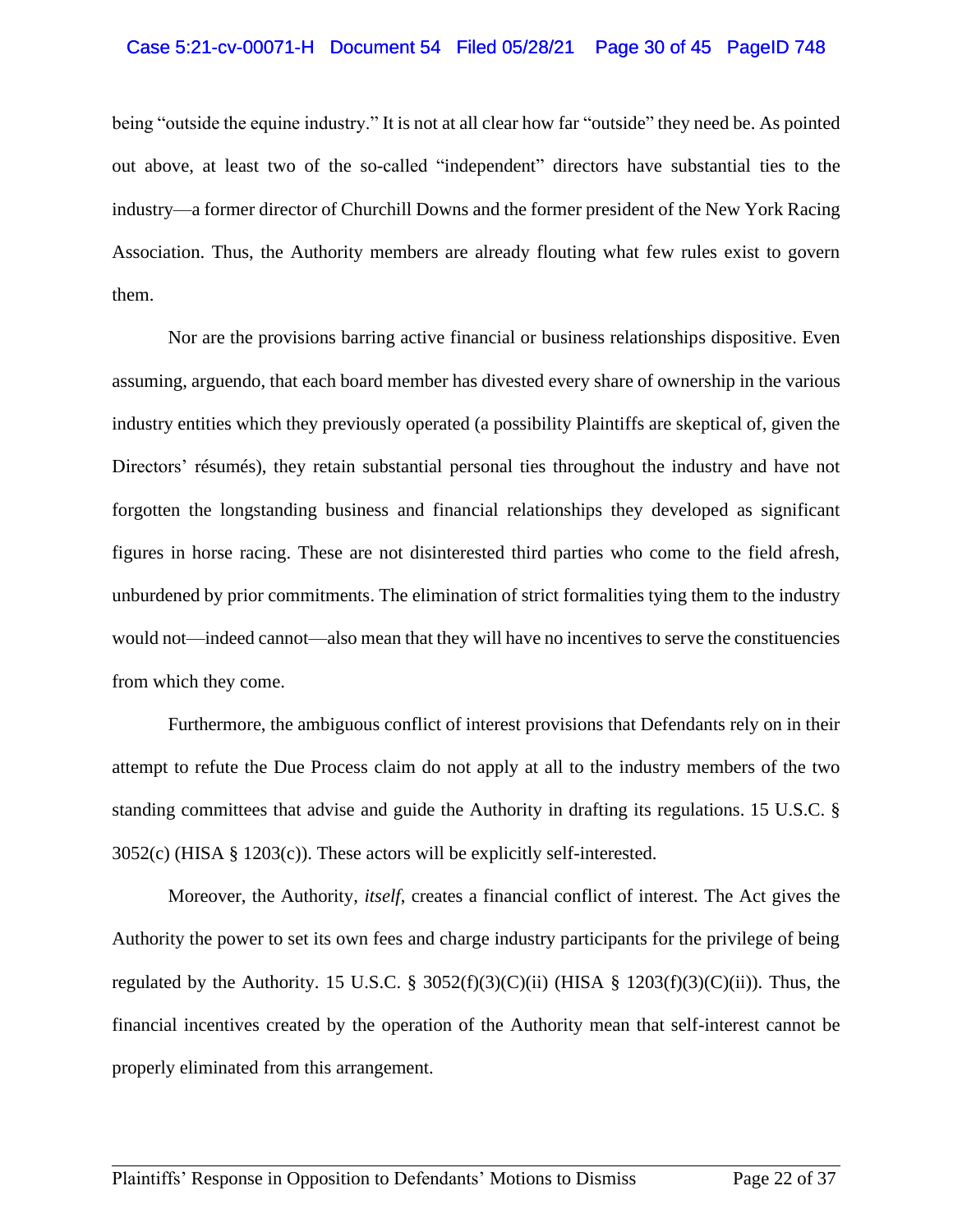### Case 5:21-cv-00071-H Document 54 Filed 05/28/21 Page 31 of 45 PageID 749

Furthermore, the Authority's failure to collect fees thus far raises questions about who paid to incorporate the Authority and who is paying its legal fees now. The presumed answer is not the so-called "independent" Authority board members but those in the industry who stand to gain from HISA precisely *because* they stand to gain from it. Thus, self-interest permeates every aspect of the Authority, and because these self-interested actors will be regulating their competitors, HISA violates the Due Process clause.

The Authority claims that *Boerschig* forecloses Plaintiffs' Due Process claim, but that is not the case. Authority MTD 22-24.<sup>4</sup> The facts of *Boerschig* are fundamentally different from those of this case. Rather than a congressional delegation to a private nonprofit to issue binding regulations and enforcement actions, *Boerschig* involved the state of Texas permitting private pipeline companies to initiate eminent domain proceedings in court, rather than depending on the State to initiate proceedings. *Boerschig*, 872 F.3d at 704. The pipeline company had no statutory authority to take property but could only petition a court to do so. *Id*. The court controlled the entire process and determined whether the condemnation furthered a public purpose:

That proceeding begins with a state district court appointing special commissioners who assess the value of the property. After the commissioners make that award, the condemnor can take control of the property. If objections to the commissioners' award are filed, a case is opened in state court. It is during that judicial phase when the landowner may challenge the utility's finding of a public necessity.

*Id*. (citations omitted). The Court in *Boerschig*, therefore, found that there was no Due Process violation because the landowner had been given the process that was due: a court-directed determination of the condemnation. The Authority mistakenly compares this explicit judicial oversight with the more general possibility that horsemen might file a complaint in federal district

<sup>4</sup> Above, Plaintiffs dispelled the notion that *Boerschig* forecloses Plaintiffs' private nondelegation doctrine claim. *See*, *supra*, at 2-3.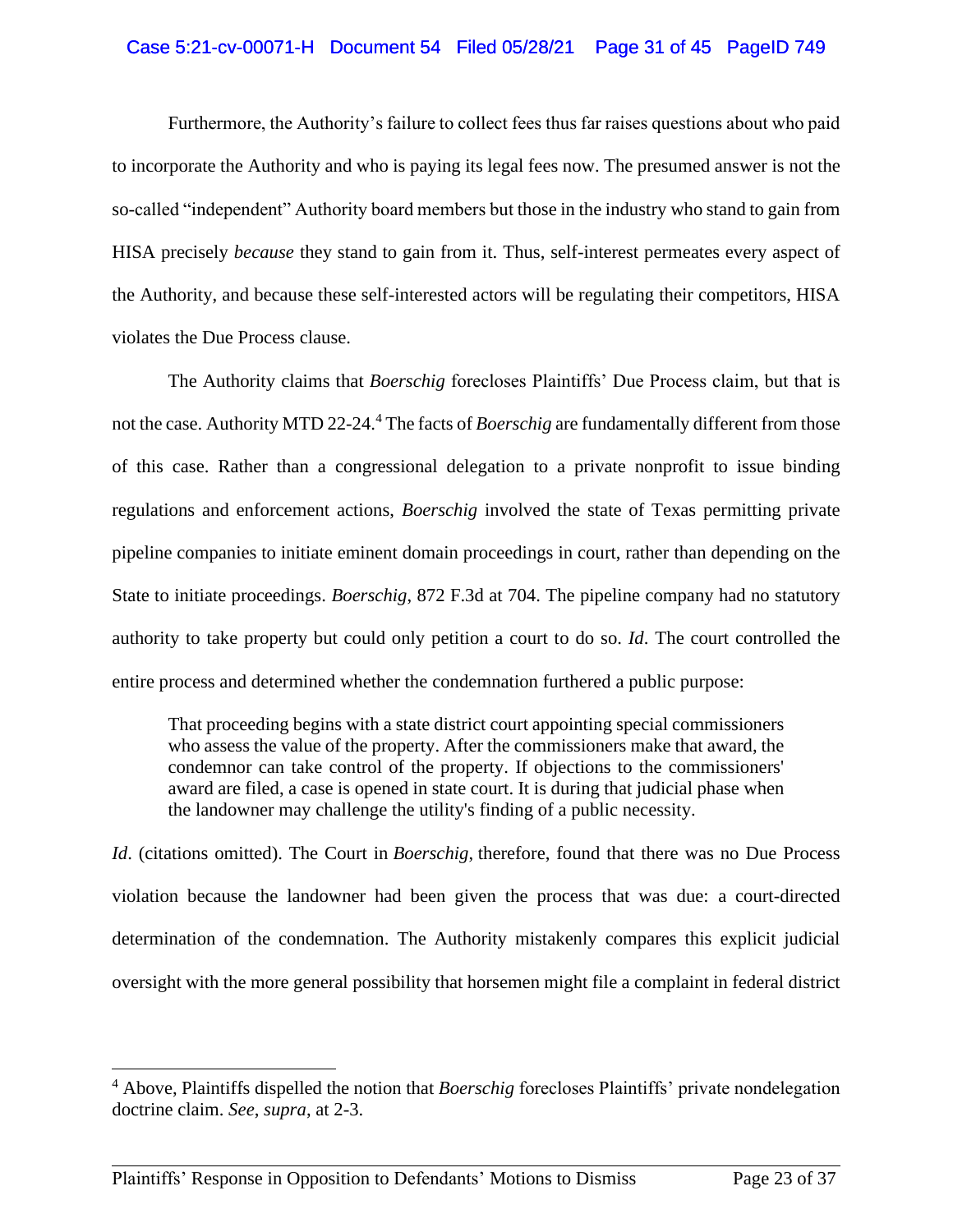### Case 5:21-cv-00071-H Document 54 Filed 05/28/21 Page 32 of 45 PageID 750

court to litigate the rules it imposes. Authority MTD 23-24. Under HISA, the process of imposing civil sanctions is controlled by the private entity, not controlled by a court, and the burden to file a petition for court review falls on the aggrieved party, not on the private entity. 15 U.S.C. § 3057(d) (HISA § 1208(d)); 5 U.S.C. § 702. Thus, unlike the situation in *Boerschig*, the Authority can impose civil sanctions for violating rules without any judicial oversight at all. *Id*. This is precisely the sort of situation *Boerschig* said *would* constitute a due process problem: "when private parties have the unrestrained ability to decide whether another citizen's property rights can be restricted, any resulting deprivation happens without 'process of law.'" 872 F.3d at 708.

#### **II. Plaintiffs' Complaint is justiciable.**

### **A. The Horsemen have standing.**

Plaintiffs "can satisfy the constitutional elements of standing by present[ing] (1) an actual or imminent injury that is concrete and particularized, (2) fairly traceable to the defendant's conduct, and (3) redressable by a judgment in [their] favor." *Contender Farms, L.L.P. v. U.S. Dep't of Agric.*, 779 F.3d 258, 264 (5th Cir. 2015) (alteration in original) (quoting *Duarte ex rel. Duarte v. City of Lewisville, Tex.*, 759 F.3d 514, 517 (5th Cir. 2014)) (internal quotation marks omitted); *see Texans Against Governmental Waste & Unconstitutional Governmental Conduct v. U.S. Dep't of Treasury*, 619 F.Supp.2d 274, 276 (N.D. Tex. 2009).

Standing "'must be supported . . . with the manner and degree of evidence required at the successive stages of litigation.'" *Barber v. Bryant*, 860 F.3d 345, 352 (5th Cir. 2017) (quoting *Lujan v. Defs. of Wildlife*, 504 U.S. 555, 561 (1992)). "The required injury to challenge agency action is minimal," and "[a]t the pleading stage, allegations of injury are liberally construed." *Collins v. Mnuchin*, 938 F.3d 553, 586–87 (5th Cir. 2019), cert. granted, 141 S. Ct. 193 (2020); *Little v. KPMG LLP*, 575 F.3d 533, 540 (5th Cir. 2009) (citing *Lujan*, 504 U.S. at 561).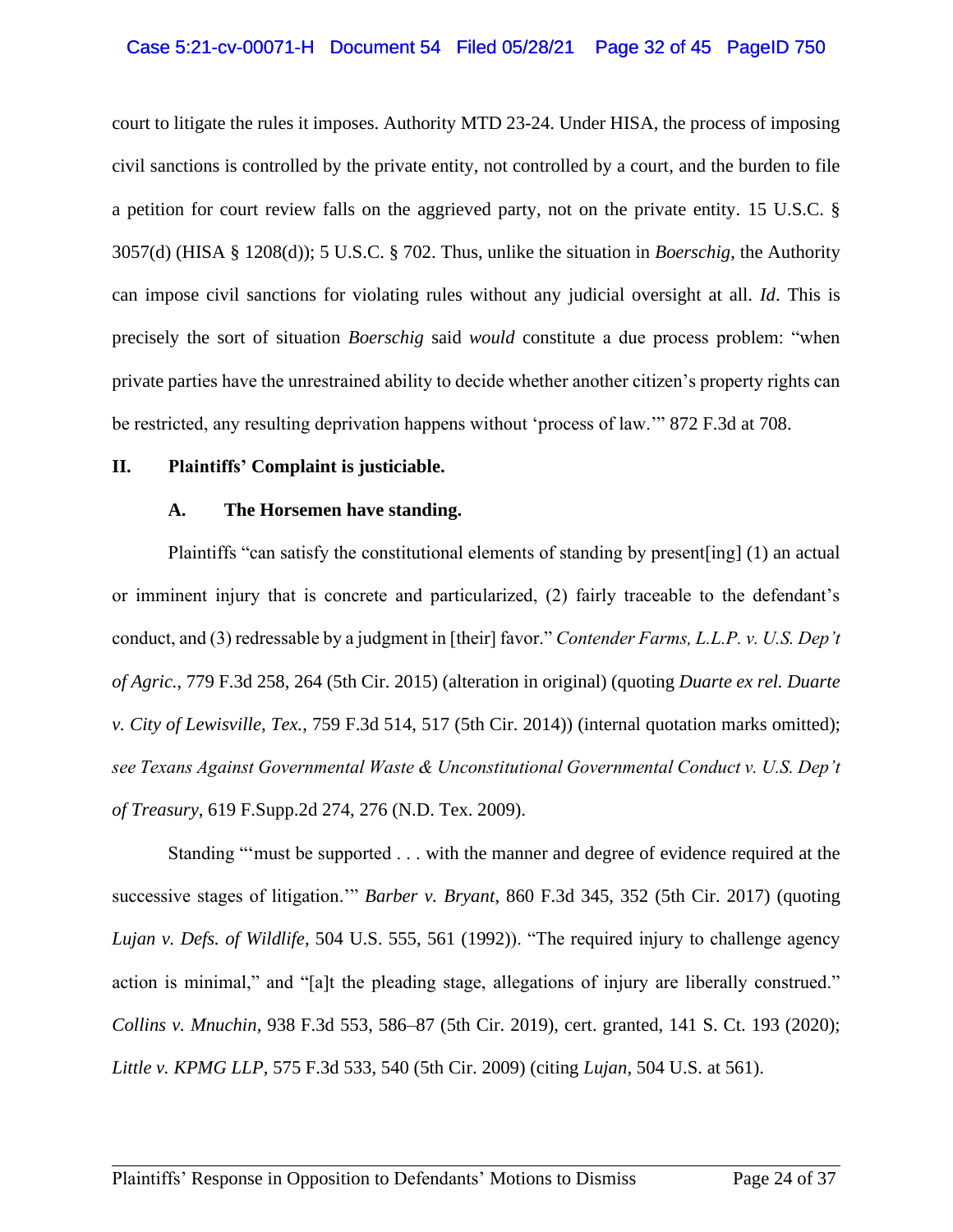In their First Amended Complaint, Plaintiffs allege the following injuries:

- Being subject to the regulatory control and rulemaking authority of an unconstitutionally constituted body (FAC  $\P$  51, 56, 60-62, 65, 66, 70–72, 75–123);
- Being subject to such a body that is a private entity but that has the power of a governmental body; (FAC ¶¶ 56, 65, 66, 70–72, 82–85, 90–102);
- Being subject to regulatory control by a body controlled by private individuals selected in a shadowy process: the governing board is selected by a group of private individuals, who were selected by another group of private individuals, who themselves were selected by the sole private individual who incorporated the Authority (FAC  $\P$  51, 56, 60–62, 65, 111–17);
- Being subject to regulatory control by a body controlled by such private individuals who were selected in violation of the U.S. Constitution's Appointments Clause (FAC  $\P\P$  51, 56, 60–62, 65, 111–17);
- Being subject to regulatory control by a body controlled by such private individuals who are economically interested in regulatory outcomes and are, therefore, competitors of Plaintiffs (FAC ¶¶ 118–123);
- Being subject to regulatory control by a body controlled by such private individuals who, though nominal members of the executive branch, are not removable by any member of the executive branch, including the President of the United States (FAC ¶¶ 51, 56, 60–62);
- Being subject to such a body that is nominally overseen by a governmental authority but in fact overseen only by private individuals (FAC  $\P$   $\parallel$  56–62, 65, 81–85, 88);
- Being subject to unconstitutional regulatory control, including rule-making powers that cover all facets of equine medication and horseracing safety (FAC ¶¶ 56, 66, 70–72);
- Being subject to regulations that forbid the use of therapeutic medication prescribed by veterinarians, administration of any "foreign substance," or any method that affects performance (FAC ¶ 122; 15 U.S.C. § 3055(b)(1) & (d) (HISA § 1206(b)(1) & (d));
- Being subject to an unconstitutionally constituted body with sweeping enforcement powers, including the power to fine, suspend, bring civil lawsuits against Plaintiffs, and establish its own civil penalties for violations of its rules (FAC ¶¶ 56, 77, 78);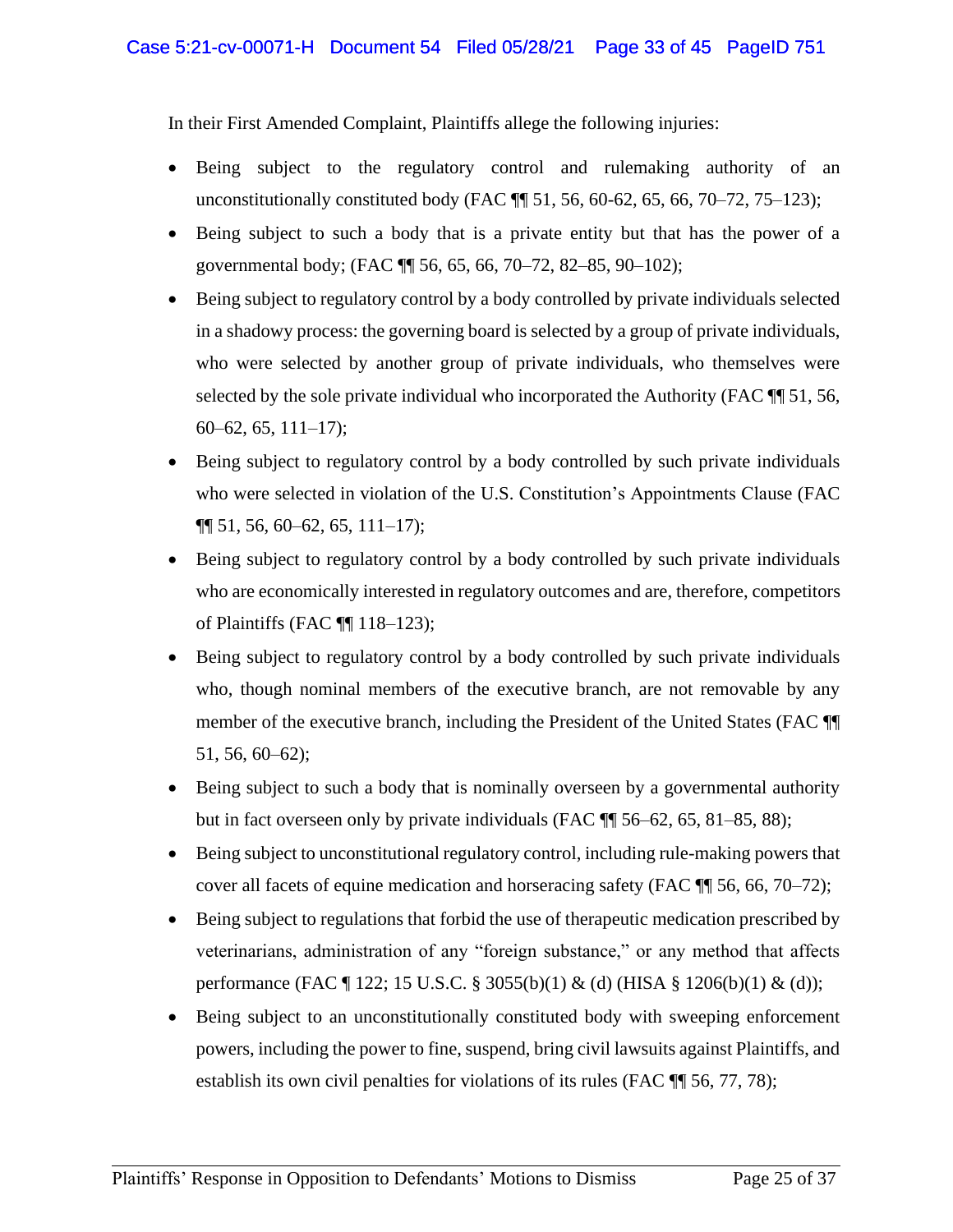- Being subject to an unconstitutionally constituted body of inquisition that has federal investigatory and subpoena powers that are not supervised in any way by any other governmental entity (FAC ¶¶ 75, 76);
- Payment of fees (whether indirectly through Plaintiffs' state racing commission fees that inevitably must increase if the state commissions pay Authority fees, or directly if state racing commissions decline to fund the Authority) to fund and operate a body that is unconstitutionally constituted (FAC  $\P$  67–69);
- Being subject to an unconstitutionally constituted regulatory body that has legislative powers but no guiding intelligible principle (FAC ¶¶ 103–110).

# **1. Plaintiffs' members have suffered an actual or imminent injury that is concrete and particularized.**

The Authority focuses its arguments regarding standing on the first element, "actual or imminent injury that is concrete and particularized." *See* Authority MTD at 8–10.

For an injury to be sufficiently particularized, it "must affect the plaintiff in a personal or individual way." *Texans Against Governmental Waste & Unconstitutional Governmental Conduct*, 619 F. Supp. 2d at 276 (citing *Lujan*, 504 U.S. at 561 n.1). "An increased regulatory burden typically satisfies the injury in fact requirement." *Contender Farms,* 779 F.3d at 266 (citing *Ass'n of Am. R.R.s v. Dep't of Transp.*, 38 F.3d 582 (D.C. Cir. 1994)).

The basic question that underlies all three elements of standing is whether the plaintiff is an object of the challenged regulation. *See Contender Farms*, 779 F.3d at 264 (citing *Lujan*, 504 U.S. at 561). "If a plaintiff is an object of a regulation 'there is ordinarily little question that the action or inaction has caused him injury, and that a judgment preventing or requiring the action will redress it.'" *Id*. (quoting *Lujan*, 504 U.S. at 561–62).

Defendants rest much of their standing argument on the fact that HISA's framework does not go into effect until July 1, 2022. *See* FTC MTD 6-7; 15 U.S.C. § 3051(14) (HISA § 1202(14)); 15 U.S.C. § 3054(a) (HISA § 1205(a)). However, "[a]n allegation of future injury may suffice if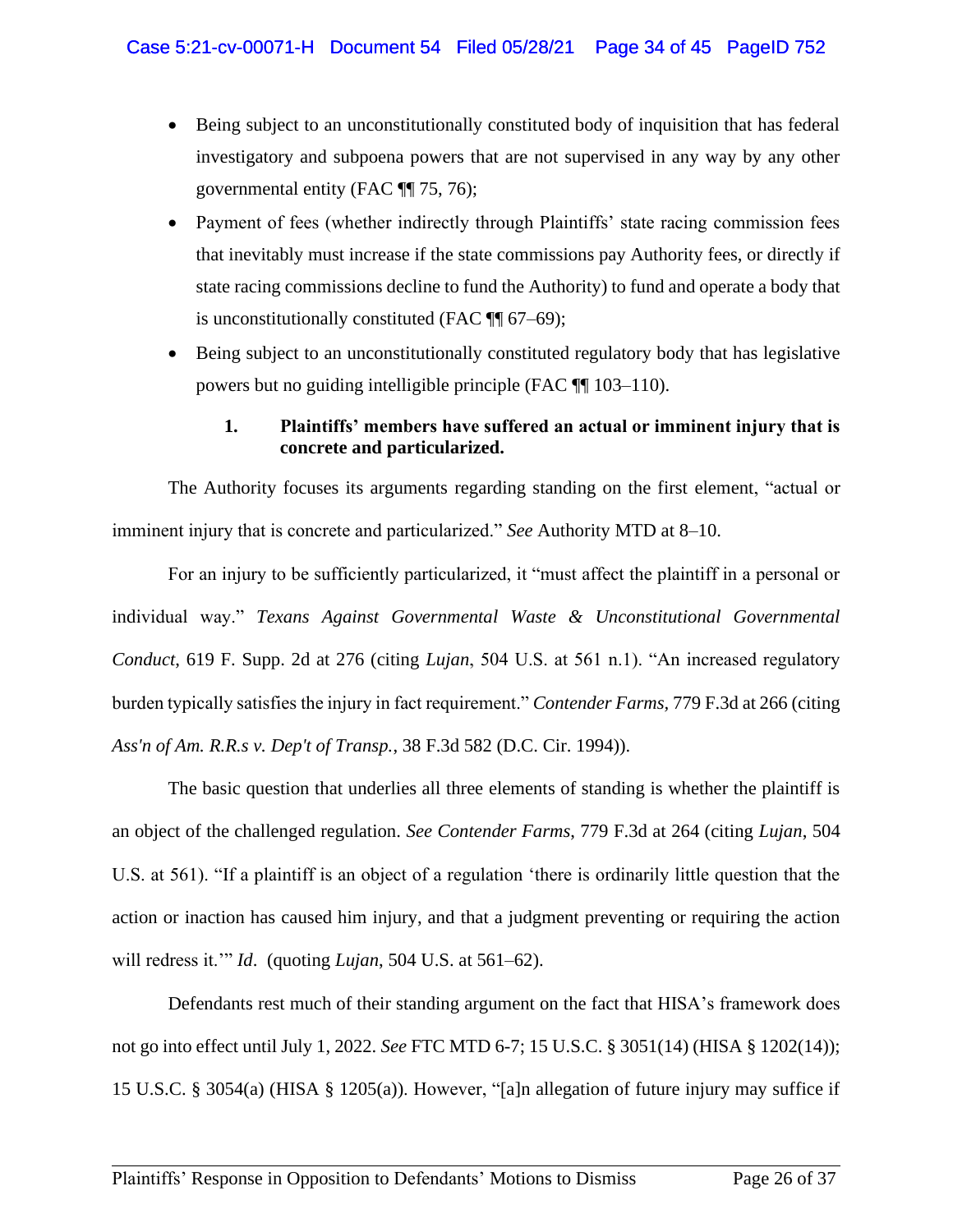#### Case 5:21-cv-00071-H Document 54 Filed 05/28/21 Page 35 of 45 PageID 753

the threatened injury is 'certainly impending,' or there is a 'substantial risk' that the harm will occur." *Susan B. Anthony List v. Driehaus*, 573 U.S. 149, 158 (2014) (quoting *Clapper v. Amnesty Intern. USA*, 568 U.S. 398, 414 n.5 (2013)). As an example, the mere prospect of being inspected at some point in the future for a potential violation is an injury in fact. *See Contender Farms,* 779 F.3d at 266, 268; *see also* 15 U.S.C. § 3056(b)(5) (HISA § 1207(b)(5)) (HISA requiring that the Authority implement a program "that may include pre- and post-training and race inspections"). In the present case, there can be no doubt that, as of July 1, 2022, the Authority will exercise all the unconstitutional powers complained of by Plaintiff. *See* 15 U.S.C. § 3051(14) (HISA § 1202(14)); 15 U.S.C. § 3054(a) (HISA § 1205(a)); 15 U.S.C. § 3055(a)(1) (HISA § 1206(a)(1)); 15 U.S.C. § 3056(a) (HISA § 1207(a)).

HISA also expressly mandates that there be put in place a regulation "prohibiting the administration of any" therapeutic substance to a covered horse within 48 hours of its next racing start. 15 U.S.C. § 3055(d) (HISA § 1206(d)); *see also* 15 U.S.C. § 3055(b)(1) (HISA § 1206(b)(1)) (in developing regulations, the Authority shall take into consideration that "[c]overed horses should compete only when they are free from the influence of medications"). This rule would prohibit all therapeutic medicines from being administered to racehorses within 48 hours of their next race *even if they are otherwise permitted and have been prescribed by a veterinarian for the health and safety of the horse. See id;* FAC  $\parallel$  122. As a result, some of the horses owned by Plaintiffs' members will be injured because they need therapeutic drugs to race safely. *See* FAC ¶ 122. The internal bleeding that can occur in some of these horses without the necessary drugs may even cause some of them to die. *Id*. Thus, the threatened injury in this case is "certainly impending" and is sufficient to give Plaintiffs standing. And, thus, the FTC's mischaracterization that "[a]t best, Plaintiffs[] complain[] [they] *might* be subject to some rules they dislike," is unavailing.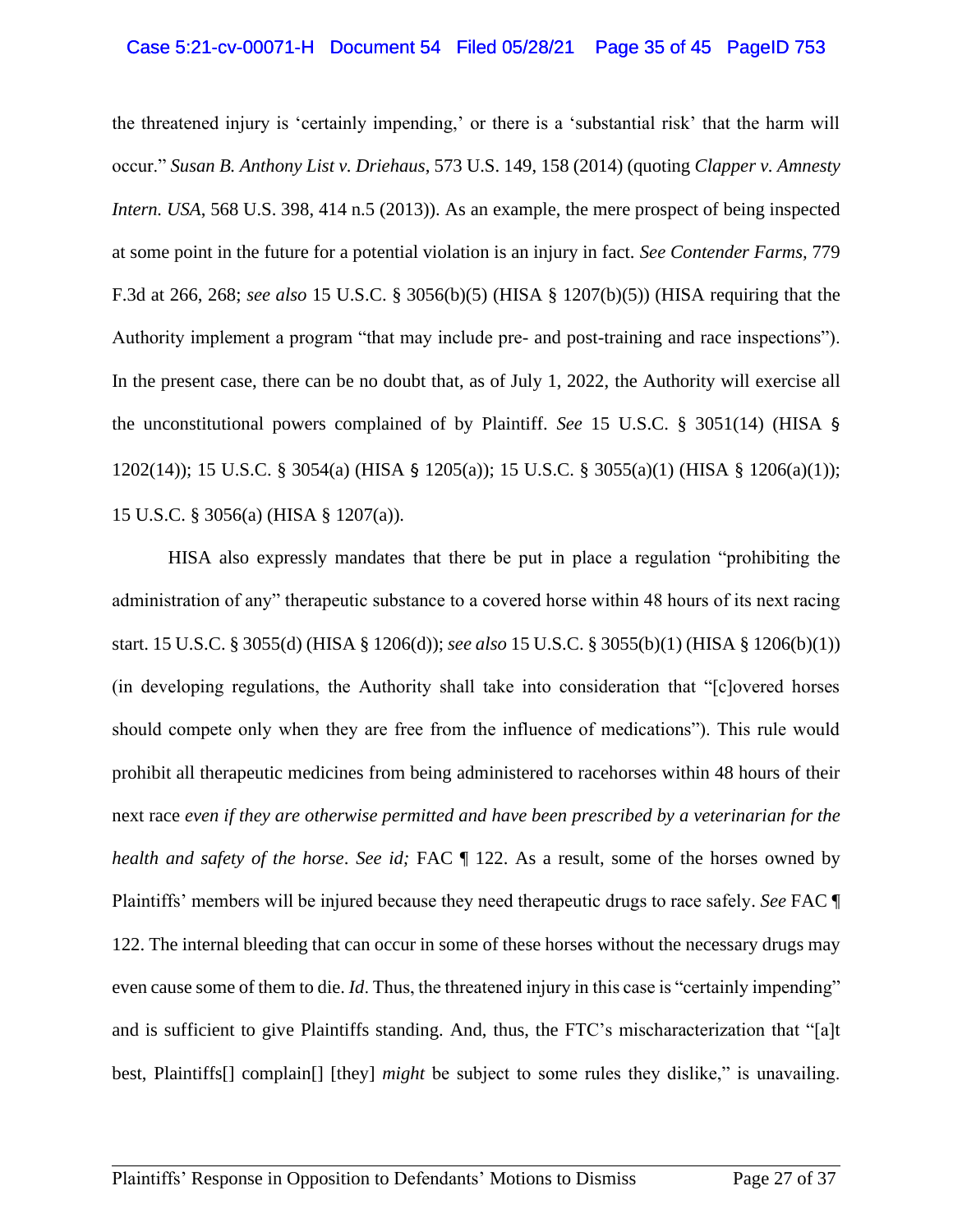*Compare* FTC MTD at 7 *with* 15 U.S.C. § 3051(14) (HISA § 1202(14)); 15 U.S.C. § 3054(a) (HISA 1205(a)); 15 U.S.C. § 3055(a)(1) (HISA § 1206(a)(1)); 15 U.S.C. § 3056(a) (HISA § 1207(a)) *and* FAC.

The FTC relies repeatedly on *Clapper v. Amnesty Int'l USA*, 568 U.S. 398, 408 (2013), for the proposition that the standing inquiry is especially rigorous when constitutional questions are concerned. *See* FTC MTD at 6-7. However, the FTC fails to disclose that the plaintiffs in *Clapper* did not belong to the class targeted by the statute; instead, their injury would accrue only if a U.S. intelligence agency targeted someone with whom plaintiffs had conversations, used the statute at issue to seek approval of this surveillance, and then actually received that approval from the FISA Court. *Id*. at 410. These facts constituted a "highly attenuated chain of possibilities." *Id*. In contrast, HISA directly targets Plaintiffs' members as owners of Thoroughbred horses (*compare* FAC ¶¶ 1, 4-29 *with* 15 U.S.C. § 3051(4)&(6) (HISA § 1202(4)&(6)) (covered horse means any Thoroughbred horse; covered person means owner of thoroughbred horse) *and* 15 U.S.C. § 3051(2)(a) (HISA § 1202(2)(a)) (the Authority will implement a safety and medication program for covered horses and covered persons)). Thus, *Clapper* has no bearing on Plaintiffs' Complaint.

The FTC further asserts that the Horsemen seek an advisory opinion. *See* FTC MTD 7-8. This characterization is incorrect; rather, Plaintiffs seek relief from the "here-and-now injury" of being directly regulated by an unconstitutionally constituted body that is itself expressly required by the statute to promulgate onerous regulations. *See Seila Law LLC v. Consumer Fin. Prot. Bureau*, 140 S. Ct. 2183, 2196 (2020) (when removal provision violates the separation of powers, it inflicts a 'here-and-now' injury) (citing *Bowsher v. Synar*, 478 U.S. 714, 727 n.5 (1986)).

Because Plaintiffs' members, as owners of "covered horses," will be an object of this HISA-mandated regulation (*compare* FAC ¶¶ 1, 4–29 *with* 15 U.S.C. § 3051(4) (covered horse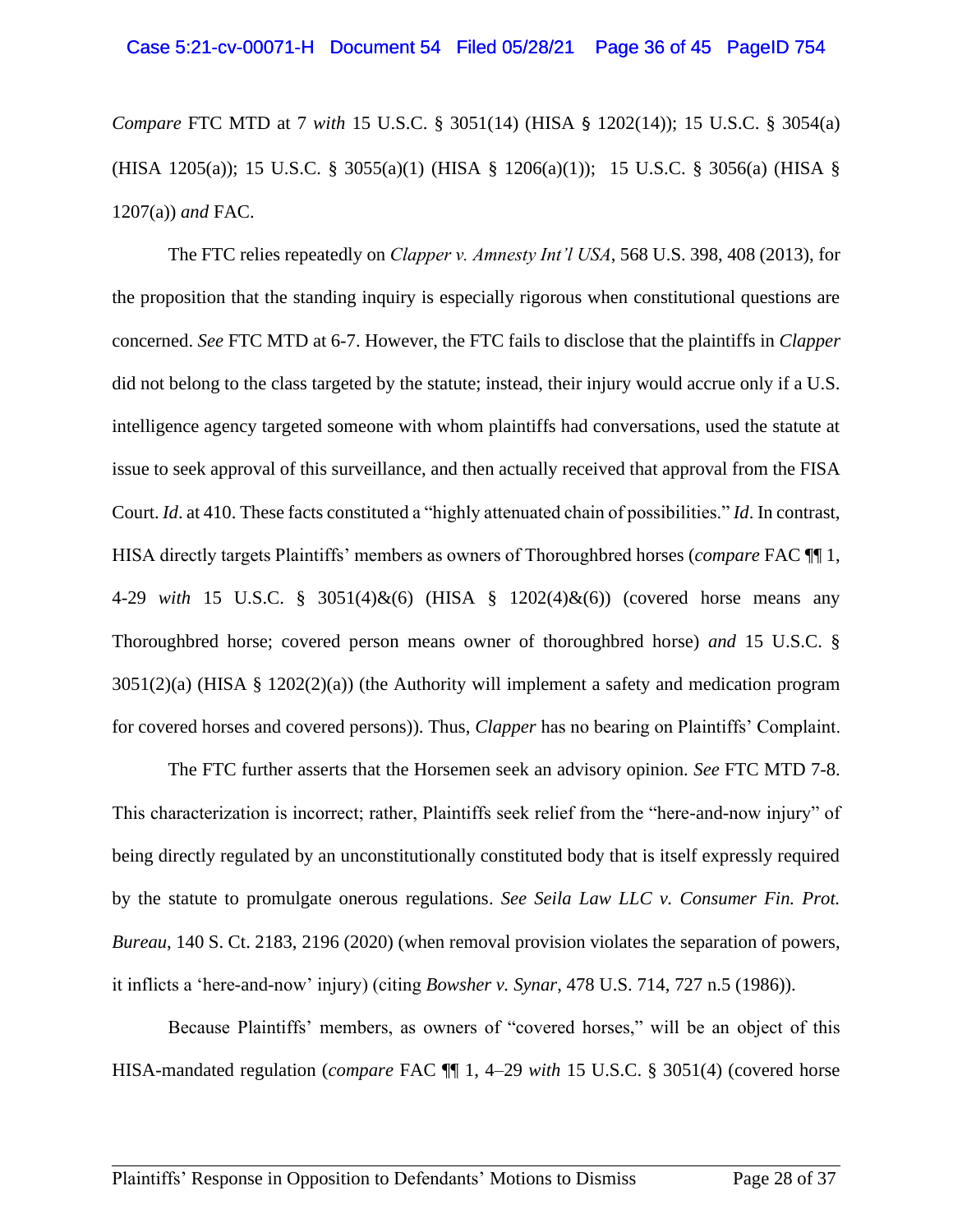means any Thoroughbred horse)), there is "little question that [statute mandating promulgation of this regulation] has caused [them] injury, and that a judgment preventing . . . [the regulation] will redress it." *Contender Farms*, 779 F.3d at 264 (citing *Lujan*, 504 U.S. at 561). Thus, under the express holding of *Contender Farms*, the Horsemen meet all the requirements of standing.

# **2. Subjection to regulatory control of an agency that offends separationof-powers provisions is, in itself, actual or imminent injury that is concrete and particularized.**

The Authority argues that because it is a private organization, enjoining HISA will not change its quintessential corporate activities and will, therefore, not remedy any injury. Authority MTD 8. From a factual standpoint, this argument is disingenuous. Unlike the private entities delegated legislative authority in other cases, the Authority was created for the express purpose of enforcing HISA. *See*, *supra*, at 8-9. Therefore, if HISA is enjoined, there will be no more corporate activities, and without the funding authority granted by HISA, the Authority will likely dissolve.

When overlaid onto other private interest groups, the Authority's assertion shows nothing so much as want of a better argument. For example, if Congress were to breathe rule-making, feeassessing, investigatory, and enforcement power into the National Rifle Association or the Sierra Club while insulating the privately appointed, private individuals who control these entities from removal or any genuine executive oversight, would the fact that Congress did nothing else to change these entities' quintessential corporate activities save the organic statute from being struck down? Of course, the answer is, "No." More to the point, would being placed directly under the regulatory control of such a para-governmental organization by itself constitute an injury, whether or not plaintiffs can point to a specific regulation that affects them in a personal or individual way? For the following reasons, the answer is, "Yes."

In *Free Enterprise Fund v. Public Co. Accounting Oversight Board*, the Supreme Court held that a plaintiff was "entitled to declaratory relief sufficient to ensure that the reporting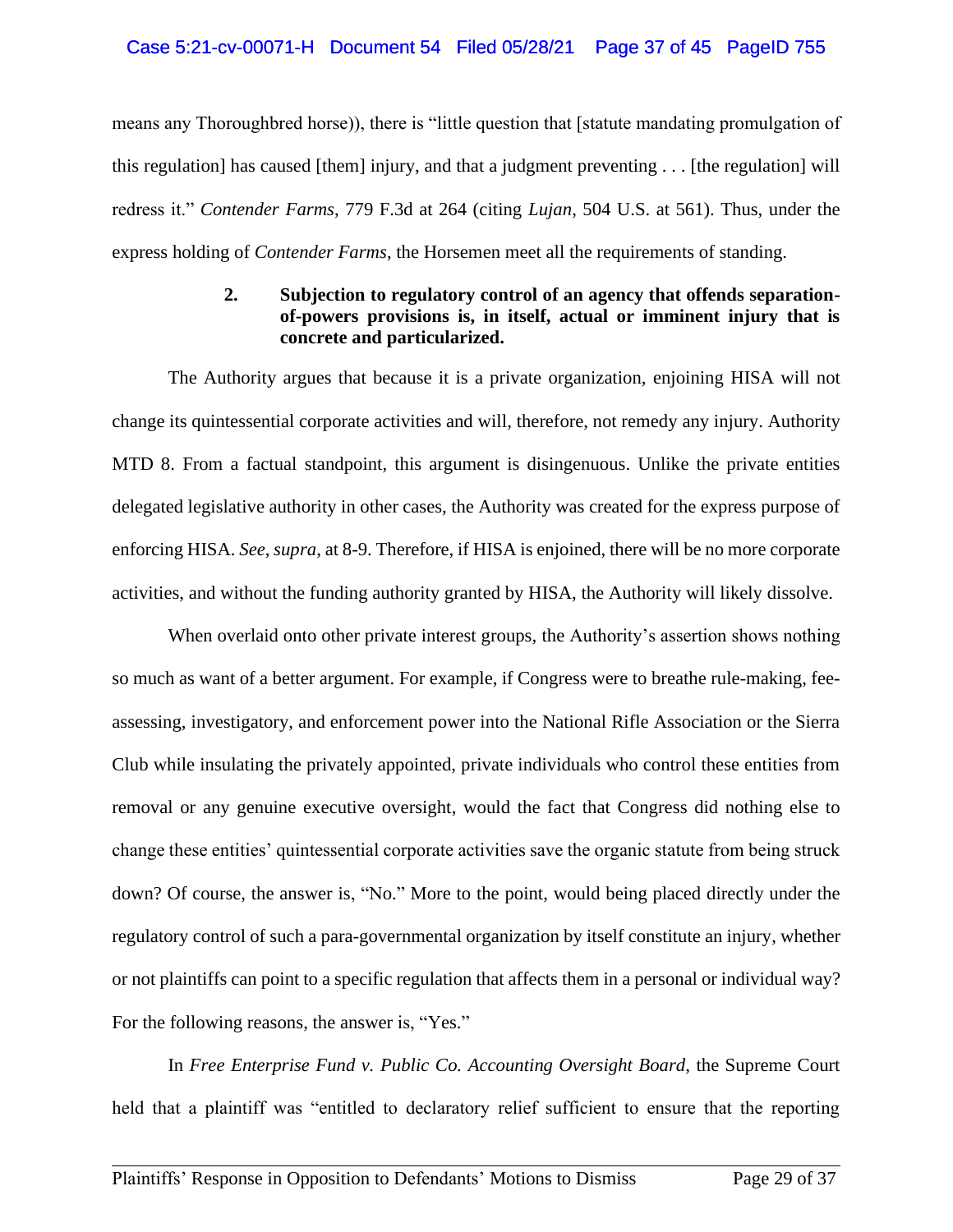#### Case 5:21-cv-00071-H Document 54 Filed 05/28/21 Page 38 of 45 PageID 756

requirements and auditing standards to which they are subject will be enforced *only by a constitutional agency accountable to the Executive*." *Free Enter. Fund v. Pub. Co. Acct. Oversight Bd.*, 561 U.S. 477, 485–86 (2010) (emphasis added)*.* The Court further stated that a "separationof-powers violation may create a 'here-and-now' injury that can be remedied by a court." *Id*. at 513 (quoting *Bowsher v. Synar*, 478 U.S. 714, 727 n.5 (1986)). It is noteworthy that in quoting *Bowsher*, the Court modified the phrase "here-and-now subservience," to "'here-and-now' injury," thus equating subservience (in violation of separation-of-powers requirements) with injury. *Compare Free Enter. Fund.*, 561 U.S. at 513 *with Bowsher*, 478 U.S. at 727 n.5.

The Court further strengthened this standard in *Seila Law LLC v. Consumer Financial Protection Bureau*, when it stated that when a removal provision "violates the separation of powers it *inflicts* a 'here-and-now' injury on affected third parties that can be remedied by a court." *See Seila Law LLC v. Consumer Fin. Prot. Bureau*, 140 S. Ct. 2183, 2196 (2020) (citing *Bowsher*, 478 U.S. at 727 n.5) (The Court in *Seila Law LLC* changed the phrase "may create" to "inflicts."); *see also Landry v. F.D.I.C.*, 204 F.3d 1125, 1131 (D.C. Cir. 2000) ("There is certainly no rule that a party claiming constitutional error in the vesting of authority must show a direct causal link between the error and the authority's adverse decision.").<sup>5</sup>

In the instant case, the Horsemen are subject to rulemaking, fee-assessing, investigatory, and enforcement powers by a private corporation. FAC ¶¶ 56, 59, 65-80. The corporation's directors are private individuals appointed in a shadowy, multi-layered process by a series of other private individuals with no real accountability to any government official. *Id.* ¶¶ 57-63.

<sup>&</sup>lt;sup>5</sup> The court further stated that under Supreme Court precedent, Appointments Clause cases are "structural" and, therefore, subject to automatic reversal without showing of injury. (citing *Neder v. United States*, 527 U.S. 1, 8 (1999); *Freytag v. Comm'r*, 501 U.S. 868, 878 (1991); *Plaut v. Spendthrift Farm, Inc.*, 514 U.S. 211, 239 (1995)).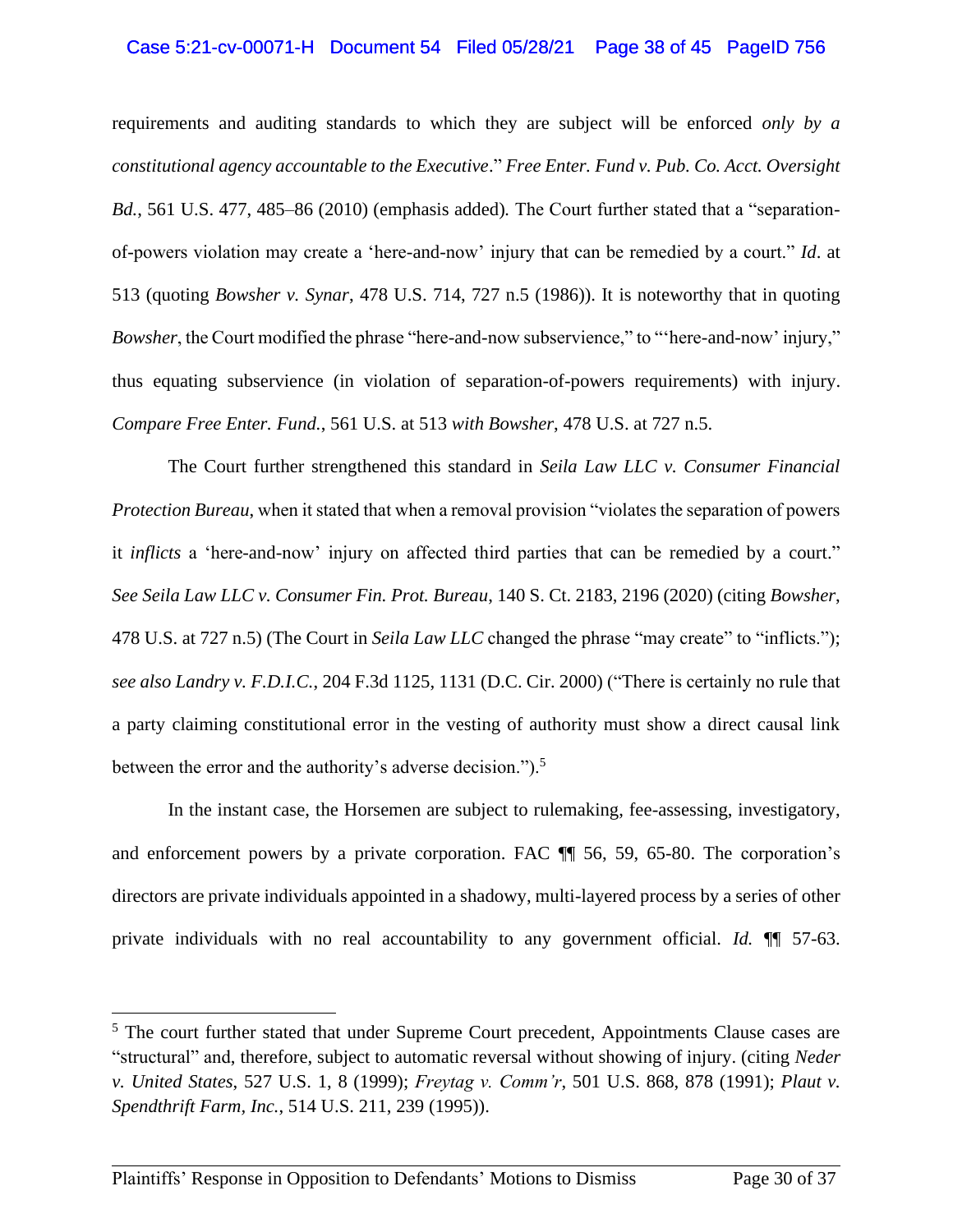### Case 5:21-cv-00071-H Document 54 Filed 05/28/21 Page 39 of 45 PageID 757

Consequently, there exists an incontrovertible separation-of-powers and vesting authority violation. Thus, under the standards articulated in *Free Enterprise Fund* and *Seila Law*, the Horsemen have suffered a "here-and-now injury." *See* FAC ¶ 111–17.

# **3. The Authority's argument that HISA's regulatory framework may be less burdensome than the current "patchwork system" is unavailing.**

The Authority urges that, under HISA, Plaintiffs may not incur fees greater or face regulations more burdensome than they currently do. *See* Authority MTD 9–10. First, such an argument ignores the practicalities of fee assessments. Whether the fees come from state racing commissions (who will inevitably pass the financial burden downstream to Plaintiffs' members) or—in the event these commissions opt not to pay the Authority's fees—from Plaintiffs' members themselves, there can be no doubt the money needed to fund an additional layer of regulatory control will ultimately come from the pockets of Plaintiffs' members. *See* FAC ¶¶ 67–69.

In asserting that regulations may be no more burdensome under HISA than the rules currently in place, the Authority again ignores the prohibition of pre-race treatments, including treatments prescribed by veterinarians. 15 U.S.C. § 3055(d) (HISA § 1206(d)); *see* FAC ¶ 122. It also ignores the fact that HISA requires the Authority and the FTC to promulgate regulations forcing Plaintiffs' members to fully disclose to regulatory authorities the administration of medications and treatments to their horses, an invasive and onerous requirement. 15 U.S.C. § 3055(b)(7) (HISA § 1206(b)(7)).

In light of the burdensome regulations HISA explicitly compels the Authority to pass, requiring Plaintiffs to show that the system currently in place is less burdensome than the full possibility of changes that may or may not come about under HISA would require Plaintiffs to do the very thing current jurisprudence forbids. A plaintiff may not rest its case on "mere conjecture about possible governmental actions." *Clapper*, 568 U.S. at 420. However, under the Authority's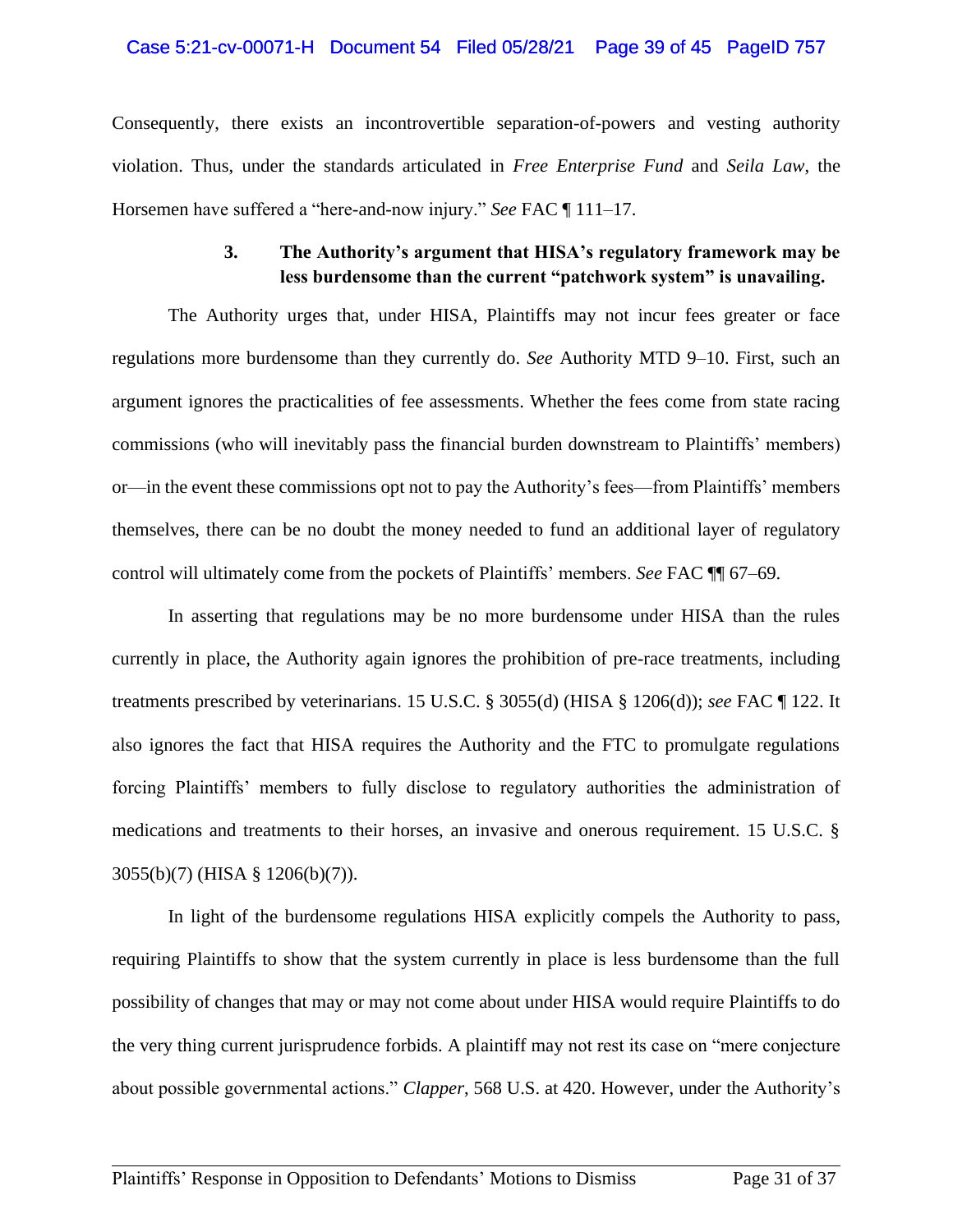### Case 5:21-cv-00071-H Document 54 Filed 05/28/21 Page 40 of 45 PageID 758

unworkable proposed standard, the Horsemen would be forced to establish all possible future outcomes of the state-based system and the regulatory regime they oppose. The Authority cites no law in support of this requirement.

Moreover, whether the fees charged are higher or lower or whether the rules are more or less strict is of no moment. The injury in this case is being subject to an unconstitutional scheme. Even if it were far more permissive than the present system, it would still violate the Constitution. *See Nat'l Solid Wastes Mgmt. Ass'n v. City of Dallas,* 903 F. Supp. 2d 446, 470 (N.D. Tex. 2012) ("When an alleged deprivation of a constitutional right is involved, most courts hold that no further showing of irreparable [harm] is necessary.") (brackets in original).

#### **B. Plaintiffs' claims are constitutionally and prudentially ripe.**

"The ripeness and standing analyses are closely related, as ripeness inquires as to 'whether the harm asserted has matured sufficiently to warrant judicial intervention.'" *Contender Farms*, 779 F.3d at 267 (quoting *Miss. State Democratic Party v. Barbour,* 529 F.3d 538, 544–45 (5th Cir. 2008)).

There are two types of ripeness: constitutional and prudential. "Constitutional ripeness refers to Article III's case-or-controversy requirement, which mandates that an 'actual controversy' exist between the parties." *DM Arbor Court, Ltd. v. City of Houston*, 988 F.3d 215, 218 n.1 (5th Cir. 2021) (citing *Campbell-Ewald Co. v. Gomez*, 577 U.S. 153, 160 (2016)). "[A]n actual controversy exists where a substantial controversy of sufficient immediacy and reality exists between parties having adverse legal interests." *Roman Catholic Diocese of Dallas v. Sebelius*, 927 F. Supp. 2d 406, 423 (N.D. Tex. 2013) (citing *Orix Credit All., Inc. v. Wolfe*, 212 F.3d 891, 896 (5th Cir. 2000) (internal citations and quotations omitted)).

For the reasons discussed in Section I, *supra*, a "substantial controversy of sufficient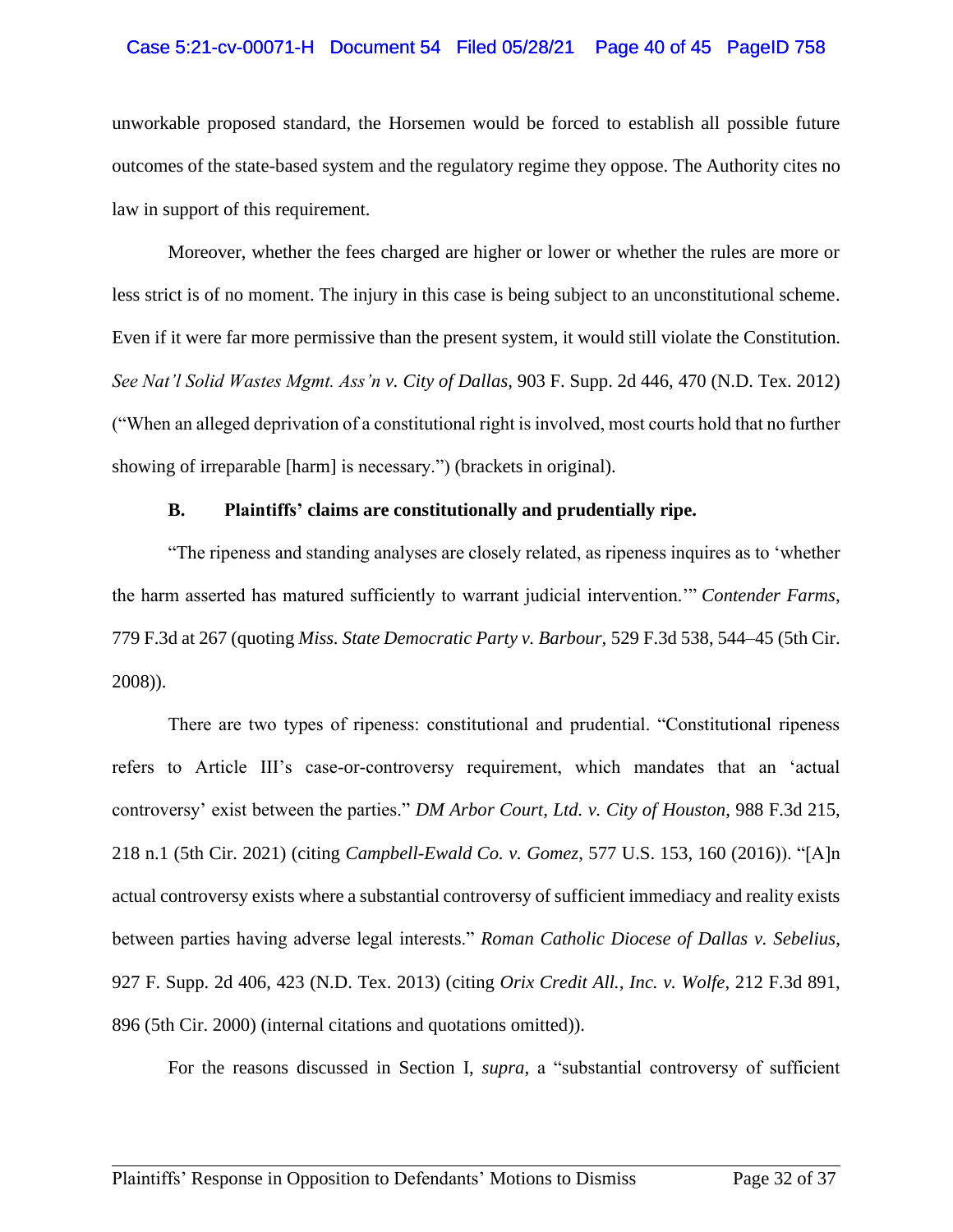#### Case 5:21-cv-00071-H Document 54 Filed 05/28/21 Page 41 of 45 PageID 759

immediacy and reality exists between the parties," making this case constitutionally ripe.

Even when constitutional ripeness is satisfied, however, a court may decide not to hear a case for prudential reasons, such as "[p]roblems of prematurity and abstractness." *DM Arbor Court*, 988 F.3d at 218 n.1 (quoting *Buckley v. Valeo*, 424 U.S. 1, 114 (1972)). "'[W]hen . . . a case is not prudentially ripe, it means that the case will be better decided later not that the case is not a real or concrete dispute affecting cognizable current concerns of the parties.'" *Roman Catholic Diocese of Dallas*, 927 F. Supp. 2d at 424 (quoting *Connecticut v. Duncan*, 612 F.3d 107, 113–14 (2d Cir. 2010)). Prudential ripeness concerns are not jurisdictional. *Socialist Lab. Party v. Gilligan*, 406 U.S. 583, 588 (1972); *Rosedale Missionary Baptist Church v. New Orleans City*, 641 F.3d 86, 88–89 (5th Cir. 2011).

"Two key considerations exist for courts evaluating the ripeness of an action: 'the fitness of the issues for judicial decision and the hardship to the parties of withholding court consideration.'" *Roman Catholic Diocese of Dallas*, 927 F. Supp. 2d at 424 (quoting *New Orleans Pub. Serv. Inc. v. Council of the City of New Orleans*, 833 F.2d 583, 586 (5th Cir. 1987)). "Both aspects of the inquiry involve the exercise of judgment, rather than the application of a black-letter rule." *Roman Catholic Diocese of Dallas*, 927 F. Supp. 2d at 424–25 (quoting *Nat'l Park Hosp. Ass'n v. Dep't of Interior*, 538 U.S. 803, 814 (2003) (Stevens, J., concurring)).

As to the first consideration, whether an issue is fit for review depends primarily on the extent to which it is a "purely legal" versus factual question. *Abbott Lab'ys v. Gardner*, 387 U.S. 136, 149 (1967), abrogated on other grounds by *Califano v. Sanders*, 430 U.S. 99 (1977); *Nat'l Park Hosp. Ass'n*, 538 U.S. at 812. Because it is unnecessary to wait for HISA's offending provisions to be applied to determine legality, the instant case presents a purely legal question: whether HISA, in its grant of authority and structural determinations, offends the private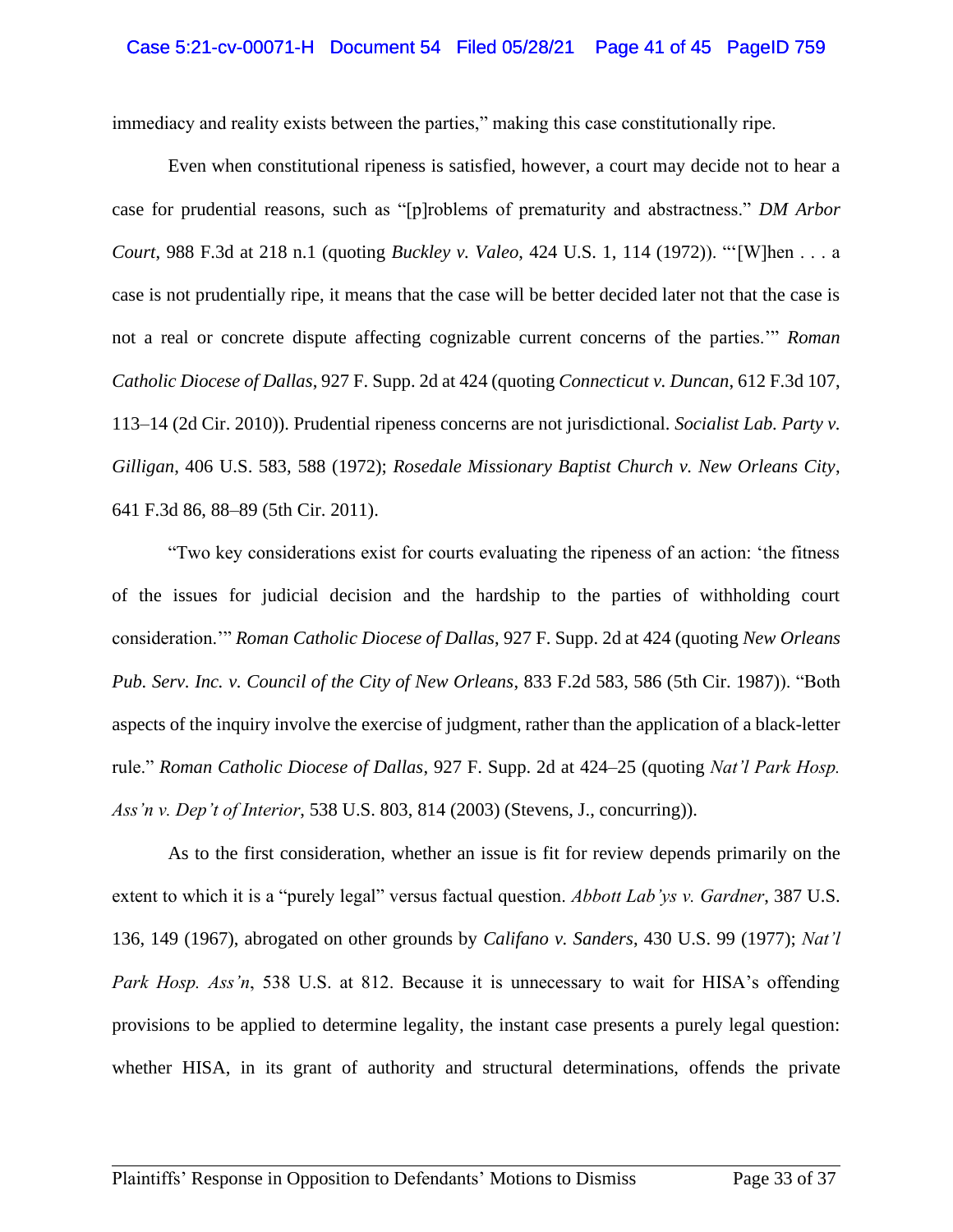#### Case 5:21-cv-00071-H Document 54 Filed 05/28/21 Page 42 of 45 PageID 760

nondelegation doctrine and the Due Process clause. *See Contender Farms*, 779 F.3d at 267 (citing *Nat'l Envtl. Dev. Ass'n's Clean Air Project v. Envtl. Prot. Agency*, 752 F.3d 999, 1008 (D.C. Cir. 2014)). Thus, the first consideration is met.

As to the second consideration, denying prompt judicial review would impose hardship on the Horsemen. Without judicial review, they must choose among: (1) abandoning Thoroughbred horseracing; (2) subjecting themselves to the investigatory and enforcement jurisdiction of a private entity that is required by law to implement and enforce a regulation that will lead to the severe injury of their horses (FAC ¶ 122; 15 U.S.C. § 3055(d) (HISA § 1206(d))); or (3) incurring the investigative and enforcement burdens that will inevitably fall on them if they choose to give their horses the care they need in preparation for races. In fact, the mere prospect of investigation of violations and the corresponding risk of penalties erroneously imposed, even when a plaintiff intends to comply with the contested law, is enough to create ripeness. *See Contender Farms*, 779 F.3d at 267–68 (plaintiff had standing to challenge a regulation proscribing the soring of horses, even where plaintiff professed abstention from soring).

Nevertheless, the Authority complains that no regulation has been promulgated. *See*  Authority MTD 10–11. However, Plaintiffs are not challenging a yet-to-be-passed regulation but a statute. The offending burdens in this case are easily weighed because the statute implements an unconstitutional regulatory structure and expressly mandates the implementation of certain regulations. Thus, stating that the Horsemen's future harm is not final or "even in the works" is incorrect. *Id.* at 11.

The Authority further complains that judicial review would prematurely cut off the FTC's interpretive process. *Id.* at 11–12. However, the offending points in the statute are clear, and the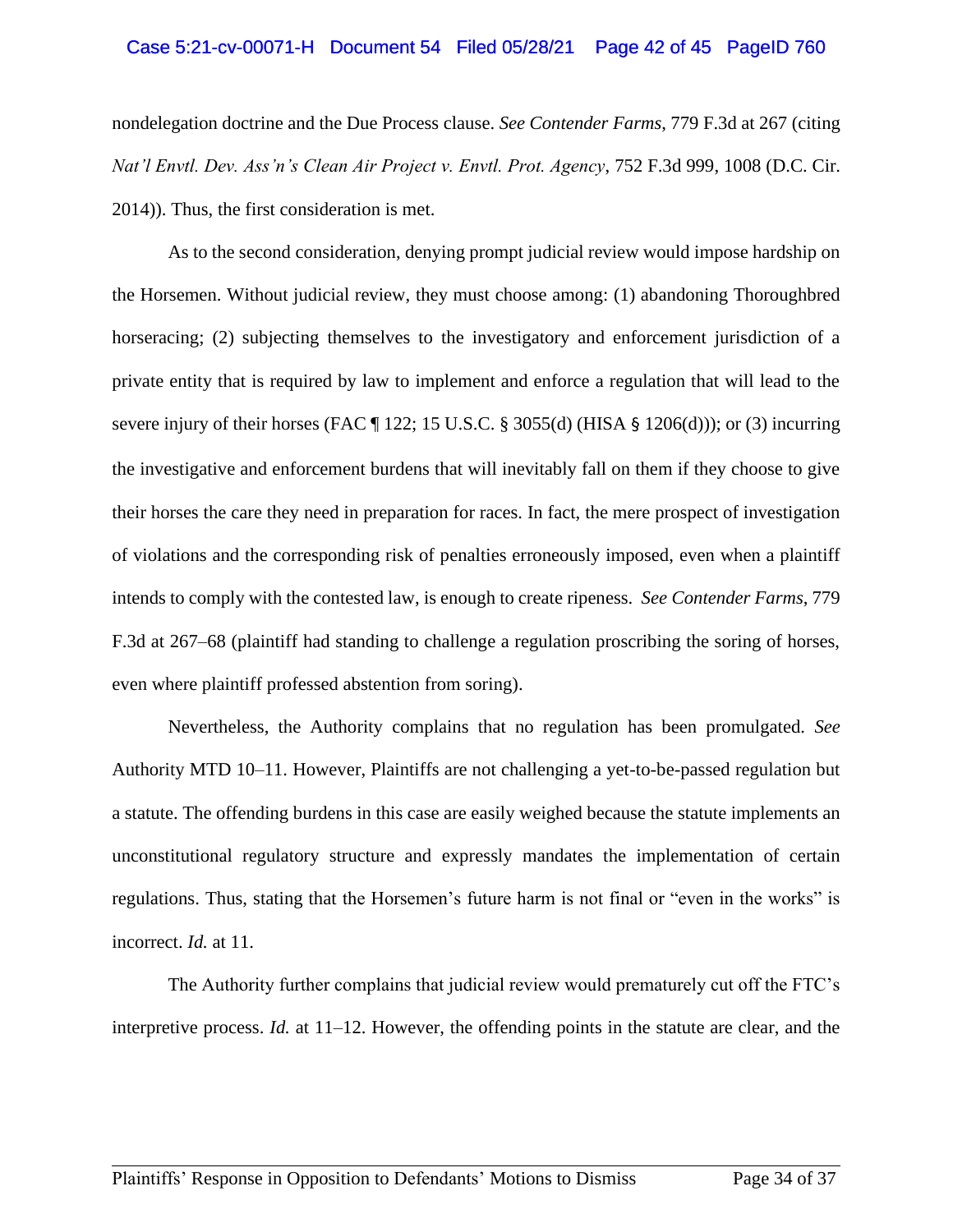#### Case 5:21-cv-00071-H Document 54 Filed 05/28/21 Page 43 of 45 PageID 761

FTC cannot give them an interpretation contrary to the unambiguously expressed intent of Congress. *Chevron, U.S.A., Inc. v. Nat. Res. Def. Council, Inc.*, 467 U.S. 837, 843 (1984)).

Finally, the Authority unsuccessfully seeks refuge in HISA's delayed implementation provision. The fact that the prescribed regulatory regime will not be put into effect until July 2022 is irrelevant. The statute itself will remain unchanged until then, and it is the statute itself that is offensive. Additionally, parties subject to regulatory control are not required to bear the full weight of that control before testing its constitutionality. Instead, such parties can meet their burden by showing that the "threatened injury is certainly impending or there is a substantial risk that harm will occur." *Contender Farms*, 779 F.3d at 267 (quoting *Susan B. Anthony List*, 573 U.S. at 158). Plaintiffs have satisfied that requirement.

Furthermore, because the Authority's argument is made on "'on grounds that are prudential, rather than constitutional,'" it "'is in some tension with [the Supreme Court's] recent reaffirmation of the principle that a federal court's obligation to hear and decide cases within its jurisdiction is virtually unflagging.'" *Susan B. Anthony List*, 573 U.S. at 167 (quoting *Lexmark Int'l, Inc. v. Static Control Components, Inc.*, 572 U.S. 118, 125–26 (2014) (internal quotation marks and citations omitted)). Thus, because Plaintiffs have conclusively demonstrated constitutional ripeness and Article III standing, and because they have shown hardship, the Authority's arguments against the ripeness of the instant action are unavailing.

The FTC urges that ambiguity in the organic statute leaves room for FTC interpretation that does not offend the Constitution. FTC MTD 8-9. However, the offending provisions in the statute giving legislative power to the Authority are unambiguous and, therefore, cannot be saved by agency interpretation (*see Chevron, U.S.A., Inc. v. Nat. Res. Def. Council, Inc.*, 467 U.S. 837, 843 (1984) (agencies cannot give statutes interpretation contrary to the unambiguously expressed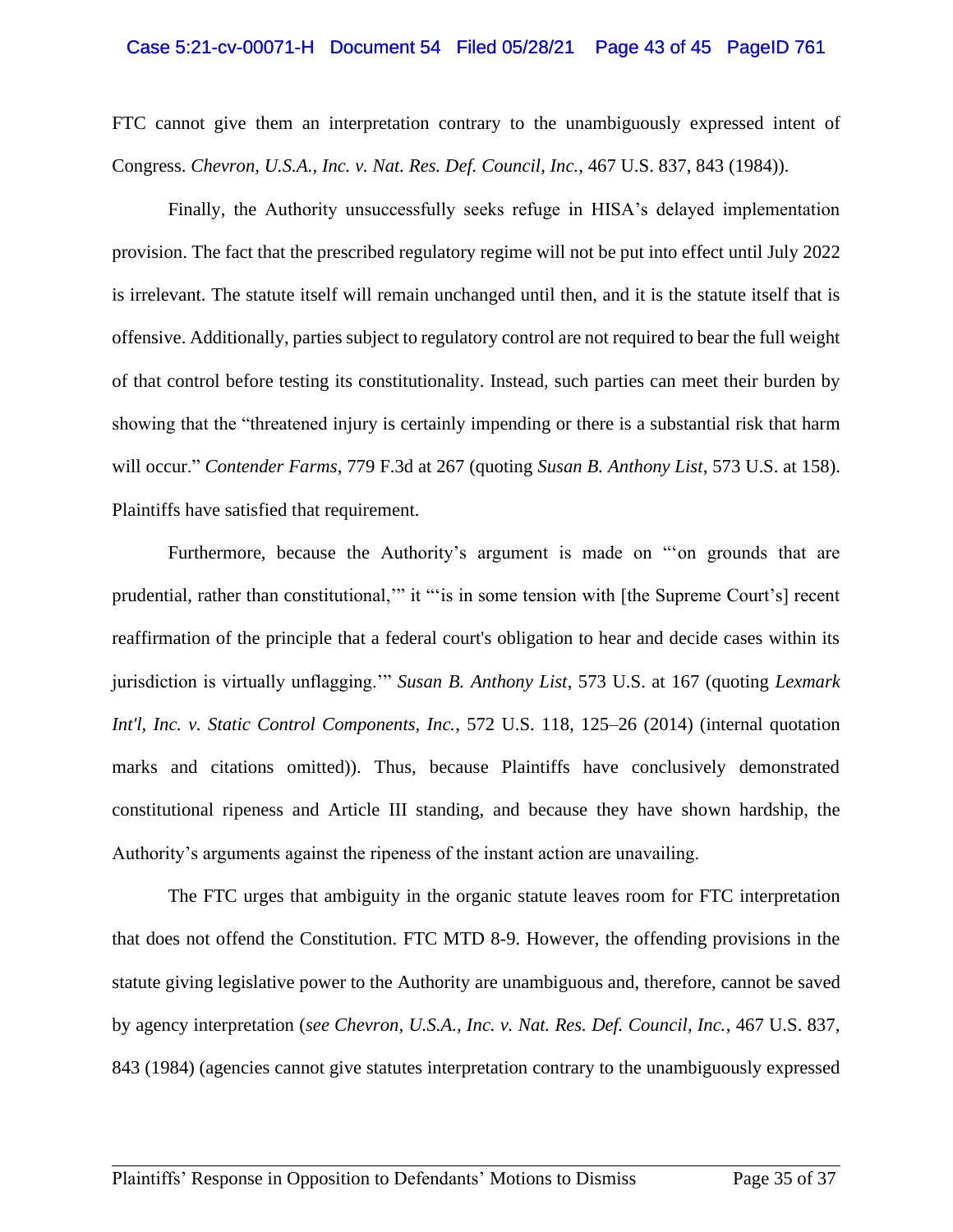intent of Congress). For example, "The Board of the Authority shall be governed by bylaws." 15 U.S.C. § 3052(b)(3) (HISA § 1204(b)(3)). Though HISA requires that the FTC rubberstamp any change to these bylaws (15 U.S.C. § 3053(a)), the FTC can point to no provision showing that the original bylaws originated from any governmental authority. Instead, they were drafted by private individuals. Also, "The nominating committee shall select the initial members of the Board and the standing committees." 15 U.S.C. § 3052(d)(3)(A) (HISA § 1203(d)(3)(A)). "The initial nominating committee members shall be set forth in the governing corporate documents of the Authority." 15 U.S.C. § 3052(d)(1)(B) (HISA § 1203(d)(1)(B)). Again, there is no ambiguity in the text. The Authority is governed by private individuals selected by another group of private individuals, who were selected by the private individual(s) who incorporated the Authority. In addition, "The Authority shall have subpoena and investigatory authority with respect to civil violations committed under its jurisdiction." 15 U.S.C. § 3054(h) (HISA § 1205(h)). These are only some of the offending provisions, but they show the statute is unambiguous and cannot be changed by FTC interpretation. Because the unambiguous text of HISA presents a purely legal question and because Plaintiffs suffer unquestionable hardship under the statute, the claims presented in the First Amended Complaint are ripe.

#### **C. This Court has personal jurisdiction over the Authority and Dr. Black.**

The Authority argues that all but one of the Nominating Committee Defendants should be dismissed for lack of personal jurisdiction, aside from Defendant Black, who resides in Lubbock, Texas. Dkt. No. 34 at 12. While this may be true, the Authority did not move to dismiss itself for lack of personal jurisdiction, and could not, given its self-assumed role of regulating horseracing nationwide. Because the Authority did not raise this defense, it is waived. *See* FED. R. CIV. P. 12(h)(1); *see also Ins. Corp. of Ireland v. Compagnie des Bauxites de Guinee*, 456 U.S. 694, 703